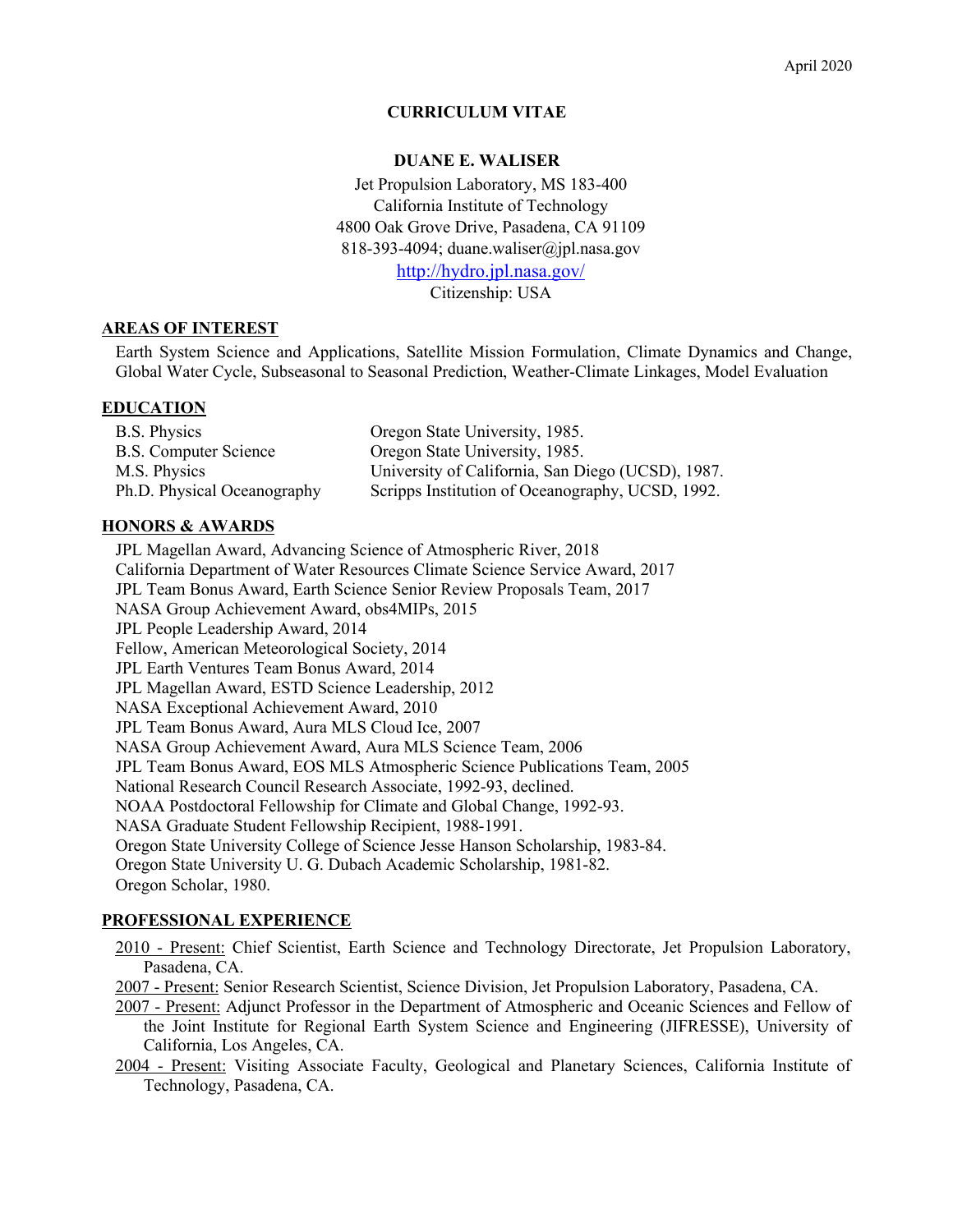2014 - Present: Research Associate, Scripps Institution of Oceanography, University of California, San Diego, CA.

- 2004 2007: Principal Scientist, Water and Carbon Cycle Group, Science Division, Jet Propulsion Laboratory, Pasadena, CA.
- 2004 2011: Adjunct Associate Professor, Institute for Terrestrial and Planetary Atmospheres, Marine Science Research Center, State University of New York, Stony Brook, NY.
- September 1999 June 2004 Associate Professor, Institute for Terrestrial and Planetary Atmospheres, Marine Science Research Center, State University of New York, Stony Brook.
- September 1993 August 1999: Assistant Professor, Institute for Terrestrial and Planetary Atmospheres, Marine Sciences Research Center, State University of New York, Stony Brook.
- June 1992 August 1993: Postdoctoral Associate, Department of Atmospheric Sciences, University of California, Los Angeles. UCAR/NOAA Climate and Global Change Postdoctoral Fellowship Program.
- September 1987 May 1992: Research Assistant / Graduate Student, Physical Oceanography curriculum, Scripps Institution of Oceanography, University of California, San Diego. NASA Graduate Student Fellowship Program.

April - September 1987 : Research Assistant / Graduate Student in the Physics Department, University of California, San Diego. Model low-thrust/ion-engine vehicle in the Earth-moon system.

September 1986 - March 1987: Teaching Assistant, Department of Physics, University of California, San Diego.

June 1985 - August 1986: Software Engineer, GTE Government Systems, Mountain View, CA. April 1983 - May 1985: Software Consultant, TGL, Inc., Corvallis, OR.

## **PROFESSIONAL AFFILIATIONS**

Member, American Geophysical Union Member. American Meteorological Society

### **PUBLICATIONS** – *PEER REVIEWED*

### **1990-1999**

- 1. Jury, M. R., and **D. E. Waliser**, 1990: Satellite Microwave Measurements of Atmospheric Water Vapour and Marine Wind Speed: Case Study Application, *S.A.J. Marine Sci.*, 9, 309-316.
- 2. Van Woert, M. L., R. H. Whritner, **D. E. Waliser**, D. H. Bromwich and J. C. Comiso, 1992: The Antarctic Research Center: A Source of Multi-Sensor Satellite Data for Polar Science, *Trans. Amer. Geo. Union*, 73, 65.
- 3. Jury, M. R., B. Pathack and **D. E. Waliser**, 1993: Satellite OLR and Microwave Data as a Proxy for Rainfall in the Southern Africa - Madagascar Region, *Int. J. Clim.,* 13, 257-269.
- 4. **Waliser, D. E.**, N. E. Graham, C. Gautier, 1993: Comparison of the Highly Reflective Cloud and Outgoing Longwave Data Sets for use in Estimating Tropical Deep Convection, *J. Climate,* 6, 331- 353.
- 5. **Waliser, D. E.** and C. Gautier, 1993: A Global Climatology of the ITCZ. *J. Climate,* 6, 2162-2174.
- 6. **Waliser, D. E.** and N. E. Graham, 1993: Convective Cloud Systems and Warm-Pool SSTs: Coupled Interactions and Self-Regulation. *J. Geoph. Res.*, 98, 12881-12893.
- 7. **Waliser, D. E.**, and R. C. J. Somerville, 1994: The Preferred Latitudes of the Intertropical Convergence Zone. *J. Atmos. Sci.*, 51, 1619-1639.
- 8. **Waliser, D. E.**, B. Blanke, J. D. Neelin and C. Gautier, 1994: Shortwave Feedbacks and ENSO: Forced Ocean and Coupled Ocean-Atmosphere Modeling Experiments. *J. Geophys. Res.*, 99, 25109-25125.
- 9. Jury, M. R., B. Pathack, **D. E. Waliser**, 1994: Evolution and Variability of the ITCZ in the SW Indian Ocean: 1988-90, *Theor. Appl. Clim.,* 48, 187-194.
- 10. **Waliser, D. E.**, 1996: Formation and Limiting Mechanism for Very High SST: Linking the Dynamics and Thermodynamics. *J. Climate,* 9, 161-188.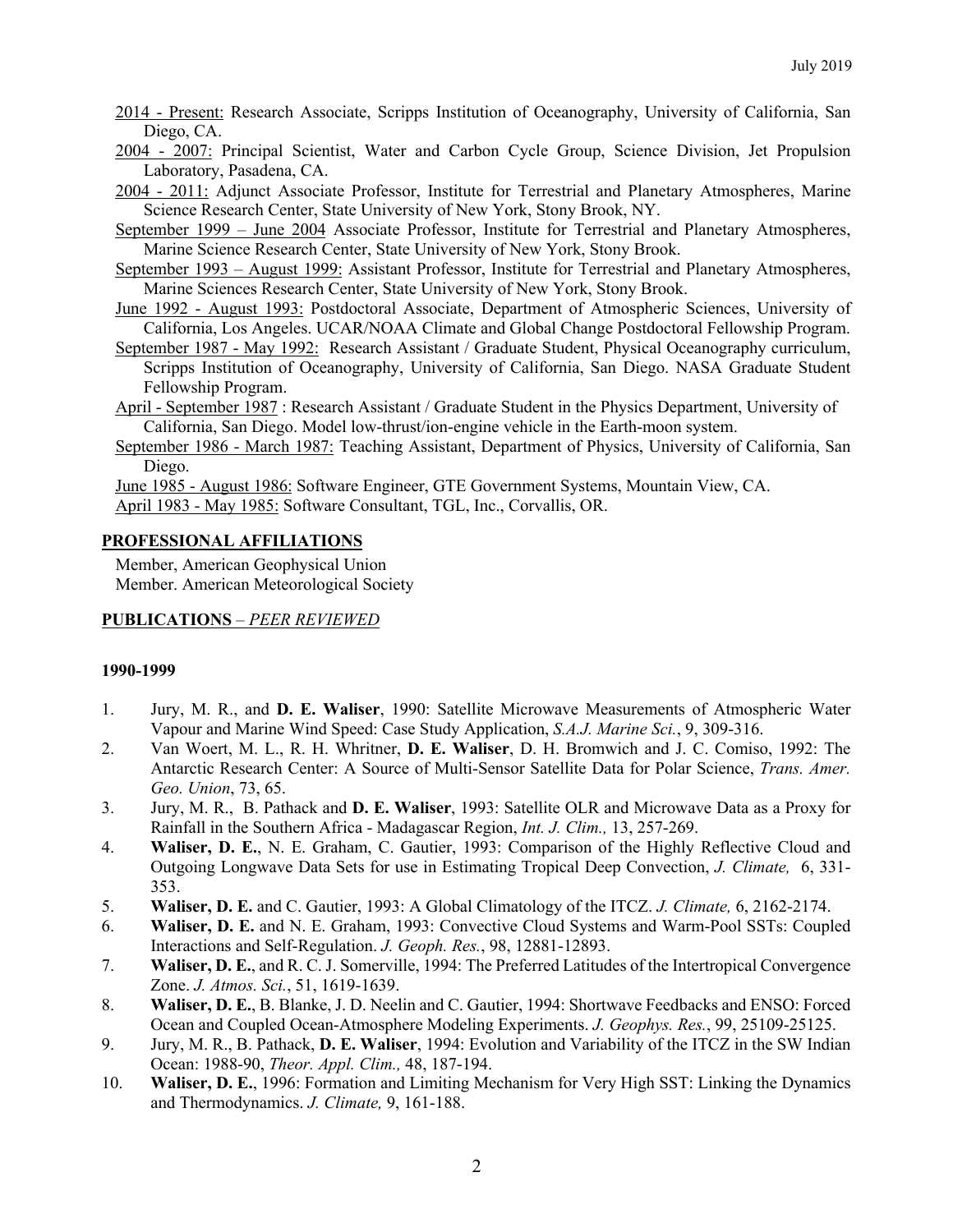- 11. **Waliser, D. E.**, 1996: Some Considerations on the Thermostat Hypothesis. *Bull. Amer. Met. Soc.,* 77, 357-360.
- 12. **Waliser, D. E.**, W. D. Collins and S. P. Anderson, 1996: An Estimate of the Surface Shortwave Cloud Forcing over the Western Pacific During TOGA COARE. *Geoph. Res. Let.,* 23, 519-522.
- 13. **Waliser, D. E.**, 1996: Climate Controls on High Sea Surface Temperatures. *World Resource Review,*  8, 289-310.
- 14. **Waliser, D. E.** and W. Zhou, 1997: Removing Satellite Equatorial Crossing Time Biases from the OLR and HRC data sets. *J. Climate,* 10, 2125-2146.
- 15. Jones, C., **D. E. Waliser** and C. Gautier, 1998: The Influence of the Madden Julian Oscillation on Ocean Surface Heat Fluxes and Sea Surface Temperature. *J. Climate,* 11, 1057-1072.
- 16. **Waliser, D. E.**, W. K. Lau, J. H. Kim, 1999: The Influence of Coupled Sea Surface Temperatures on the Madden Julian Oscillation: A Model Perturbation Experiment. *J. Atmos. Sci.*, 56, 333-358.
- 17. **Waliser, D. E.**, C. Jones, J. K. Schemm and N. E. Graham, 1999: A Statistical Extended-Range Tropical Forecast Model Based on the Slow Evolution of the Madden-Julian Oscillation. *J. of Climate,* 12, 1918-1939.
- 18. **Waliser, D. E.**, Z. Shi, J. Lanzante and A. Oort, 1999: The Hadley Circulation: Assessing Reanalysis and Sparse In-Situ Estimates. *Clim. Dyn.,* 15, 719-735..
- 19. **Waliser, D. E.**, R. A. Weller, R. D. Cess, 1999: Comparisons Between Buoy-Observed, Satellite-Derived and Modeled Surface Shortwave Flux over the Subtropical North Atlantic During the Subduction Experiment. *J. Geophys. Res.,* 104, 31,301-31,320.

- 20. **Waliser, D. E.**, and T. Hogan, 2000: Analysis of NOGAPS Surface Heat Fluxes: Coupling To Convection, Cloud And Dynamical Processes. *J. Geoph. Res.,* 105, 4587-4606.
- 21. Jones, C., **D. E. Waliser**, J. K. Schemm, and W. K. Lau, 2000: Prediction skill of the Madden-Julian Oscillation in Dynamical Extended Range Forecasts. *Climate Dynamics,* 16, 273-289.

### **2001**

- 22. Lucas, L. E., **D. E. Waliser**, J. E. Janowiak, B. Liebmann, 2001: Removing the Satellite Equatorial Crossing Time Biases from the Daily, Global Outgoing Longwave Radiation Data Set. *J. Climate,* 14, 2583-2605.
- 23. **Waliser, D. E.,** Z. Zhang, K. M. Lau, and J. H. Kim, 2001: Interannual Sea Surface Temperature Variability and the Predictability of Tropical Intraseasonal Variability. *J. Atmos. Sci.,* 58, 2595-2614.
- 24. Medovaya, M., **D. E. Waliser**, R. A. Weller, M. McPhaden, 2002: Assessing Ocean Buoy Shortwave Observations using Clear-Sky Model Calculations. J. Geophys. Res.; Oceans., 107, No. C2, 10.1029/2000JC000558.

- 25. Kang IS, Jin K, Wang, B., Lau KM, Shukla J, Schubert SD, **Waliser DE,** Krishnamurthy V, Stern WF, Satyan V, Kitoh A, Meeh GA, Kanamitsu M, Galin VY, Kim JK, Sumi A, Wu G, Liu Y, 2002: Intercomparison of the climatological variations of Asian summer monsoon precipitation simulated by 10 GCMs. *Clim. Dym.,* 19, 383-395.
- 26. Kang I.S., Jin K, Lau K.M., Shukla J., Krishnamurthy V., Schubert S.D., **Waliser D.E.,** Stern W.F., Satyan V., Kitoh A., Meeh G.A., Kanamitsu M., Galin V.Y., Kim J.K., Sumi A., Wu G., Liu Y., 2002: Intercomparion of GCM simulated anomalies associated with the 1997-98 El Niño. *J. Climate,* 15, 2791–2805
- 27. **Waliser, D. E.,** J. Ridout, S. Xie, and M. Zhang, 2002: Variational Objective Analysis for Atmospheric Field Programs: A Model Assessment, J. Atmos. Sci., 59, 3436-3456.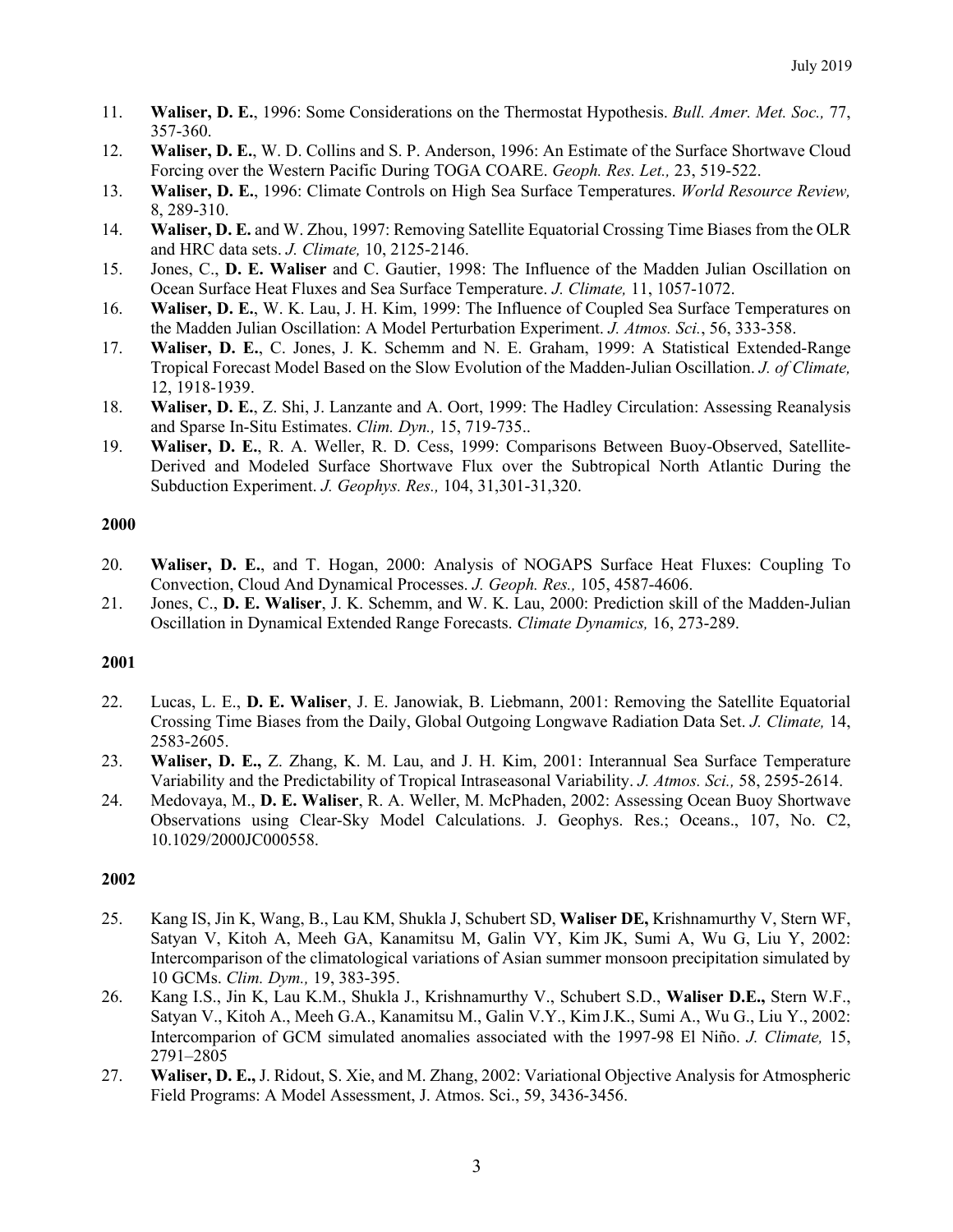28. Wu, M. L. C., S. Schubert, I. S. Kang, and **D. E. Waliser,** 2002: Forced and Free Intra-Seasonal Variability Over the South Asian Monsoon Region Simulated by 10 AGCMs, J. Climate, 15, 2862– 2880.

### **2003**

- 29. Myers, D., and **D. E. Waliser**, 2003: Three dimensional water vapor and cloud variations associated with the Madden-Julian Oscillation during Northern Hemisphere winter. J. Climate, 16, 929–950.
- 30. **Waliser, D. E.,** K. M. Lau, W. Stern, C. Jones, 2003: Potential Predictability of the Madden-Julian Oscillation, Bull. Amer. Meteor. Soc, 84, 33-50.
- 31. Collimore, C. D. W. Martin, M. H. Hitchman, A. Huesmann, and **D. E. Waliser**, 2003: On the Relationship Between the QBO and Tropical Deep Convection, J. Climate, 16, No. 15, 2552–2568.
- 32. **Waliser, D. E.,** W. Stern, S. Schubert, K. M. Lau, 2003: Dynamic Predictability of Intraseasonal Variability Associated with the Asian Summer Monsoon, Quart. J. Royal Meteor. Soc., 129, 2897– 2925
- 33. **Waliser, D. E.,** R. Murtugudde, and L. Lucas, 2003: Indo-Pacific Ocean Response to Atmospheric Intraseasonal Variability. Part I: Austral Summer and the Madden-Julian Oscillation, J. Geoph. Res. – Oceans. 108, C5, 3160, 10.1029/2002JC001620.
- 34. **Waliser, D. E.,** K. Jin, I.-S. Kang, W. F. Stern, S. D. Schubert, M.L.C. Wu, K.-M. Lau, M.-I. Lee, V. Krishnamurthy, A. Kitoh, G. A. Meehl, V. Y. Galin, V. Satyan, S. K. Mandke, G. Wu, Y. Liu, and C.- K. Park, 2003: AGCM Simulations of Intraseasonal Variability Associated with the Asian Summer Monsoon, Clim. Dyn., 21, 423-446.

#### **2004**

- 35. Jones, C., L. M. V. Carvalho, R. W. Higgins, **D. E. Waliser**, and J.-K. E. Schemm, 2004: Climatology of tropical intraseasonal convective anomalies. J. Climate, 17*,* 523-539.
- 36. Jones, C., **D. E. Waliser,** K. M. Lau, and W. Stern, 2004: The Madden-Julian Oscillation and its Impact on Northern Hemisphere Weather Predictability, Mon. Wea. Rev., 132, 6, 1462–1471.
- 37. **Waliser, D. E.,** R. Murtugudde, and L. Lucas, 2004: Indo-Pacific Ocean Response to Atmospheric Intraseasonal Variability. Part II: Boreal Summer and the Intraseasonal Oscillation, J. Geoph. Res. – Oceans. 109, C03030, 10.1029/2003JC002002.
- 38. Jones, C., L. M. V. Carvalho, R. W. Higgins, **D. E. Waliser**, and J.-K. E. Schemm, 2004: A Statistical Forecast Model of Tropical Intraseasonal Convective Anomalies. J. Climate: 17, 11, 2078–2095.
- 39. Zheng, Y., **D. E. Waliser,** W. Stern, and C. Jones, 2004: The Role of Coupled Sea Surface Temperatures in the Simulation of the Tropical Intraseasonal Oscillation, J. Climate. 17, 4109-4134.
- 40. Jones, C., **D. E. Waliser,** K.-M. Lau and W. Stern, 2004: Global Occurrences of Extreme Precipitation and the Madden-Julian Oscillation: Observations and Predictability, J. Climate, 17, 4575-4589

- 41. Liess, S., **D. E. Waliser**, and S. Schubert, 2005: Predictability studies of the intraseasonal oscillation with the ECHAM5 GCM. *J. Atmos. Sci.*, 62, 3320-3336.
- 42. **Waliser, D. E**., R. Murtugudde, P. Strutton, J.-L. Li, 2005, Subseasonal Organization of Ocean Chlorophyll: Prospects for Prediction Based on the Madden-Julian Oscillation, Geoph. Res. Lett., 32, L23602, doi:10.1029/2005GL024300.
- 43. Li, J.-L., **D. E. Waliser**, J. H. Jiang, D. L. Wu, W. Read, J. W. Waters, A. Tompkins, L. J. Donner, J. Chern, W.-K. Tao, R. Atlas, Y. Gu, K.L. Liou7, A. Del Genio, M. Khairoutdinov, and A. Gettelman, 2005, Comparisons of EOS MLS Cloud Ice Measurements with ECMWF analyses and GCM Simulations: Initial Results, Geoph. Res. Lett., 32, L18710, doi:10.1029/2005GL023788.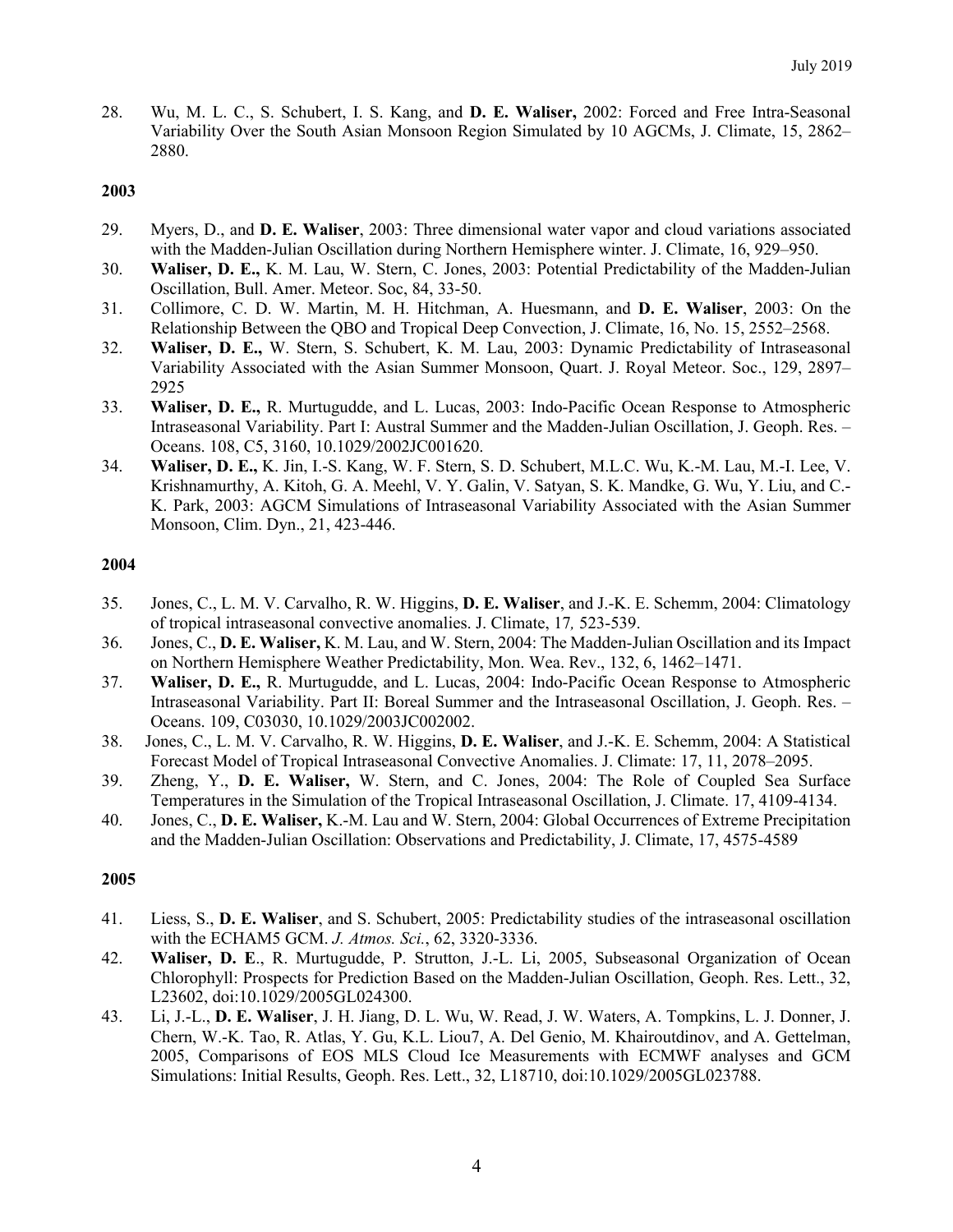- 44. Jiang, X., D. B. A. Jones, R. Shia, **D. E. Waliser**, and Y. L. Yung, 2005, Spatial Patterns and Mechanisms of the Quasi-biennial Oscillation - Annual Beat of Ozone, J. Geophys. Res, 110, D23308, doi:10.1029/2005JD006055.
- 45. Wu, M.-L. C., S. D. Schubert, M. J. Suarez, P. J. Pegion, and **D. E. Waliser**, 2005: Seasonality and Meridional Propagation of the MJO. J. Climate, J. Atmos. Sci., 19, 1901-1921.

- 46. **Waliser, D. E.**, K. Weickmann, R. Dole, S. Schubert, O. Alves, C. Jones, M. Newman, H-L Pan, A. Roubicek, S. Saha, C. Smith, H. van den Dool, F. Vitart, M. Wheeler, J. Whitaker, 2006: The Experimental MJO Prediction Project. Bull. Amer. Meteorol. Soc., 87, 425-431.
- 47. Tian, B., **D. E. Waliser**, E. Fetzer, B. Lambrigtsen, Y. Yung, and B. Wang, 2006: Vertical Moist Thermodynamic Structure and Spatial-temporal Evolution of the Madden-Julian Oscillation in Atmospheric Infrared Sounder Observations. J. Atmos. Sci., 63, 10, 2462-2485.
- 48. Lin, X., J.-L. Li, M. J. Suarez, A. M. Tompkins, **D. E. Waliser**, M. M. Rienecker, J. Bacmeister, J. Jiang, H.-T. Wu, C. M. Tassone, J. D. Chern, B. D. Chen, and H. Su, 2006: A View of Hurricane Katrina with Early 21st Century Technology, EOS, 87, No. 41, 433.
- 49. Su, H., **D. E. Waliser**, J. H. Jiang, J-L. Li, W. G. Read, J. W. Waters, A. Thompkins, 2006: Relationships among upper tropospheric water vapor, clouds and SST: MLS observations, ECMWF analyses and GCM simulations, Geophys. Res. Lett., 33, L22802, doi:10.1029/2006GL027582.
- 50. Tian, B., **D. E. Waliser**, E. Fetzer, 2006: Modulation of the Diurnal Cycle of Deep Convective Clouds by the Madden-Julian Oscillation. Geophys. Res. Lett., 30, L20704, 10.1029/2006GL027752.

#### **2007**

- 51. Fu, X., B. Wang, **D. E. Waliser**, and T. Li, 2007: Impact of Atmosphere-Ocean Coupling on the Predictability of Monsoon Intraseasonal Oscillations (MISO), J. Atmos. Sci., 64, 157–174.
- 52. Li, J.-L., J. H. Jiang, **D. E. Waliser**, A. Tompkins, 2007: Assessing Consistency between EOS MLS and ECMWF Analyzed and Forecast Estimates of Cloud Ice, *Geoph. Res. Lett*., 34, L08701, doi:10.1029/2006GL029022.
- 53. Tian, B., Y. L. Yung, **D. E. Waliser**, T. Tyranowski, L. Kuai, E. J. Fetzer, and F. W. Irion, 2007: Intraseasonal variations of the tropical total ozone and their connection to the MJO. *Geophys. Res. Lett*., 34, L08704, 10.1029/2007GL029471.
- 54. **Waliser, D. E.**, K. Seo, S. Schubert, E. Njoku, 2007: Global Water Cycle Agreement in IPCC AR4 Model Simulations, Geoph. Res. Let., 34, L16705, doi:10.1029/2007GL030675.

- 55. Seo, K., C. R. Wilson, J. Chen and **D. E. Waliser**, 2008: GRACE's spatial aliasing error, Geophys. J. Int., 172, 41-48, doi: 10.1111j.1365-246X.2007.03611.x.
- 56. Wu, D. L., J. H. Jiang, R. T. Austin, M. Deng, S. L. Durden, A. J. Heymsfield, B. H. Kahn, J.-L. Li, G. G. Mace, G. M. McFarquhar, C. J. Nankervis, H. C. Pumphrey, W. G. read, G. L. Stephens, S. Tanelli, D. G. Vane, **D. E. Waliser**, and J. W. Waters, 2008: Aura MLS cloud ice measurements and comparisons with CloudSat and other correlative data. J. Geophys. Res., In Press.
- 57. Seo, K., C. R. Wilson, S.-C. Han and **D. E. Waliser**, 2008: Gravity Recovery and Climate Experiment (GRACE) alias error from ocean tides. J. Geophys. Res, 113, B03405, doi:10.1029/2006JB004747.
- 58. Jiang, X., **D. E. Waliser**, M. C. Wheeler, C. Jones, M.-I. Lee, S. D. Schubert, 2008, Assessing the Skill of an All-Season Statistical Forecast Model for the Madden-Julian Oscillation, Mon. Wea. Rev., 136, 1940-1956.
- 59. Tian, B. J., **D. E. Waliser**, R. A. Kahn, Q. B. Li, Y. L. Yung, T. Tyranowski, I. V. Geogdzhavev, M. I. Mishchenko, O. Torres, and A. Smirnov, 2008: Does the Madden-Julian Oscillation influence aerosol variability?, J. Geophys. Res., doi:10.1029/2007JD009372.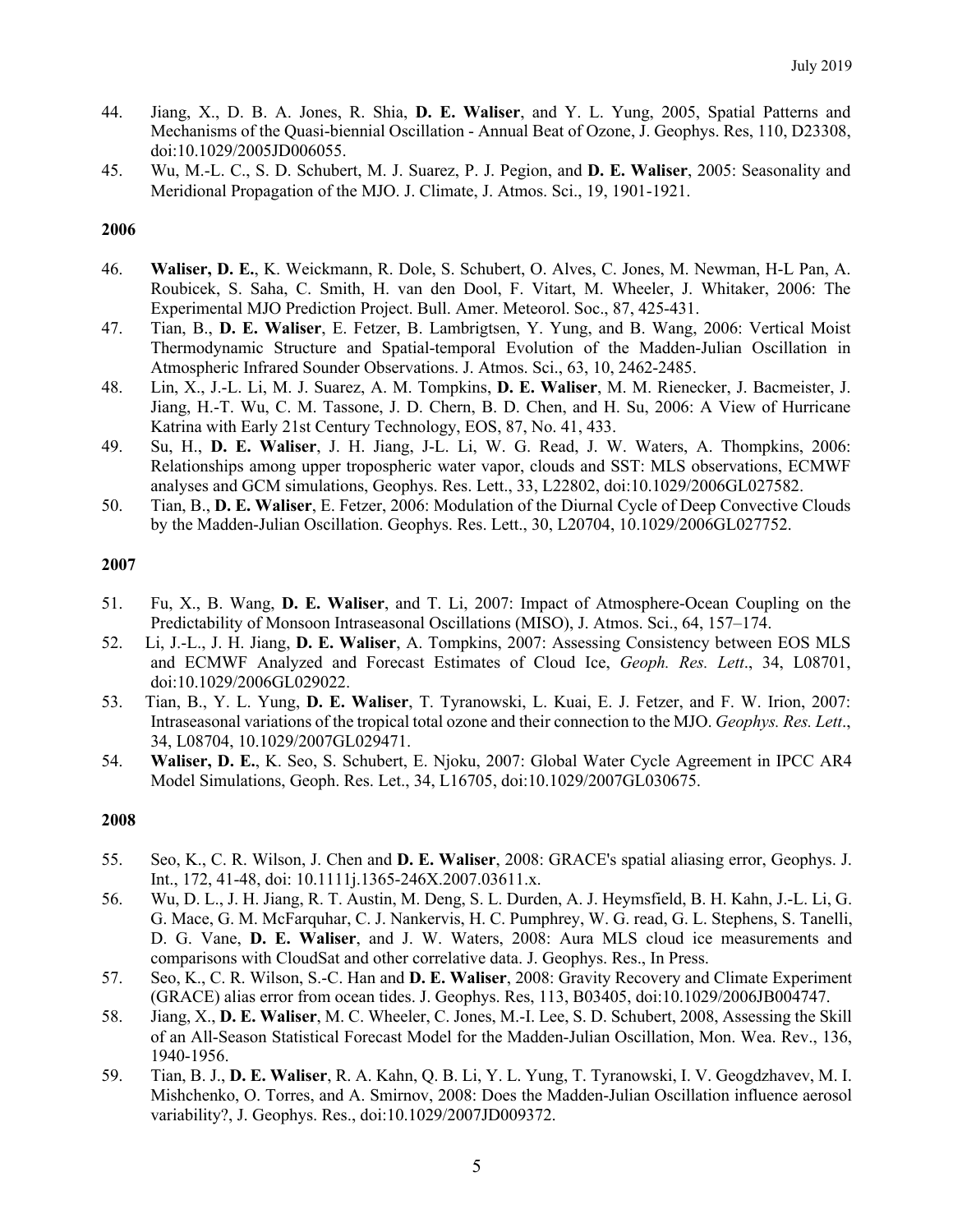- 60. Schwartz, M. J., **D. E. Waliser**, B. Tian, J. F. Li, D. L. Wu, J. H. Jiang, and W. G. Read, 2008: MJO in EOS MLS cloud ice and water vapor. *Geophys. Res. Lett.,* 35, L08812, doi:10.1029/2008GL033675.
- 61. Vavrus, S., and **D. E. Waliser,** 2008: An improved parameterization for simulating Arctic cloud amount in the CCSM3 climate model. J. Climate. 21(21): 5673.
- 62. Jiang, X., and **D. E. Waliser**, 2008, Northward Propagation of the Subseasonal Variability over the Eastern Pacific Warm Pool, Geophys. Res. Lett., doi:10.1029/2008GL033723.
- 63. Woods, C. P., **D. E. Waliser**, J.-L. Li, R. T. Austin, G. L. Stephens, D. G. Vane, 2008, Evaluating CloudSat Ice Water Content Retrievals Using a Cloud Resolving Model: Sensitivities to Frozen Particle Properties, J. Geophys. Res. Special CloudSat Section, 113, D00A11, doi:10.1029/2008JD009941.
- 64. Li, J.-F., **D. E. Waliser,** C. Woods, J. Teixeira, J. Bacmeister, J. Chern, B. W. Shen, A. Tompkins, and M. Kohler, 2008: Comparisons of Satellites Liquid Water Estimates with ECMWF and GMAO Analyses, 20th Century IPCC AR4 Climate Simulations, and GCM Simulations. Geophys. Res. Lett., 35, L19710, doi:10.1029/2008GL035427.
- 65. Sperber, K.R., and **D. E. Waliser,** 2008: New Approaches to Understanding, Simulating, and Forecasting the Madden-Julian Oscillation, Bull. Am. Meteor. Soc., DOI: 10.1175/2008BAMS2700.1.
- 66. Stephens, G.L., D. G. Vane, S. Tanelli, E. Im, S. Durden, M. Rokey, D. Reinke, P. Partain, G. G. Mace, R. Austin, T.S. L'Ecuyer, J. Haynes, M. Lebsock, K. Suzuki, **D. E. Waliser**, D. Wu, J. Kay, A. Gettleman, Z. Wang, and R. Marchand, 2008, CloudSat mission: Performance and early science after the first year of operation, J. Geophys. Res., doi:10.1029/2008JD009982.
- *67.* Sperber, K.R., J.M. Slingo, **D.E. Waliser,** P.M. Inness, 2008: Coarse-Resolution Models Only Partly Cloudy, Science 320 (5876), 612a, DOI: 10.1126/science.320.5876.612a. *Comment on paper by H. Miura, M. Satoh, T. Nasuno, A.T. Noda, and K. Oouchi, 2008: Madden-Julian Oscillation Event Realistically Simulated by a Global Cloud-Resolving Model, Science 318 (5857), 1763. [DOI: 10.1126/science.1148443].*
- 68. Fetzer, E. J., W. G. Read, **D. E. Waliser,** B. H. Kahn, B. Tian, H. Vomel, F. W. Irion, H. Su, A. Eldering, M. d. l. T. Juarez, J. H. Jiang, and V. Dang, 2008: Comparison of Upper Tropospheric Water Vapor Observations from the Microwave Limb Sounder and Atmospheric Infrared Sounder. *J. Geophys. Res.*, 113, D22110, doi:10.1029/2008JD010000.
- 69. Vavrus S., **D. E. Waliser**, A. Schweiger, J. Francis, 2008: Simulations of 20th and 21st century Arctic cloud amount in the global climate models assessed in the IPCC AR4, Climate Dynamics, DOI 10.1007/s00382-008-0475-6.

- 70. **Waliser, D. E**., J. F. Li, C. Woods, R. Austin, J. Bacmeister, J. Chern, A. Del Genio, J. Jiang, Z. Kuang, H. Meng, P. Minnis, S. Platnick, W.B. Rossow, G. Stephens, S. Sun-Mack, W.K. Tao, A. Tompkins, D. Vane, C. Walker, D. Wu, 2009: Cloud Ice: A Climate Model Challenge With Signs and Expectations of Progress, J. Geophys. Res.- CloudSat Special Section, 114, D00A21, doi:10.1029/2008JD010015.
- 71. Wu, D. L., R. T. Austin, M. Deng, S. L. Durden, A. J. Heymsfield, J.-L. Li, G. M. McFarquhar, I. V. Pittman, G. L. Stephens, S. Tanelli, D. G. Vane, **D. E. Waliser,** 2009, Comparisons of Global Cloud Ice from MLS, CloudSat, and Correlative Data Sets, JGR Special CloudSat Section, 114, D00A24, doi:10.1029/2008JD009946.
- 72. Tao, W.-K., J.-D. Chern, R. Atlas, D. Randall, M. Khairoutdinov, J.-L. Li, **D. E. Waliser,** A. Hou, X. Lin, C. Peters-Lidard, W. Lau, J. Jiang, and J. Simpson, 2009: A Multi-scale Modeling System: Developments, Applications and Critical Issues. Bull. Amer. Meteor. Soc. 90, 515-534.
- 73. Liu, P., Y. Kajikawa, B. Wang, A. Kitoh, T. Yasunari, T. Li, H. Annamalai, X. Fu, K. Kikuchi, R. Mizuta, K.Rajendran, **D. E. Waliser**, D. Kim, 2009: Tropical Intraseasonal Variability in the MRI-20km60L AGCM. J. Climate, 22, 2006–2022, doi: 10.1175/2008JCLI2406.1.
- 74. **CLIVAR Madden-Julian Oscillation Working Group**, 2009: MJO Simulation Diagnostics, J. Clim., 22, DOI: 10.1175/2008JCLI2731.1.
- 75. Jiang, X., and **D. E. Waliser,** 2009: Two Dominant Subseasonal Variability Modes of the Eastern Pacific ITCZ, Geoph. Res. Lett., 36, L04704, doi:10.1029/2008GL036820.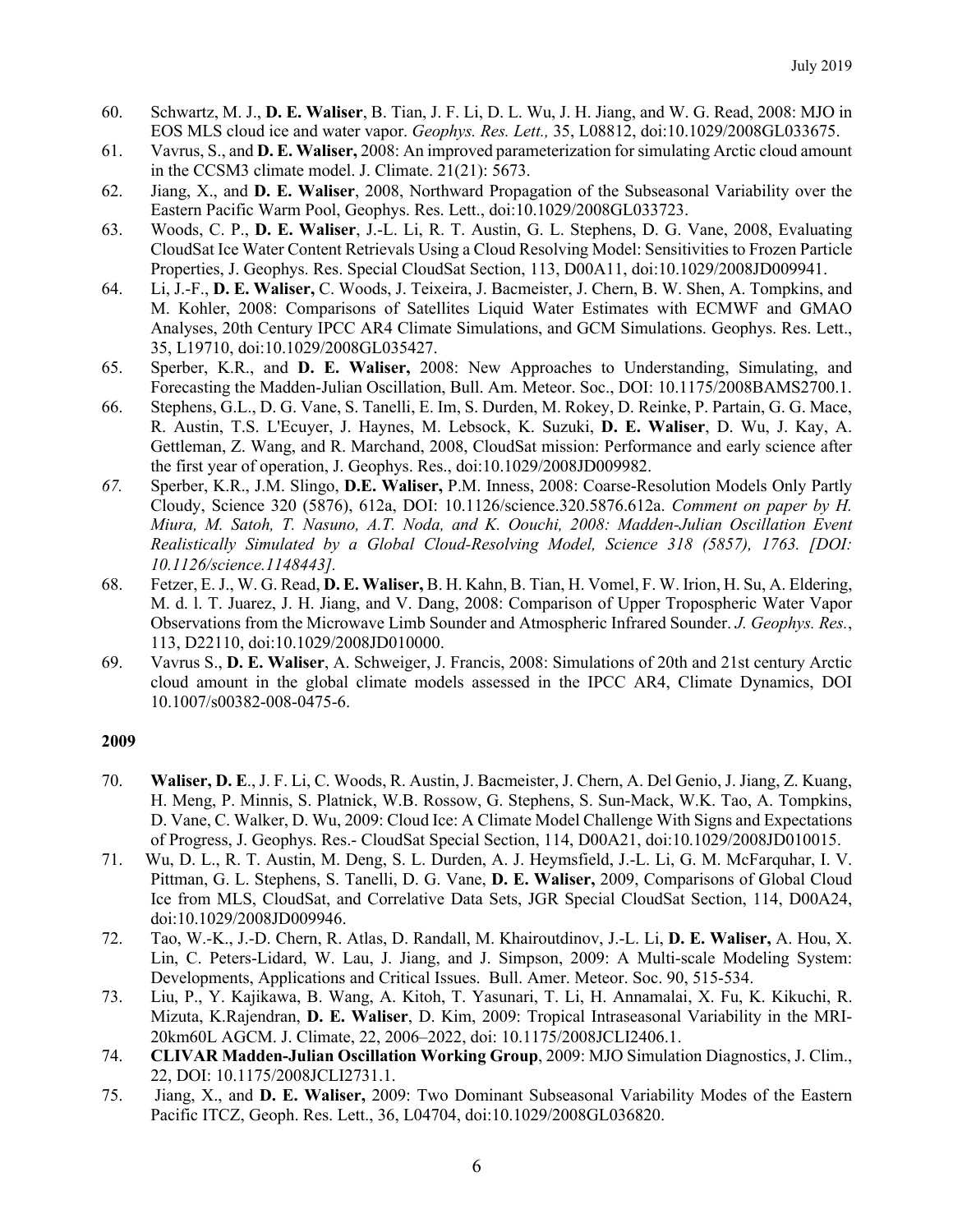- 76. Jiang, X., **D. E. Waliser**, W. S. Olson, W.-K. Tao, T. S. L'Ecuyer, J.-L. Li, B. Tian, Y. L. Yung, A. M. Tompkins, S. E. Lang, and M. Grecu, 2009: Vertical Heating Structures Associated with the MJO as Characterized by TRMM Estimates, ECMWF Reanalyses and Forecasts: A Case Study during 1998- 99 Winter, J. Climate - TRMM heating special section, 22, 6001-6022, doi:10.1175/2009JCLI3048.1.
- 77. Couhert, A., T. Schneider, J.-L. Li, **D. E. Waliser**, A.M. Tompkins, 2009: The maintenance of the relative humidity of the subtropical free troposphere, J. Climate, 23, 390–403.
- 78. **Waliser, D. E.**, B. J. Tian, M. J. Schwartz, X. Xie, W. T. Liu, and E. J. Fetzer, 2009: How well can satellite data characterize the water cycle of the Madden-Julian Oscillation? *Geophys. Res. Lett.*, 36, L21803, doi:10.1029/2009GL040005.
- 79. Seo, K.-W., **D. E. Waliser**, B. Tian, J. Familgietti, and T. Syed, 2009: Evaluation of global land-toocean fresh water discharge and evapotranspiration using space-based observations. *J. Hydrol.*, **373**, 508-515, doi:10.1016/j.jhydrol.2009.05.014.
- 80. Kim, D., K. Sperber, W. Stern, **D. E. Waliser,** I.-S. Kang, E. Maloney, S. Schubert, W. Wang, K. Weickmann, J. Benedict, M. Khairoutdinov, M.-I. Lee, R. Neale, M. Suarez, K. Thayer-Calder, and G. Zhang. 2009: Application of MJO Simulation Diagnostics to Climate Models, J. Climate, 22(23): 6413.

- 81. Gottschalck, J., M. Wheeler, K. Weickmann, F. Vitart, N. Savage, H. Lin, H. Hendon, **D. E. Waliser**, K. Sperber, M. Nakagawa, C. Prestrelo, M. Flatau, W. Higgins, 2010, Establishing and Assessing Operational Model MJO Forecasts:
A Project of the CLIVAR Madden-Julian Oscillation Working Group, Bull. Am. Meteor. Soc., 10.1175/2010BAMS2816.1.
- 82. Seo, K.-W., D. Ryu, B.-M. Kim, **D. E. Waliser**, B. Tian, and J. Eom, 2010: GRACE and AMSR-Ebased estimates of winter season solid precipitation accumulation in the Arctic drainage region. J. Geophys. Res., 115, D20117, doi:10.1029/2009JD013504.
- 83. Guan, B., N. P. Molotch, **D. E. Waliser**, E. J. Fetzer, and P. J. Neiman, 2010: Extreme snowfall events linked to atmospheric rivers and surface air temperature via satellite measurements, Geophys. Res. Lett., doi:10.1029/2010GL044696.
- 84. Li, K.-F., B. Tian, **D. E. Waliser**, and Y. L. Yung, 2010: Tropical mid-tropospheric CO2 variability driven by the Madden-Julian Oscillation. Proceedings of the National Academy of Sciences of the United States of America, 107(45), 19171-19175.
- 85. Tian, B., **D. E. Waliser**, E. J. Fetzer, and Y. L. Yung, 2010: Vertical moist thermodynamic structure of the Madden-Julian Oscillation in Atmospheric Infrared Sounder retrievals: An update and a comparison to ECMWF interim reanalysis. Mon. Wea. Rev., **138**, 4576-4582, doi:10.1175/2010MWR3486.1.
- 86. Lucas, L., **D. E. Waliser** and R. Murtugudde, 2010: Mechanisms governing sea surface temperature anomalies in the eastern tropical Pacific Ocean associated with the boreal winter Madden-Julian Oscillation, JGR-Oceans, v. 115, C05012, doi:10.1029/2009JC005450.
- 87. National Academy of Sciences, 2010, Assessment of Intraseasonal to Interannual Climate Prediction and Predictability, National Research Council, Washington DC, ISBN-10: 0-309-15183-X, 192 pages.

- 88. Bergengren, J.C., **D. E. Waliser**, Y.L. Yung, 2011: Ecological Sensitivity: A Biospheric View of Climate Change, Climatic Change,107:433–457, DOI 10.1007/s10584-011-0065-1.
- 89. Chen, W.-T., Woods, C. P., J.-L. Li, **D. E. Waliser**, and A. Tompkins, 2011: Partitioning CloudSat Ice Water Content for Comparison with Upper-Tropospheric Cloud Ice in Global Atmospheric Models, J. Geophys. Res., *116, D19206, doi:10.1029/2010JD015179.*
- 90. Gao, Y., Y. Xue, W. Peng, H-S Kang, and **D. E. Waliser**, 2011: Assessment of Dynamic Downscaling of the Extreme Rainfall over East Asia Using Regional Climate Model, *Adv. Atmos. Sci.*, **28**, 1077– 1098.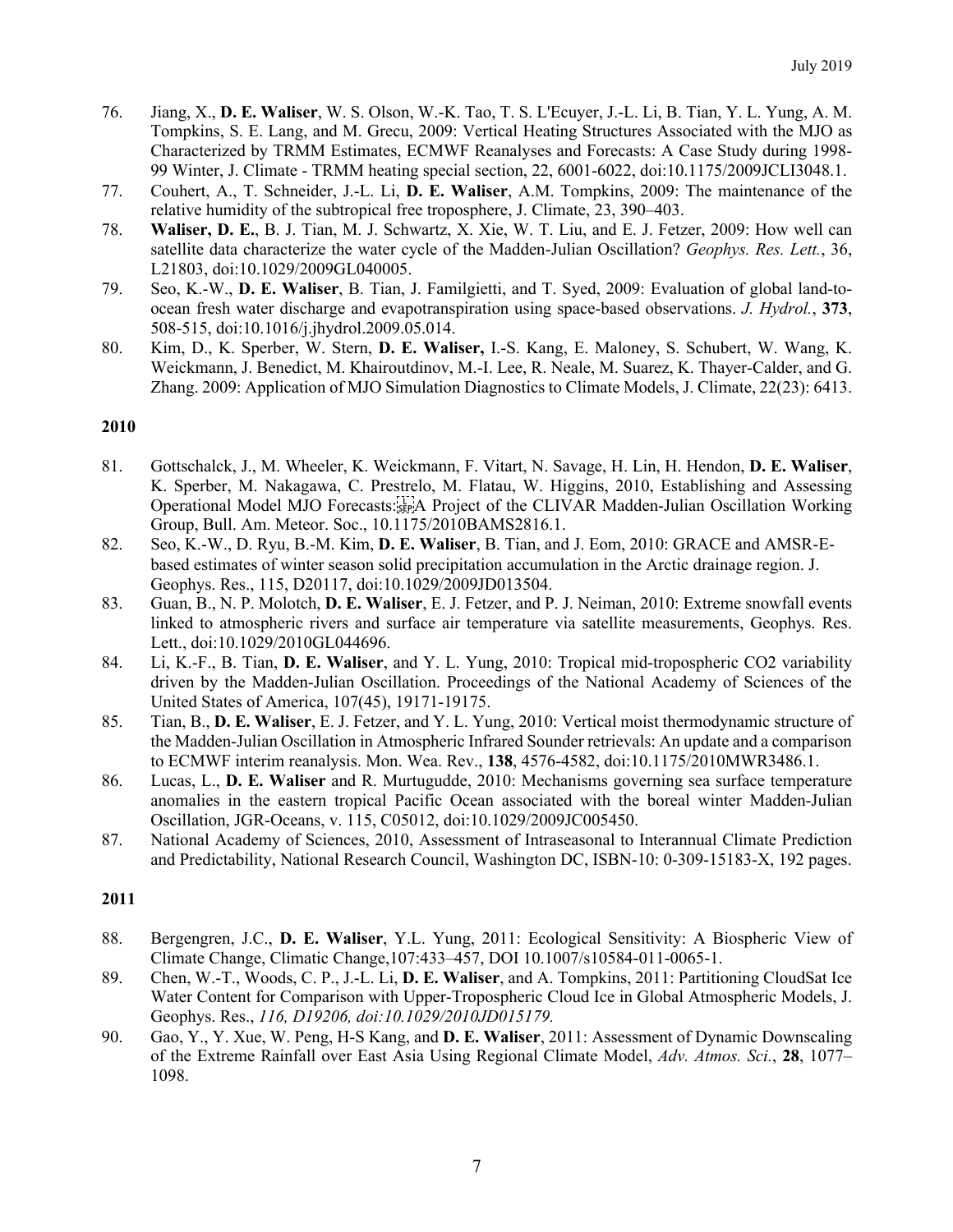- 91. Gleckler, P. R. Ferraro, **D. E. Waliser**, 2011: Better use of satellite data in evaluating climate models contributing to CMIP and assessed by IPCC: Joint DOE-NASA workshop; LLNL, October 12-13, 2010, *EOS*, *Vol. 92* (No. 20), 172.
- 92. Goswami, B. B., N. J. Mani, P. Mukhopadhyay, **D. E. Waliser**, J. Benedict, E. Maloney, M. Khairoutdinov, and B. N. Goswami, 2011: Monsoon intraseasonal oscillations as simulated by the superparameterized community atmosphere model, *J. Geophys. Res.*, 116, D22104, doi:10.1029/2011JD015948.
- 93. Halkides, D.J., S. Lucas, **D. E. Waliser**, T. Lee, R. Murtugudde, 2011: Mechanisms controlling mixedlayer temperature variability in the eastern tropical Pacific on intraseasonal time scales, Geoph. Res. Let., 38, L17602, 6 PP., 2011 $\frac{[1 \text{ }}{[25 \text{ }}$  doi:10.1029/2011GL048545.
- 94. Hendon, H.H., K. R. Sperber, **D. E. Waliser**, M. Wheeler, 2011: Modelling Monsoon Intraseasonal Variability: From Theory To Operational Forecasting, Meeting Summary, Bull. Am. Meteor. Soc., DOI:10.1175/2011BAMS3164.1.
- 95. Jiang, X., **D. E. Waliser**, J.-L Li, and C. Woods, 2011: Vertical cloud water structures of the boreal summer intraseasonal variability based on CloudSat observations and ERA-Interim reanalysis. Climate Dynamics, doi:10.1007/s00382-010-0853-8.
- 96. Jiang, X., **D. E. Waliser**, W. S. Olson, W.-K. Tao, T. S. L'Ecuyer, S. Shige, K.-F. Li, Y. L. Yung,
S. Lang, and Y. N. Takayabu, 2011: Vertical Diabatic Heating Structure of the MJO: Intercomparison Between Recent<sub>ist</sub>, Reanalyses and TRMM Estimates, Mon. Wea. Rev 139, 3208-3223.
- 97. Kubar, T. L., **D. E. Waliser**, and J. -L. Li, 2011: Boundary layer and cloud structure controls on tropical low cloud cover using A-Train Satellite Data and ECMWF Analyses. J. Climate, 24, DOI: 10.1175/2010JCLI3702.1.
- 98. Li, J.-L. F., D. E. Waliser, and J. H. Jiang, 2011: Correction to "Comparisons of satellites liquid water estimates to ECMWF and GMAO analyses, 20th century IPCC AR4 climate simulations, and GCM simulations", Geophysical Research Letters, 38(24), doi:10.1029/2011GL049956.
- 99. Subramanian, A. C., M. Jochum, A. J. Miller, R. Murtugudde, R. Neale, **D. E. Waliser**, 2011: The Madden Julian Oscillation in CCSM4, J. Climate, **24**, 6261-6282
- 100. Tian, B., **D. E. Waliser**, R. A. Kahn, and S. Wong, 2011: Modulation of Atlantic aerosols by the Madden-Julian Oscillation. *J. Geophys. Res.*, **116**, doi:10.1029/2010JD015201.
- 101. **Waliser, D. E.**, J.-L. Li, T. L'Ecuyer, and W.-T. Chen, 2011: The Impact of Precipitating Ice and Snow on the Radiation Balance in Global Climate Models. Geoph. Res. Let., 38, L06802, doi:10.1029/2010GL046478.
- 102. **Waliser, D.E.**, J. Kim, Y. Xue, Chao, Y., A. Eldering, R. Fovell, A. Hall, Q. Li, K. Liou, J. McWilliams, S. Kapnick, R. Vasic, Fs. De Sale, and Y. Yu, 2011, Simulating the Sierra Nevada snowpack: The impact of snow albedo and multi-layer snow physics, Climatic Change, **109**, S59-S117, DOI 10.1007/s10584-011-0312-5.

- 103. Ao, C. O., **D. E. Waliser**, T. K. Chan, J.-L. Li, B. Tian, F. Xie, and A. J. Mannuci, 2012: Planetary boundary layer heights from GPS radio occultation refractivity and humidity profiles. J. Geophys. Res., doi:10.1029/2012JD017598.
- 104. Crichton, D., C. Mattmann, L. Cinquini, A. Braverman, D. Waliser, A. Hart, C. Goodale, P. Lean. 2012: Sharing Satellite Observations with the Climate Modeling Community: Software and Architecture. IEEE Software, 29, No. 5, pp. 63-71.
- 105. Guan, B., **D. E. Waliser**, N. Molotch, E. Fetzer, P. Neiman, 2012: Does the Madden-Julian Oscillation Influence Wintertime Atmospheric Rivers and 1 Snowpack in the Sierra Nevada?, Mon. Wea. Rev., 140, 325–342, doi: http://dx.doi.org/10.1175/MWR-D-11-00087.1.
- 106. Jiang, X., **D. E. Waliser**, D. Kim, M. Zhao, M. Khairoutdinov, W. Stern, S. D. Schubert, K. R. Sperber, G. J. Zhang, W. Wang, R. Neale, and M.-I. Lee, 2012: Simulation of the Intraseasonal Variability over the Eastern Pacific ITCZ in Climate Models, Climate Dynamics, DOI 10.1007/s00382-011-1098-x.
- 107. Jiang, X., M. Zhao, and **D. E. Waliser**, 2012: Modulation of Tropical Cyclones over the Eastern Pacific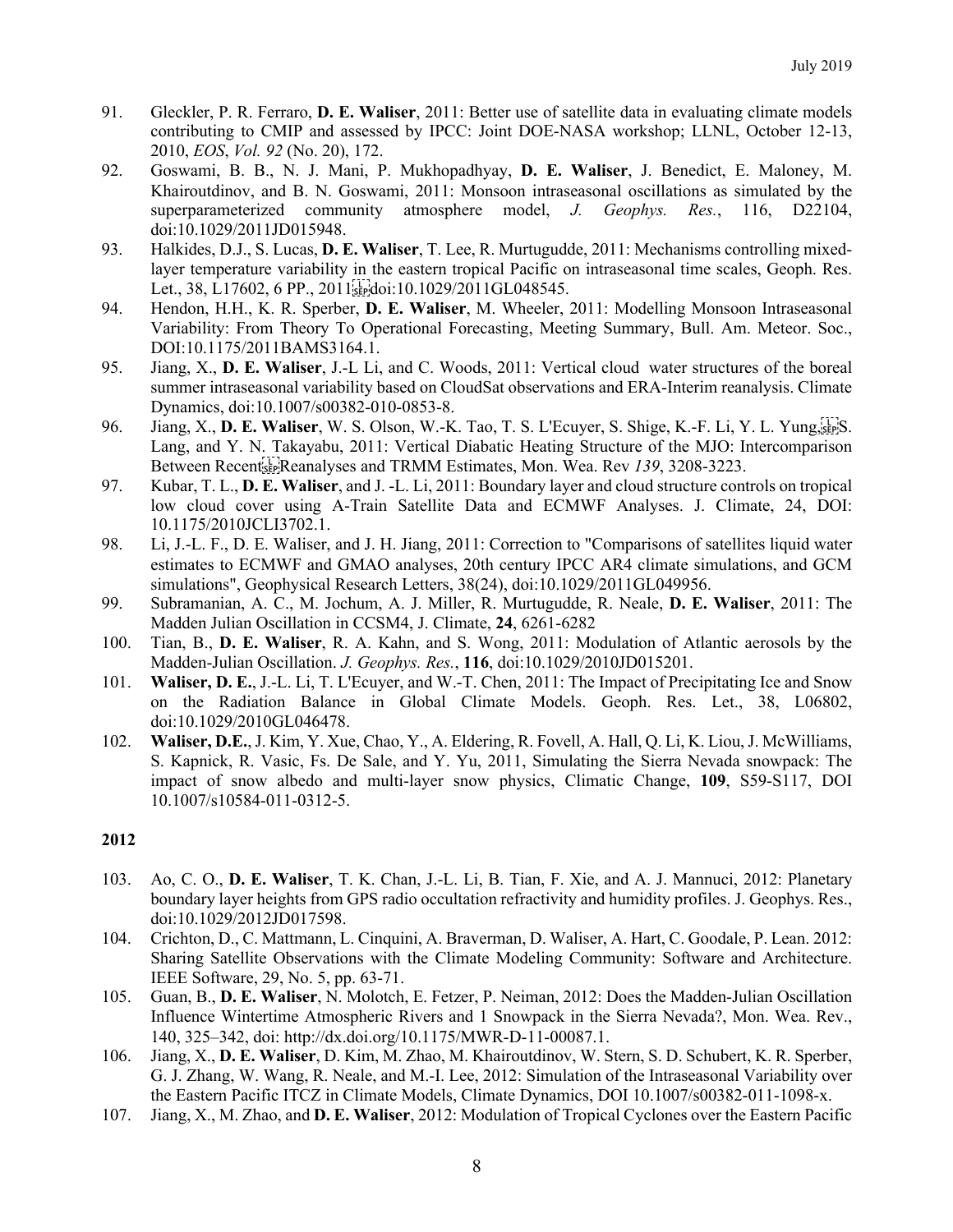by the Intraseasonal Variability Simulated in an AGCM, J. Climate, http://dx.doi.org/10.1175/JCLI-D-11-00531.1.

- 108. Jin, D., **D.E. Waliser**, R. Murtugudde, 2012: Tropical Indo-Pacific Ocean chlorophyll response to MJO forcing, J. Geoph. Res., VOL. 117, C11008, doi:10.1029/2012JC008015.
- 109. Kubar, T., **D. E. Waliser**, J.-L. F. Li. X. Jiang, 2012: On the Annual Cycle, Variability, and Correlations of Oceanic Low-Topped Clouds With Large-Scale Circulation Using Aqua MODIS and ECMWF-Interim, doi: 10.1175/JCLI-D-11-00478.1.
- 110. Li, J.-L. F., **D. E. Waliser**, W.-T. Chen, B. Guan, T. Kubar, G. Stephens, H.-Y. Ma, M. Deng, L. Donner, C. Seman, and L. Horowitz: An observationally-based evaluation of cloud ice water in CMIP3 and CMIP5 GCMs and contemporary reanalyses using contemporary satellite data. J. Geophys. Res., doi:10.1029/2012JD017640.
- 111. Li, K.-F., B. Tian, **D.E. Waliser**, M.J. Schwartz, J.L. Neu, J.R. Worden, and Y.L. Yung, 2012: Vertical Structure of MJO-Related 1 Subtropical Ozone Variations from MLS, TES and SHADOZ data, Atmos. Chem. Phys., 12, 425-436, doi:10.5194/acp-12-425-2012.
- 112. Ma, H.-Y., M. Kohler, J.-L. F. Li, J. D. Farrara, C. R. Mechoso, R. M. Forbes, and **D.E. Waliser**, 2012, Evaluation of an ice cloud parameterization based on a dynamical-microphysical lifetime concept using CloudSat observations and the ERA-Interim reanalysis, J. Geophys. Res., 117, D05210, 2012<sup>[1</sup><sub>2</sub> c<sub>2</sub> c<sub>2</sub><sup>[2</sup>] doi:10.1029/2011JD016275.
- 113. Moncrieff, M.W., **D. E. Waliser,** and J. Caughey: 2012, Progress and Direction in Tropical Convection Research, Meeting Summary, 1st YOTC Science Symposium, 16-19 May 2011, Beijing, China., Bull. Amer. Meteor. Soc., DOI:10.1175/BAMS-D-11-00253.1.
- 114. Moncrieff, M.W., **D. E. Waliser,** M. J. Miller, M. A. Shapiro, G. R. Asrar, J. Caughey: 2012: Multiscale Convective Organization And The YOTC Virtual Global Field Campaign, Bull. Am. Met. Soc., Vol 93, No 8, DOI:10.1175/BAMS-D-11-00233.1.
- 115. Seo, K., **D. E. Waliser**, B. Tian, B.-M. Kim, S.-C. Park, S. Cocke, B.-J. Sohn, 2012: Evidence of the recent decade change in global fresh water discharge and evapotranspiration revealed by reanalysis and satellite observations. Asia-Pacific J. Atm. Sciences, 48, Issue 2, pp 153-158.
- 116. Tian, B., C. O. Ao, **D. E. Waliser**, E. J. Fetzer, A. J. Mannucci, and J. Teixeira, 2012: Intraseasonal temperature variability in the upper troposphere and lower stratosphere from the GPS RO measurements. J. Geophys. Res., 117, D15110, doi:10.1029/2012JD017715.
- 117. **Waliser, D. E**., B. Guan, J.-L. Li, and J. Kim, 2012: Addendum to "Simulating cold season snowpack: Impacts of snow albedo and multi-layer snow physics". Climatic Change, doi:10.1007/s10584-012- 0531-4.
- 118. **Waliser, D. E.**, M. Moncrieff, D. Burrridge, A. Fink, D Gochis, B. N. Goswami, B Guan, P Harr, J Heming, H.-H. Hsu, C Jakob, M. Janiga, R. Johnson, S Jones, P. Knippertz, J Marengo, H Nguyen, M Pope, Y Serra, C Thorncroft, M Wheeler, R. Wood, and S. Yuter, 2012: The "Year" of Tropical Convection (May 2008 to April 2010): Climate Variability and Weather Highlights, Bull. Am. Met. Soc., Vol 93, No 8, DOI:10.1175/2011BAMS3095.1.
- 119. Whitehall, K., C. Mattmann, **D. Waliser**, J. Kim, C. Goodale, A. Hart, P. Ramirez, P. Zimdars, D. Crichton, G. Jenkins, C. Jones, G. Asrar, and B. Hewitson, 2012, Building model evaluation and decision support capacity for CORDEX.*WMO Bulletin*, *61*, 29-34.

- 120. Guan, B, N.P. Molotch, **D.E. Waliser**, E.J. Fetzer, and P.J. Neiman, 2013, The 2010/11 Snow Season in California's Sierra Nevada: Role of Atmospheric Rivers and Modes of Large-scale Variability, Water Resources Rev, 49, 6731–6743, doi:10.1002/wrcr.20537.
- 121. Guan, B., **D.E. Waliser**, J.-L. Li, A. da Silva, 2013: Evaluating the impact of orbital sampling on satellite–climate model comparisons, J. Geoph. Res, 118, 1–15, doi:10.1029/2012JD018590.
- 122. Guan, B., N. P. Molotch, **D.E. Waliser**, S. M. Jepsen, T. H. Painter, and J. Dozier, 2013: Snow water equivalent in the Sierra Nevada: Blending snow sensor observations with snowmelt model simulations. Water Resour. Res., 49, 5029–5046, doi:10.1002/wrcr.20387.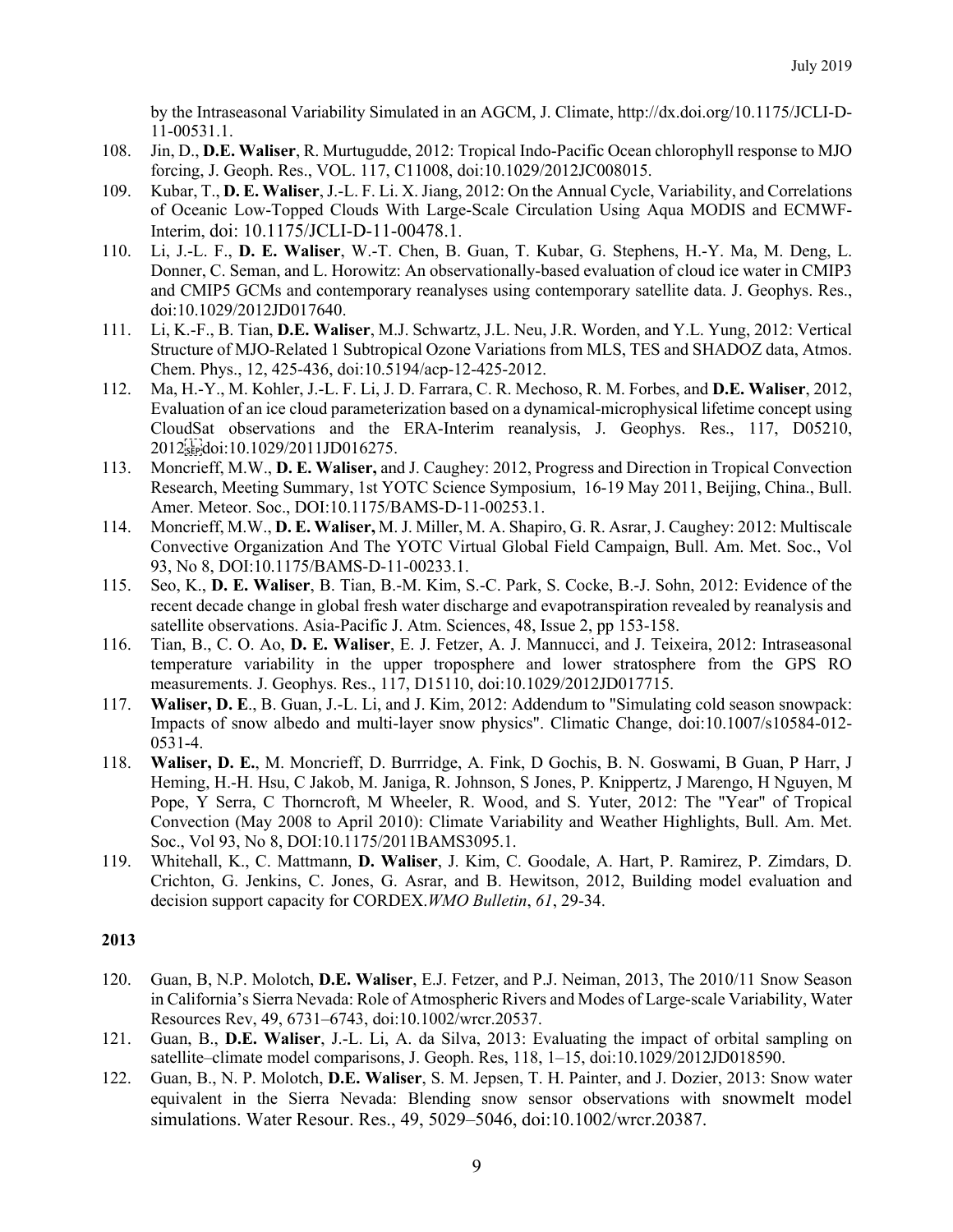- 123. Guo, Y., B. Tian, R. A. Kahn, O. Kolashnikova, S. Wong, **D.E. Waliser**, 2013: Tropical Atlantic Dust and Smoke Aerosol Variations related to the Madden-Julian Oscillation in MODIS and MISR Observations, J. Geophys. Res., 118, 4947–4963, doi:10.1002/jgrd.50409.
- 124. Jiang, X., E. Maloney, J.-L. Li, **D.E. Waliser**, 2013: Simulations of the Eastern North Pacific Intraseasonal Variability in CMIP5 GCMs, J. Climate, DOI: 10.1175/JCLI-D-12-00526.1.
- 125. Jin, D., **D.E. Waliser**, R. Murtugudde, 2013: Intraseasonal atmospheric forcing effects on the mean state of ocean surface chlorophyll, J. Geoph. Res, 118, 184–196, doi:10.1029/2012JC008256.
- 126. Jin, D., **D.E. Waliser**, C. Jones, R. Murtugudde, 2013: Modulation of Tropical Ocean Surface Chlorophyll by the Madden-Julian Oscillation, Clim. Dyn., *40*(1), 39–58,DOI: 10.1007/s00382-012- 1321-4.
- 127. Kim, D., M.-I. Lee, D. Kim, S. Schubert, **D.E. Waliser**, and B. Tian, 2013: Representation of tropical subseasonal variability of precipitation in global reanalyses. Clim. Dyn.**,** 1-18, DOI 10.1007/s00382- 013-1890-x.
- 128. Kim, J., **D.E. Waliser**, C. A. Mattmann, C. E. Goodale, A. F. Hart, P. A. Zimdars, D. J. Crichton, C. Jones, G. Nikulin, B. Hewitson, C. Jack, C. Lennard, and A. Favre, 2013, Evaluation of the CORDEX-Africa multi-RCM hindcast experiment using the Regional Climate Model Evaluation System (RCMES), Climate Dynamics, DOI 10.1007/s00382-013-1751-7.
- 129. Kim, J., **D.E. Waliser**, P.J. Neiman, B. Guan, J.-M. Ryoo, and G.A. Wick, 2013: Effects of atmospheric river landfalls on the cold season precipitation in California. Clim. Dyn., doi:10.1007/s00382-012- 1322-3.
- 130. Kim, J., **D.E. Waliser**, C. Mattmann, L. O. Mearns, C. Goodale, A. Hart, D. Crichton, S. McGinnis, and M. Boustani, 2013: Evaluation of the Surface Air Temperature, Precipitation, and Insolation over the Conterminous United States Using a Regional Climate Model, 2013: J. of Climate, DOI: 10.1175/JCLI-D-12-00452.1.
- 131. Lee, J.-Y., B. Wang, M. C. Wheeler, X. Fu, **D.E. Waliser**, and I.-S. Kang, 2013: Real-Time Multivariate Indices For The Boreal Summer Intraseasonal Oscillation Over The Asian Summer Monsoon Region, Climate Dynamics, 40, 493–509, DOI 10.1007/s00382-012-1544-4.
- 132. Lee, T., **D.E. Waliser**, J.-L. F. Li, F. W. Landerer, and M. M. Gierach, 2013: Evaluation of CMIP3 and CMIP5 Wind Stress Climatology Using Satellite Measurements and Atmospheric Reanalysis Products, J. Climate, 26, 5810-5826, DOI: 10.1175/JCLI-D-12-00591.1
- 133. Li, J.-L. F., **D.E. Waliser**, G. Stephens, S. Lee, T. S. L'Ecuyer, S. Kato, and N. Loeb, 2013: Characterizing and Understanding Radiation Budget Biases in CMIP3/CMIP5 GCMs, Contemporary GCMs and Reanalyses, JGR, 118, 8166–8184, doi:10.1002/jgrd.50378.
- 134. Loikith, P. C., B. R. Lintner, J. Kim, H. Lee, J. D. Neelin, and **D.E. Waliser**, 2013: Classifying reanalysis surface temperature probability density functions (PDFs) over North America with cluster analysis, Geophys. Res. Lett., 40, 3710–3714, doi:10.1002/grl.50688.
- 135. Mattmann, C., **D. E. Waliser**, J. Kim, C. Goodale, A. Hart, P. Ramirez, D. Crichton, P. Zimdars, M. Boustani, H. Lee, P. Loikith, K. Whitehall, C. Jack, B. Hewitson. 2013: Cloud Computing and Virtualization Within the Regional Climate Model and Evaluation System. Earth Science Informatics, 10.1007/s12145-013-0126-2.
- 136. Ryoo, J.-M., Yohai Kaspi, D. W. Waugh, G. N. Kiladis, **D.E. Waliser**, E. J. Fetzer, and J. Kim, 2013: Impact of Rossby wave breaking on U.S. west coast winter precipitation during ENSO events., J. Climate, 26, 6360–6382, doi: http://dx.doi.org/10.1175/JCLI-D-12-00297.1.
- 137. Zhang, C., J. Gottschalck, E. D. Maloney, M. W. Moncrieff, F. Vitart, **D.E. Waliser**, B. Wang, and M. C. Wheeler (2013), Cracking the MJO nut, Geophys. Res. Lett., 40, 1223–1230, doi: 10.1002/grl.50244.

- 138. Guan, B., T. Lee, D. J. Halkides, and **D.E. Waliser**, 2014: Aquarius surface salinity and the Madden-Julian Oscillation: The role of salinity in surface layer density and potential energy, Geophys. Res. Lett., 41, 2858–2869, doi:10.1002/2014GL059704.
- 139. Guan, B., **D. E. Waliser**, T. Lee, and D. J. Halkides, 2014: Influence of the Madden-Julian oscillation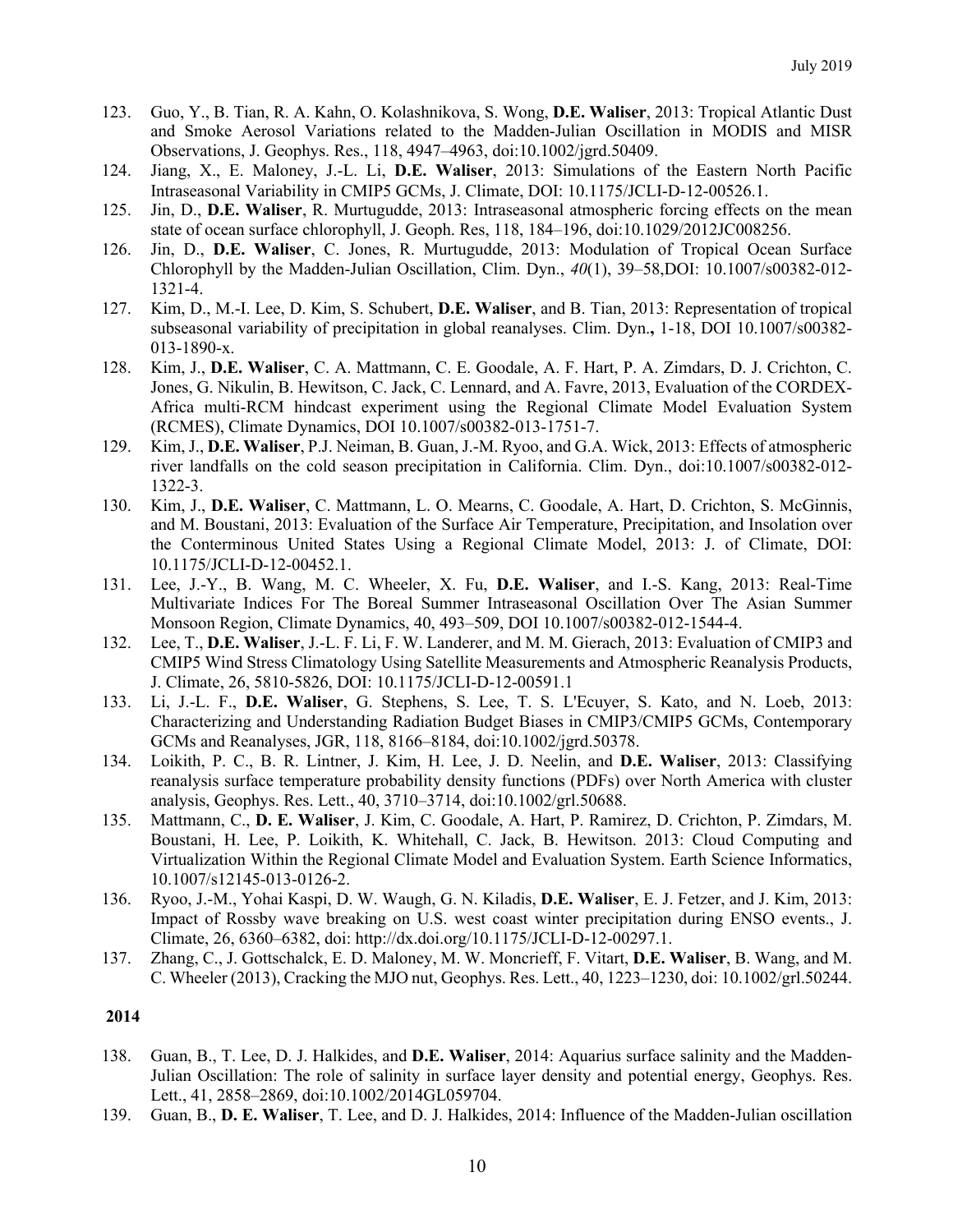on the Indian Ocean cross-equatorial heat transport, Geophys. Res. Lett., 41, doi:10.1002/2014GL061789.

- 140. Guo, Y., X. Jiang, **D.E. Waliser**, 2014: Modulation of the Convectively Coupled Kelvin Waves over South America and the Tropical Atlantic Ocean in Association with the Madden–Julian Oscillation. J. Atmos. Sci., 71, 1371–1388. doi: http://dx.doi.org/10.1175/JAS-D-13-0215.1
- 141. Jiang, X., T. L. Kubar, S. Wong, W. S. Olson, and **D.E. Waliser**, 2014: Modulation of Marine Low Clouds Associated with the Tropical Intraseasonal Variability over the Eastern Pacific. J. Climate, 27, DOI: 10.1175/JCLI-D-13-00569.1.
- 142. Kim, D., P. Xavier, E. Maloney, M. Wheeler, **D.E. Waliser**, K. Sperber, H. Hendon, C. Zhang, R. Neale, Y.-T. Hwang, and H. Liu, 2014: Process-oriented MJO Simulation Diagnostic: Moisture Sensitivity of Simulated Convection. J. Climate. doi: http://dx.doi.org/10.1175/JCLI-D-13-00497.1.
- 143. Kim, D., M.-I. Lee, D. Kim, S. D. Schubert, **D.E. Waliser**, and B. Tian, 2014: Representation of tropical subseasonal variability of precipitation in global reanalyses, Clim. Dyn., 43(1-2), 517-534.
- 144. Lee, H., J. Kim, **D.E. Waliser**, P. C. Loikith, C. A. Mattmann, S. McGinnis, 2014: Using Joint Probability Distribution Functions to Evaluate Simulations of Precipitation, Cloud Fraction and Insolation in the North America Regional Climate Change Assessment Program (NARCCAP), Clim. Dyn., DOI 10.1007/s00382-014-2253-y.
- 145. Li, J.-L. F., R. M. Forbes, **D.E. Waliser**, G. Stephens, S. W. Lee, 2014, Characterizing impacts of precipitating snow hydrometeors in the radiation using the ECMWF IFS global model, GRL, 119, 9626–9637, doi:10.1002/2014JD021450.
- 146. Li, J.-L. F., W.-L. Lee, **D.E. Waliser**, J. D. Neelin, J. P. Stachnik, Tong Lee, 2014: Cloud-Precipitation-Radiation-Dynamics Interaction in Global Climate Models: A Snow and Radiation Interaction Sensitivity Experiment, JGR, 119, 3809–3824, doi:10.1002/2013JD021038.
- 147. Li, J.-L. F., W.-L. Lee, **D.E. Waliser**, J. P. Stachnik, E. Fetzer, S. Wong, and Q. Yue, 2014:, Characterizing tropical Pacific water vapor and radiative biases in CMIP5 GCMs: Observation-based analyses and a snow and radiation interaction sensitivity experiment, J. Geophys. Res. Atmos., 119, 10,981–10,995, doi:10.1002/2014JD021924
- 148. Liu, C., B. Tian, K.-F. Li, G. L. Manney, N. J. Livesey, Y. L. Yung, and **D.E. Waliser**, 2014: Northern Hemisphere mid-winter vortex-displacement and vortex-split stratospheric sudden warmings: Influence of the Madden-Julian oscillation and quasi-biennial oscillation. J. Geophys. Res., 119, 12,599–12,620, doi:10.1002/2014JD021876..
- 149. Mani, N. J., J. Y. Lee, **D.E. Waliser**, B. Wang, and X. Jiang, 2014: Predictability of the Madden-Julian Oscillation in the Intraseasonal Variability Hindcast Experiment (ISVHE). J. Clim., 10.1175/JCLI-D-13-00624.1
- 150. Mani, N. J., X. Jiang, **D.E. Waliser**, J. Y. Lee, and B. Wang, 2014: Eastern Pacific Intraseasonal Variability: A predictability perspective. J. Clim., In Press.
- 151. Subramanian, A., M. Jochum, A. Miller, R. Neale, H. Seo, **D.E. Waliser**, and R. Murtugudde, 2014: The MJO and global warming: a study in CCSM4. Climate Dynamics, 42, 2019-2031.
- 152. Teixeira, J., **D.E. Waliser**, R. Ferraro, P. Gleckler, T. Lee and G. Potter, 2014: Satellite Observations for CMIP5: The Genesis of Obs4MIPs. Bull. Amer. Meteor. Soc., http://dx.doi.org/10.1175/BAMS-D-12-00204.1

- 153. Cesana, G., **D. E. Waliser**, X. Jiang, and J.-L. F. Li, 2015, Multimodel evaluation of cloud phase transition using satellite and reanalysis data, J. Geophys. Res. Atmos., 120, doi:10.1002/2014JD022932.
- 154. Ferraro, R., **D.E. Waliser**, P. Gleckler, K. Taylor, and V. Eyring, 2015:, Evolving obs4MIPs to Support the Next CMIP, Bull. Am. Meteor. Soc., doi:10.1175/BAMS-D-14-00216.1.
- 155. Guan, B., and **D. E. Waliser**, 2015, Detection of atmospheric rivers: Evaluation and application of an algorithm for global studies, J. Geophys. Res. Atmos., 120, 12,514–12,535, doi:10.1002/2015JD024257.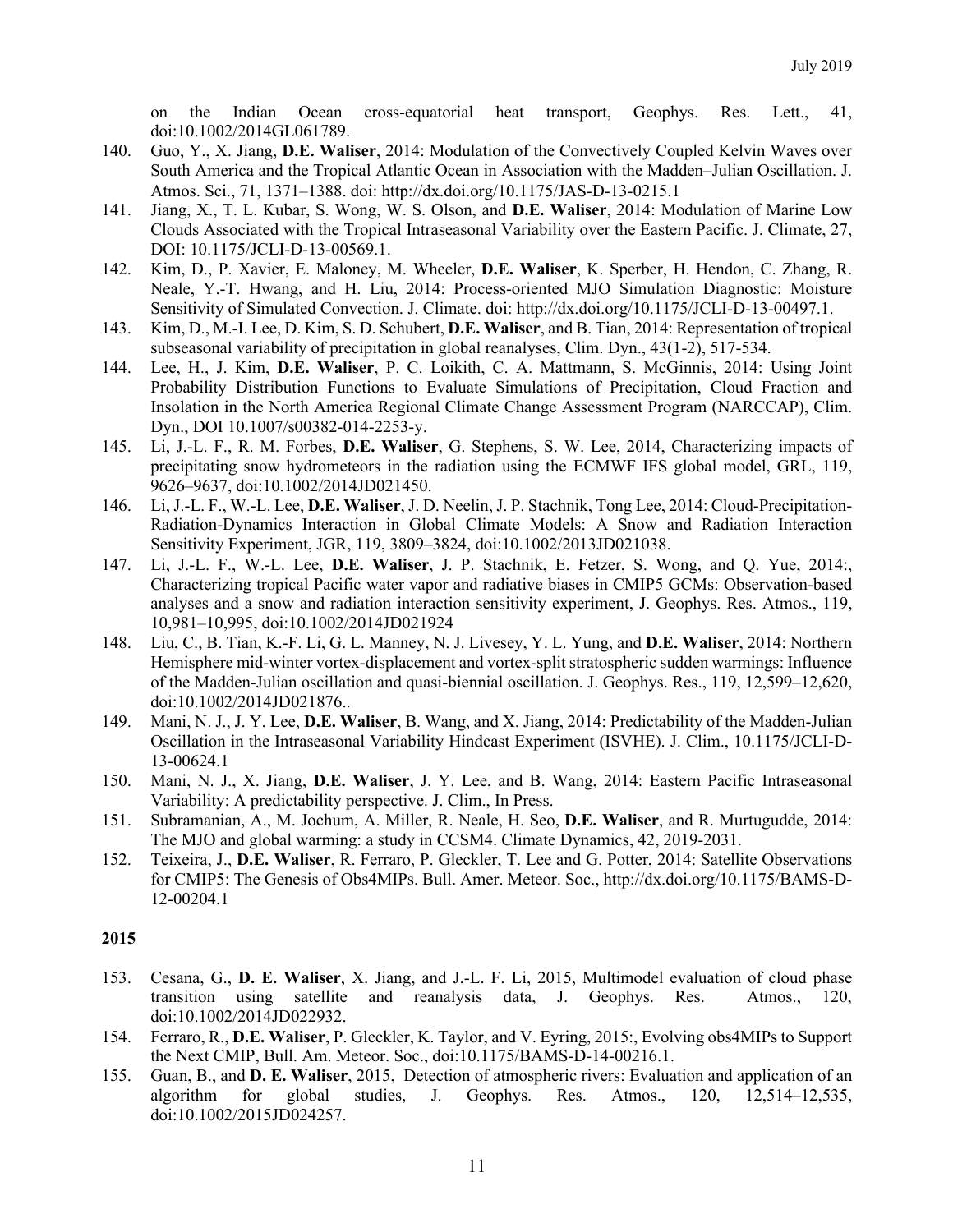- 156. Guo, Y., **D.E. Waliser**, and X. Jiang, 2015: A Systematic Relationship between the Representations of Convectively Coupled Equatorial Wave Activity and the Madden–Julian Oscillation in Climate Model Simulations. J. Climate, 28, 1881–1904. doi: http://dx.doi.org/10.1175/JCLI-D-14-00485.1.
- 157. Halkides, D.J., **D.E. Waliser**, T. Lee, D. Menemenlis, B. Guan, 2015: Quantifying the processes controlling mixed-layer temperature variability in the tropical Indian Ocean, JGR, 120, 692–715, doi:10.1002/2014JC010139.
- 158. Jiang, X., **D.E. Waliser**, P. K. Xavier, J. Petch, N. P. Klingaman, S. J. Woolnough, B. Guan, G. Bellon, T. Crueger, Charlotte DeMott, C. Hannay, H. Lin, W. Hu, D. Kim, C.-L. Lappen, M.-M. Lu, H.-Y. Ma, T. Miyakawa, J. A. Ridout, S. D. Schubert, J. Scinocca, K.-H. Seo, E. Shindo, X. Song, C. Stan, W.-L. Tseng, W. Wang, T. Wu, K. Wyser, X. Wu, G. J. Zhang, and H. Zhu, 2015: Vertical Structure and Physical Processes of the Madden-Julian Oscillation: Exploring Key Model Physics in Climate Simulations, J. Geoph. Res, 10.1002/2014JD022375.
- 159. Kim, J. J. Sanjay, **D.E. Waliser**, C. Mattmann, M. Boustani, H. Lee, P. Loikith, M.V.S. Rama, Rao, R. Krishnan, 2015: Uncertainties in Estimating Spatial and Interannual Variations in Precipitation Climatology in the India-Tibet Region from Multiple Gridded Precipitation Datasets, Int. J. Clim, DOI: 10.1002/joc.4306.
- 160. Klingaman, N. P., S. J. Woolnough, X. Jiang, **D.E. Waliser**, P. K. Xavier, J. Petch, M. Caian, C. Hannay, D. Kim, H.-Y. Ma, W. J. Merryfield, T. Miyakawa, M. Pritchard, J. A. Ridout, R. Roehrig, E. Shindo, F. Vitart, H. Wang, N. R. Cavanaugh, B. E. Mapes, A. Shelly, and G. Zhang, 2015a: Vertical structure and physical processes of the Madden–Julian Oscillation: Linking hindcast fidelity to simulated diabatic heating and moistening, J. Geoph. Res, 10.1002/2014JD022374.
- 161. Klingaman, N. P., X. Jiang, P. K. Xavier, J. Petch, **D.E. Waliser**, and S. J. Woolnough, 2015b: Vertical structure and physical processes of the Madden–Julian oscillation: Synthesis and summary, J. Geoph. Res, 10.1002/2015JD023196.
- 162. Lavers, D. A., F. M. Ralph, **D. E. Waliser**, A. Gershunov, and M. D. Dettinger (2015), Climate change intensification of horizontal water vapor transport in CMIP5, Geophys. Res. Lett., 42, doi:10.1002/2015GL064672.
- 163. Lee, S.-S., B. Wang, **D.E. Waliser**, J. M. Neena, and J.-Y. Lee, 2015: Predictability and prediction skill of the boreal summer intraseasonal oscillation in the Intraseasonal Variability Hindcast Experiment, Journal of Climate, DOI 10.1007/s00382-014-2461-5.
- 164. Loikith, P. C., **D.E. Waliser**, H. Lee, J. Kim, J. D. Neelin, B. R. Lintner, S. McGinnis, C.A. Mattmann, and L. O. Mearns, 2015: Surface Temperature Probability Distributions in the NARCCAP Hindcast Experiment: Evaluation Methodology, Metrics and Results, Journal of Climate, 28, DOI: 10.1175/JCLI-D-13-00457.1.
- 165. Loikith, P. C., **D.E. Waliser**, H. Lee, J. D. Neelin, J. Kim, B. R. Lintner, S. McGinnis, and L. O. Mearns, 2015: Large Scale Meteorological Patterns Associated with Temperature Extremes in the NARCCAP Regional Climate Models, Climate Dynamics, DOI 10.1007/s00382-015-2537-x.
- 166. Oh, J.-H., X. Jiang, **D.E. Waliser**, M. W. Moncrieff, and R. H. Johnson, 2015: Convective Momentum Transport Associated with the Madden-Julian Oscillation Based on a Reanalysis Dataset, J. Climate, 10.1175/JCLI-D-14-00570.1.
- 167. Oh, J-H, X. Jiang, **D. E. Waliser**, M. W. Moncrieff, R. H. Johnson, and P. Ciesielski, 2015: A Momentum Budget Analysis of Westerly Wind Events Associated with the Madden–Julian Oscillation during DYNAMO. J. Atmos. Sci., 72, 3780–3799.
- 168. Ryoo, J.-M., **D.E. Waliser**, D. W. Waugh, S. Wong, E. J. Fetzer, and I. Fung, 2015: Classification of atmospheric river events on the U.S. West Coast using a trajectory model, J. Geoph. Res., 120, doi:10.1002/2014JD022023.
- 169. Seo, K.-W., **D.E. Waliser**, C.-K. Lee, B. Tian, T. Scambos, B.-M. Kim, J. H. v. Angelen, and M. R. v. d. Broeke, 2015: Accelerated mass loss from Greenland ice sheet: Links to atmospheric circulation in the North Atlantic, Global and Planetary Change, 128, 61–71.
- 170. Seo, K.-W., C. R. Wilson, T. Scambos, B.-M. Kim, **D.E. Waliser**, B. Tian, B.-H. Kim, and J. Eom, 2015: Surface Mass Balance Contributions to Acceleration of Antarctic Ice Mass Loss during 2003- 2013, J. Geoph. Res., 120, doi:10.1002/2014JB011755.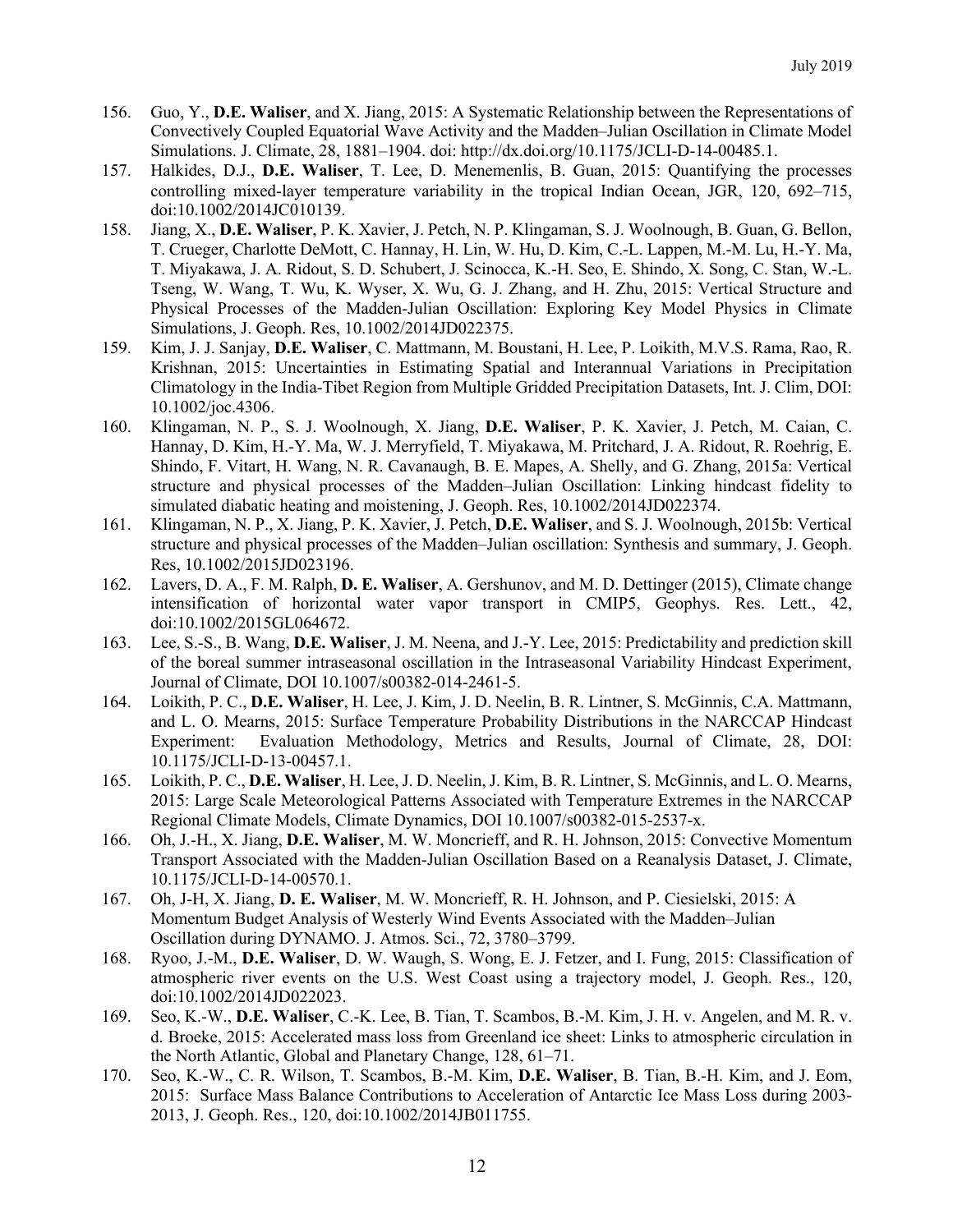- 171. Stachnik, J. P., **D.E. Waliser**, and A. J. Majda, 2015: Precursor Environmental Conditions Associated with the Termination of Madden-Julian Oscillation Events. J. Atmos. Sci., 22, DOI: 10.1175/JAS-D-14-0254.1.
- 172. Stachnik, J. P., **D. E. Waliser**, A. J. Majda, S. N. Stechmann, and S. Thual, 2015: Evaluating MJO event initiation and decay in the skeleton model using an RMM-like index, J. Geophys. Res. Atmos., 120, 11,486–11,508, doi:10.1002/2015JD023916.
- 173. Xavier, P. K., J. C. Petch, N. P. Klingaman, S. J. Woolnough, X. Jiang, **D. E. Waliser**, M. Caian, S. M. Hagos, C. Hannay, D. Kim, J. Cole, T. Miyakawa, M. Pritchard, R. Roehrig, E. Shindo, F. Vitart, and H. Wang, 2015: Vertical structure and physical processes of the Madden-Julian Oscillation: Biases and uncertainties at short range, J. Geoph. Res, 10.1002/2014JD022718.

- 174. Cesana, G., and **D. E. Waliser**, 2016: Characterizing And Understanding Systematic Biases In The Vertical Structure Of Clouds In CMIP5/CFMIP2 Models, Geophysical Research Letters, DOI: 10.1002/2016GL070515.
- 175. Edberg, S. J., D. L. Evans, J. E. Graf, J. J. Hyon, P. A. Rosen, and **D. E. Waliser**, 2016: Studying Earth in the New Millennium: NASA Jet Propulsion Laboratory's Contributions to Earth Science and Applications Space Agencies, IEEE Geoscience and Remote Sensing Magazine, 4(1), 26-39.
- 176. Guan, B., **D. E. Waliser**, F. M. Ralph, E. J. Fetzer, and P. J. Neiman, 2016: Hydrometeorological Characteristics of Rain-on-Snow Events Associated with Atmospheric Rivers, Geophysical Research Letters, 43, doi:10.1002/2016GL067978.
- 177. Jiang, X., M. Zhao, E. D. Maloney, and **D. E. Waliser**, 2016: Convective Moisture Adjustment Timescale as a Key Factor in Regulating Amplitude of the Madden-Julian Oscillation, Geophysical Research Letters, 10.1002/2016GL070898.
- 178. Lavers, D. A., **D. E. Waliser**, F. M. Ralph, and M. D. Dettinger (2016), Predictability of horizontal water vapor transport relative to precipitation: Enhancing situational awareness for forecasting western U.S. extreme precipitation and flooding, Geophysical Research Letters, 43, doi:10.1002/2016GL067765.
- 179. Li, J.-L. F., Y.-H. Wang, T. Lee, **D. E. Waliser**, W.-L. Lee, J.-Y. Yu, Y.-C. Chen, E. Fetzer, and A. Hasson, 2016, The impacts of precipitating cloud radiative effects on ocean surface evaporation, precipitation, and ocean salinity in coupled GCM simulations, J. Geoph. Res., 121, doi:10.1002/2016JD024911.
- 180. Li, J.-L. F., W.-L. Lee, **D. E. Waliser**, Y.-H. Wang, J.-Y. Yu, X. Jiang, T. L'Ecuyer, Y.-C. Chen, T. Kubar, E. Fetzer, and M. Mahakur, 2016: Considering the radiative effects of snow on tropical Pacific Ocean radiative heating profiles in contemporary GCMs using A-Train observations, J. Geoph. Res., 121, doi:10.1002/2015JD023587.
- 181. Neena, J. M., **D. E. Waliser**, and X. Jiang, 2016: Model Performance Metrics and Process Diagnostics for Boreal Summer Intraseasonal Variability, Climate Dynamics, DOI 10.1007/s00382-016-3166-8.
- 182. Ralph, F. M., K. A. Prather, D. Cayan, J. R. Spackman, P. DeMott, M. Dettinger, C.Fairall, R. Leung, D. Rosenfeld, S. Rutledge, **D. E. Waliser**, A. B. White, J. Cordeira, A. Martin, J. Helly, and J. Intrieri: 2016: CalWater Field Studies Designed to Quantify the Roles of Atmospheric Rivers and Aerosols in Modulating U.S. West Coast Precipitation in a Changing Climate, Bull. Amer. Meteor. Soc., dx.doi.org/10.1175/BAMS-D-14-00043.1.
- 183. Schnase, J. L., T. J. Lee, C. A. Mattmann, C. S. Lynnes, L. Cinquini, P. M. Ramirez, A. F. Hart, D. N. Williams, **D. Waliser**, P. Rinsland, W. P. Webster, D. Q. Duffy, M. A. McInerney, G. S. Tamkin, G. L. Potter, and L. Carriere, 2017, Big Data Challenges in Climate Science: Improving the nextgeneration cyberinfrastructure, IEEE Geoscience and Remote Sensing Magazine, 4(3), 10-22.

### **2017**

184. Ahn, M.-S., D. Kim, K. R. Sperber, I.-S. Kang, E. Maloney, **D. E. Waliser**, and H. Hendon, 2017: MJO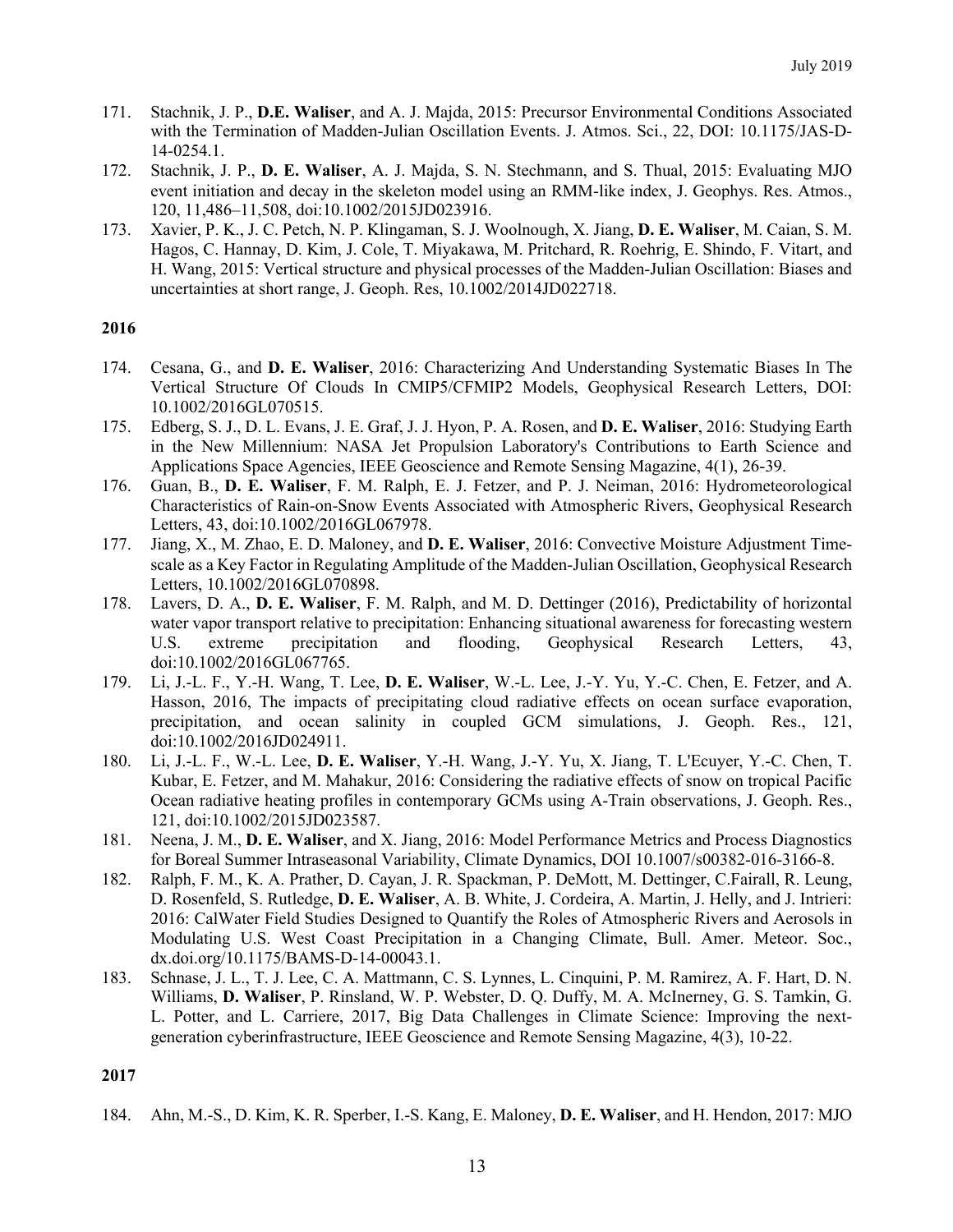Simulation in CMIP5 Climate Models: MJO Skill Metrics and Process-Oriented Diagnosis, Climate Dynamics, DOI: 10.1007/s00382-017-3558-4.

- 185. Fisher, J. B., F. Melton, E. Middleton, C. Hain, M. Anderson, R. Allen, M. F. McCabe, S. Hook, D. Baldocchi, P. A. Townsend, A. Kilic, K. Tu, D. D. Miralles, J. Perret, J.-P. Lagouarde, **D. Waliser**, A. J. Purdy, A. French, D. Schimel, J. S. Famiglietti, G. Stephens, and E. F. Wood, 2017, The future of evapotranspiration: Global requirements for ecosystem functioning, carbon and climate feedbacks, agricultural management, and water resources, Water Resources Research, 53(4), 2618-2626.
- 186. Guan, B., and **D. E. Waliser**, 2017, Atmospheric rivers in 20 year weather and climate simulations: A multi-model, global evaluation, J. Geophys. Res. Atmos., 122, doi:10.1002/2016JD026174.
- 187. Huning, L. S., Margulis, S. A., Guan, B., **Waliser, D. E.,** & Neiman, P. J., 2017. Implications of detection methods on characterizing atmospheric river contribution to seasonal snowfall across Sierra Nevada, USA. Geophysical Research Letters, 44, 10,445–10,453. 10.1002/2017GL075201.
- 188. Iguchi, T., W.-K. Tao, D. Wu, C. Peters-Lidard, J. A. Santanello, E. Kemp, Y. Tian, J. Case, W. Wang, **D. E. Waliser**, J. Kim, H. Lee, B. Guan, B. Tian, and P. Loikith, 2017: Sensitivity of CONUS summer rainfall to the selection of cumulus parameterization scheme in NU-WRF climate simulations, Journal of Hydrometeorology, DOI: 10.1175/JHM-D-16-0120.1.
- 189. Kim, J., B. Guan, **D. E. Waliser**, R. D. Ferraro, J. L. Case, T. Iguchi, E. Kemp, W. Putman, W. Wang, D. Wu, and B. Tian, 2017, Winter precipitation characteristics in western US related to atmospheric river landfalls: observations and model evaluations, Climate Dynamics, 1-18.
- 190. Lee, H., **D. E. Waliser**, R. Ferraro, T. Iguchi, C. D. Peters-Lidard, B. Tian, P. C. Loikith, and D. B. Wright, 2018, Evaluating hourly rainfall characteristics over the U.S. Great Plains in dynamically downscaled climate model simulations using NASA-Unified WRF, J. Geophys. Res. Atmos., 122, doi:10.1002/2017JD026564.
- 191. Loikith, P., **D.E. Waliser**, J. Kim, and R. Ferraro, 2017, Evaluation of Cool Season Precipitation Event Characteristics over the Northeast US in a Suite of Downscaled Climate Model Hindcasts, Clim Dyn, 50, 9–10, pp 3711–3727, 10.1007/s00382-017-3837-0.
- 192. Paltan, H., **Waliser, D.E.**, Lim, W. H., Guan, B., Yamazaki, D., Pant, R., & Dadson, S., 2017: Global floods and water availability driven by atmospheric rivers. Geophysical Research Letters, 44, 10,387– 10,395. 10.1002/2017GL074882.
- 193. Parsons, D. B., M. Beland, D. Burridge, P. Bougeault, G. Brunet, J. Caughey, S. M. Cavallo, M. Charron, H. C. Davies, A. D. Niang, V. Ducrocq, P. Gauthier, T. M. Hamill, P. A. Harr, S. C. Jones, R. H. Langland, S. J. Majumdar, B. N. Mills, M. Moncrieff, T. Nakazawa, T. Paccagnella, F. Rabier, J.-L. Redelsperger, C. Riedel, R. W. Saunders, M. A. Shapiro, R. Swinbank, I. Szunyogh, C. Thorncroft, A. J. Thorpe, X. Wang, **D. Waliser**, H. Wernli, and Z. Toth, 2016: THORPEX Research and the Science of Prediction, Bull. Amer. Meteorol. Society, doi: 10.1175/BAMS-D-14-00025.1
- 194. Ralph, S. F. Iacobellis, P. J. Neiman, J. M. Cordeira, J. R. Spackman, **D. E. Waliser**, G. A. Wick, A. B. White, and C. Fairall, 2017: Dropsonde Observations of Water Vapor Transport within North Pacific Atmospheric Rivers, J. Hydrometeorology, 18, 10.1175/JHM-D-17-0036.1.
- 195. Tian, B., H. Lee, D**. E. Waliser**, R. Ferraro, J. Kim, J. L. Case, T. Iguchi, E. Kemp, D. Wu, W. Putnam, and W. Wang, 2017: Development of a model performance metric and its application to assess summer precipitation over the US Great Plains in downscaled climate simulations, J. Hydrometeorology, 10.1175/JHM-D-17-0045.1.
- 196. Vitart, F., C. Ardilouze, A. Bonet, A. Brookshaw, M. Chen, C. Codorean, M. Deque, L. Ferranti, E. Fucile, M. Fuentes, H. Hendon, J. Hodgson, H.-S. Kang, A. Kumar, H. Lin, G. Liu, X. Liu, P. Malguzzi, D. Mastrangelo, I. Mallas, M. Manoussakis, C. MacLachlan, P. McLean, A. Minami, R. Mladek, T. Nakazawa, S. Najm, Y. Nie, H. Xiao, M. Rixen, P. Ruti, A. Robertson, C. Sun, Y. Takaya, M. Tolstykh, R. Zaripov, F. Venuti, **D. E. Waliser**, S. Woolnough, T. Wu, D. Won, and L. Zhang, 2017, The Subseasonal to Seasonal Prediction (S2S) Project Database, Bulletin of the American Meteorological Society, doi: 10.1175/BAMS-D-16-0017.1.
- 197. **Waliser, D. E.**, and B. Guan, 2017: Extreme winds and precipitation during landfall of atmospheric rivers, Nature Geosciences, DOI: 10.1038/NGEO2894.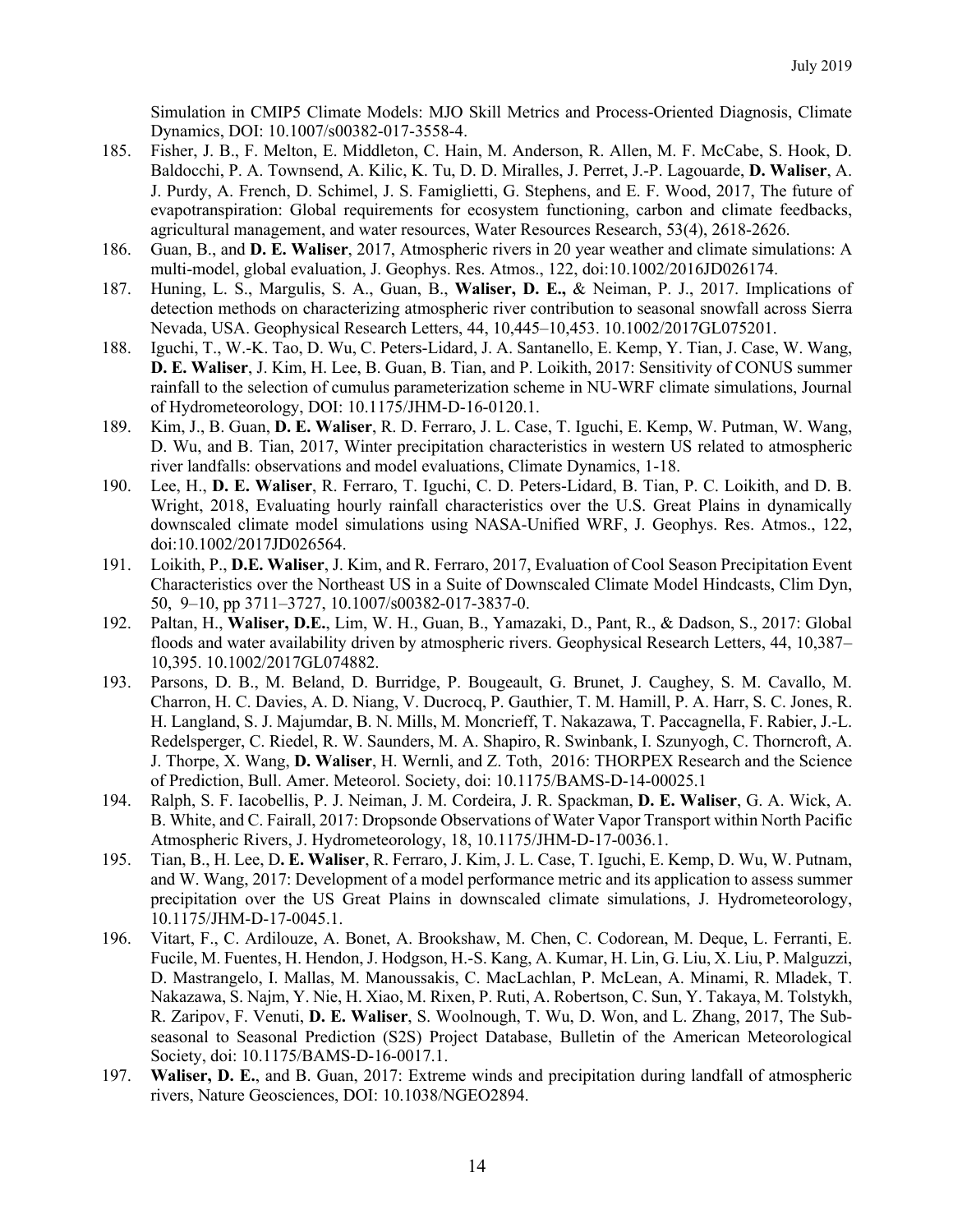- 198. DeFlorio, M., **D. E. Waliser**, B. Guan, D. Lavers, F. M. Ralph, and F. Vitart, 2018: Global assessment of atmospheric river prediction skill, J. Hydrometeorology, 10.1175/JHM-D-17-0135.1.
- 199. DeFlorio, M., **D. E. Waliser,** B. Guan, F. M. Ralph, and F. Vitart, 2018: Global Evaluation of Atmospheric River Subseasonal Prediction Skill, Climate Dynamics, 10.1007/s00382-018-4309-x.
- 200. Espinoza, V., **D. E. Waliser**, B. Guan, D. Lavers, and F. M. Ralph, 2018: Global Analysis of Climate Change Projection Effects on Atmospheric Rivers, Geoph. Res. Let., 45, 10.1029/2017GL076968.
- 201. Guan, B., **D. E. Waliser**, and F. M. Ralph, 2018: An Inter-comparison Between Reanalysis and Dropsonde Observations of the Total Water Vapor Transport in Individual Atmospheric Rivers, J. Hydrometeorology, 10.1175/JHM-D-17-0114.1.
- 202. Jiang, X., A. Adames, M. Zhao, **D. E. Waliser**, and E. Maloney, 2018: A Unified Moisture Mode Framework for Seasonality of the Madden-Julian Oscillation, J. Climate, 10.1175/JCLI-D-17-0671.1.
- 203. Kim, J., **D. E. Waliser**, G. V. Cesana, X. Jiang, T. L'Ecuyer, and J. M. Neena, 2018. Cloud and radiative heating profiles associated with the boreal summer intraseasonal oscillation, Climate Dynamics, 1-10, 10.1007/s00382-017-3700-3.
- 204. Kim, H., F. Vitart, and **D. E. Waliser**, 2018: Prediction of the Madden-Julian Oscillation: A Review, J. Climate, 31, 10.1175/JCLI-D-18-0210.1.
- 205. Lee, H. a. G., A. and McGibbney, L. and **Waliser, D. E**. and Kim, J. and Loikith, P. C. and Gibson, P. B. and Massoud, E. C., 2018. "Regional Climate Model Evaluation System powered by Apache Open Climate Workbench v1.3.0: an enabling tool for facilitating regional climate studies." Geoscientific Model Development **11**: 4435-4449
- 206. Myers, T. A., Mechoso, C. R., Cesana, G. V., DeFlorio, M. J., & **Waliser, D. E**., 2018: Cloud feedback key to marine heatwave off Baja California. Geophysical Research Letters, 45, 4345–4352. 10.1029/2018GL078242.
- 207. Nash, D., **D. E. Waliser**, B. Guan, H. Ye, and F. M. Ralph, 2018, The Role of Atmospheric Rivers in Extratropical and Polar Hydroclimate, J. Geoph. Res., 10.1029/2017JD028130.
- 208. Shields, C. A., Rutz, J. J., Leung, L.-Y., Ralph, F. M., Wehner, M., Kawzenuk, B., Lora, J. M., McClenny, E., Osborne, T., Payne, A. E., Ullrich, P., Gershunov, A., Goldenson, N., Guan, B., Qian, Y., Ramos, A. M., Sarangi, C., Sellars, S., Gorodetskaya, I., Kashinath, K., Kurlin, V., Mahoney, K., Muszynski, G., Pierce, R., Subramanian, A. C., Tome, R., Waliser, D., Walton, D., Wick, G., Wilson, A., Lavers, D., Prabhat, Collow, A., Krishnan, H., Magnusdottir, G., and Nguyen, P.: Atmospheric River Tracking Method Intercomparison Project (ARTMIP): project goals and experimental design, 2018, Geosci. Model Dev., 11, 2455-2474, doi.org/10.5194/gmd-11-2455-2018.
- 209. Wang, B., S.-S. Lee, **D. E. Waliser**, C. Zhang, A. Sobel, E. Maloney, T. Li, J. X., and K. J. Ha, 2018, Dynamics-Oriented Diagnostics for the Madden Julian Oscillation, J. Climate, 31, 10.1175/JCLI-D-17- 0332.1.

- 210. Baranowski, D. B., **D. E. Waliser**, X. Jiang, J. A. Ridout and M. Flatau, 2019. "Contemporary Model Fidelity in Representing the Diurnal Cycle of Precipitation over the Maritime Continent." Journal of Geophysical Research, **124,**: 747–769.
- 211. Cesana, G., **D. E. Waliser**, D. Henderson, T. S. L'Ecuyer, X. Jiang and J.-L. F. Li, 2019. "The Vertical Structure Of Radiative Heating Rates: A Multi-Model Evaluation Using ATrain Satellite Observations." Journal of Climate, 32, 10.1175/JCLI-D-17-0136.1.
- 212. DeFlorio, M. J., Waliser, D. E., Ralph, F. M., Guan, B., Goodman, A., Gibson, P. B., et al., 2019. Experimental Subseasonal‐to‐Seasonal (S2S) Forecasting of Atmospheric Rivers Over the Western United States. JGR, 124.
- 213. Gibson, P., **D. E. Waliser**, H. Lee, B. Tian and E. Massoud, 2019. Climate model evaluation in the presence of observational uncertainty: precipitation indices over the Contiguous United States, J. Climate, 20, 10.1175/JHM-D-18-0230.1.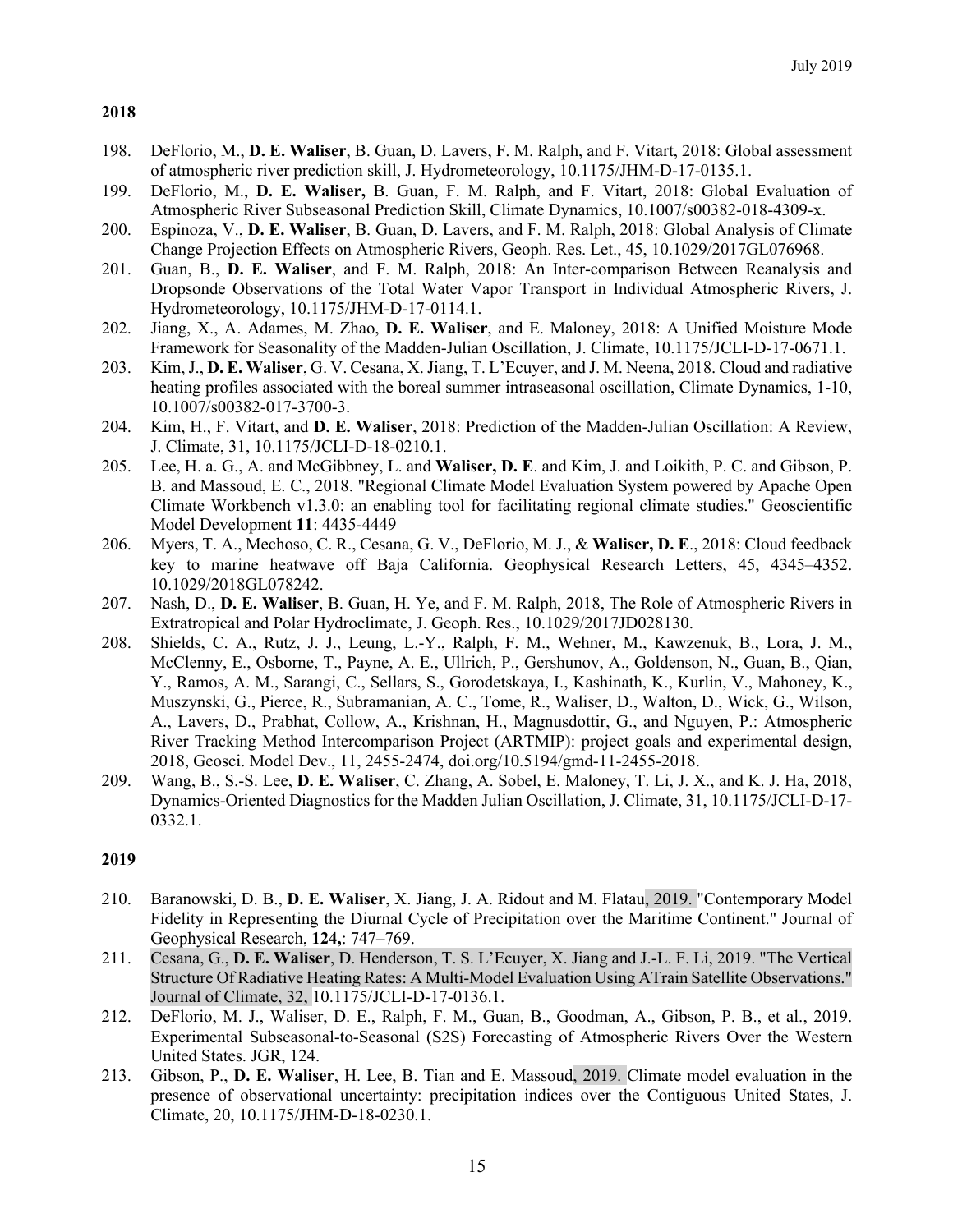- 214. Gibson, P., **D. E. Waliser** and M. DeFlorio, 2019. A critical examination of a newly proposed interhemispheric teleconnection to Southwestern US winter precipitation. Nature Communications, 10.1038/s41467-018-04722-7.
- 215. Guan, B. and **D. E. Waliser**, x2019. Tracking Atmospheric Rivers Globally: Spatial Distributions and Temporal Evolution of Life Cycle Characteristics. Journal of Geophysical Research: Atmospheres, 124, 12,523–12,552. 10.1029/2019JD031205
- 216. Huning, L. S., Guan, B., **D. E. Waliser**, and Lettenmaier, D. P., 2019. Sensitivity of seasonal snowfall attribution to atmospheric rivers and their reanalysis-based detection. Geophysical Research Letters, 46, 794–803, 10.1029/2018GL080783.
- 217. Jiang, X., Su, H., and **D. E. Waliser**, 2019. A damping effect of the maritime continent for the madden‐ julian oscillation. JGR, 124: 13693– 13713. 10.1029/2019JD031503.
- 218. Lee, J., **D. E. Waliser**, H. Lee, P. C. Loikith and K. Kunkel, 2019. Evaluation of CMIP5 Ability to Reproduce 20th Century Regional Trends in Surface Air emperature and Precipitation over CONUS. Climate Dynamics, 10.1007/s00382-019-04875-1.
- 219. Massoud, E. C., Espinoza, V., Guan, B., and **D.E. Waliser,**, 2019. Global Climate Model Ensemble Approaches for Future Projections of Atmospheric Rivers. Earth's Future, 7. 10.1029/2019EF001249
- 220. Ruf, C., S. Asharaf, R. Balasubramaniam, S. Gleason, T. Lang, D. McKague, D. Twigg and **D. E. Waliser**, 2019. In-Orbit Performance of the Constellation of CYGNSS Hurricane Satellites. Bull. Amer. Meteor. Soc., 10.1175/BAMS-D-18-0337.1.
- 221. Rutz, J. J., Shields, C. A., Lora, J. M., Payne, A. E., Guan, B., Ullrich, P., …**D.E.Waliser**, etal., 2019. The atmospheric river tracking method intercomparison project (ARTMIP): quantifying uncertainties in atmospheric river climatology. JGR, 124, 13,777–13,802. 10.1029/2019JD030936
- 222. Slinskey, E., P. Loikith, **D.E. Waliser** and A. Goodman, 2019. An Extreme Precipitation Categorization Scheme and its Observational Uncertainty over the Continental United States. J. Hydrometeorology, 20, 10.1175/JHM-D-18-0148.1.

- 223. Gibson, P.B., **D.E. Waliser**, B. Guan, M.J. DeFlorio, F.M. Ralph, and D.L. Swain, 2020: Ridging Associated with Drought across the Western and Southwestern United States: Characteristics, Trends, and Predictability Sources. J. Climate, 33, 2485–2508, 10.1175/JCLI-D-19-0439.1.
- 224. Guan, B., **D.E. Waliser**, F.M. Ralph, 2020. A Multi-model Evaluation of the Water Vapor Budget in 1 Atmospheric Rivers, Ann. N. Y. Acad. Sci, Submitted with revisions.
- 225. Kalashnikov, D.A., P.C. Loikith, A.J. Catalano, **D.E. Waliser**, H. Lee, and J.T. Abatzoglou, 2020: A 30-Yr Climatology of Meteorological Conditions Associated with Lightning Days in the Interior Western United States. J. Climate, 33, 3771–3785, 10.1175/JCLI-D-19-0564.1.
- 226. Mariotti, A., C. Baggett, E.A. Barnes, E. Becker, A. Butler, D.C. Collins, P.A. Dirmeyer, L. Ferranti, N.C. Johnson, J. Jones, B.P. Kirtman, A.L. Lang, A. Molod, M. Newman, A.W. Robertson, S. Schubert, **D.E. Waliser**, and J. Albers, 0: Windows of Opportunity for Skillful Forecasts Subseasonal to Seasonal and Beyond. Bull. Amer. Meteor. Soc., 10.1175/BAMS-D-18-0326.1
- 227. Massoud, E., H. Lee, P.B. Gibson, P. Loikith & **D.E. Waliser**, 2020. Bayesian Model Averaging of Climate Model Projections Constrained by Precipitation Observations over the Contiguous United States. J. Climate, Submitted with revisions.
- 228. Norris, J.R., F. M. Ralph, R. Demirdjianm, F. Cannon, B. Blomquist, C. W. Fairall, R. Spackman, S. Tanelli and **D.E. Waliser,** 2020, The observed water vapor budget in an atmospheric river over the northeast Pacific, J. Hydrometeorology, Submitted.
- 229. **Waliser, D.E.,** P. J. Gleckler, R. Ferraro, K. E. Taylor, S. Ames, J. Biard, M. G.Bosilovich, O. Brown, H. Chepfer, L. Cinquini, P. J. Durack, V. Erying, P.-P. Mathieu, T. Lee, S. Pinnock, G. L. Potter, M. Rixen, R. Saunders, J. Schulz, J.-N. Thépaut, M. Tuma, 2020: Observations for Model Intercomparison Project (Obs4MIPs): Status for CMIP6, Geoscientific Model Development, Submitted with revisions.
- 230. **Waliser, D.E**., 2020: A Systems Perspective on the Environmental Prediction Enterprise, Bull. Amer. Meteor. Soc, Submitted with revisions.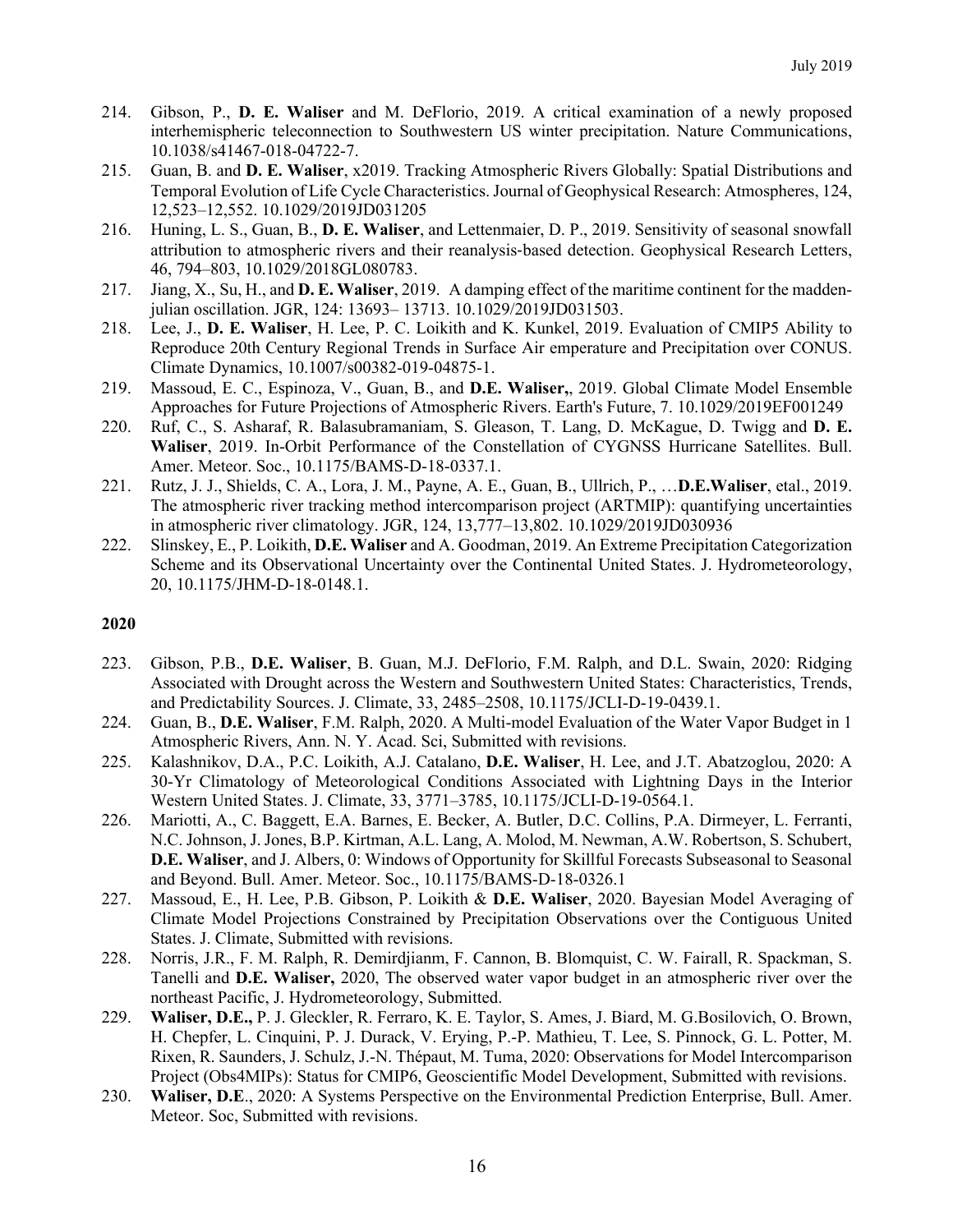#### **PUBLICATIONS –** *BOOKS*

- Lau, W. K. M. and **D. E. Waliser**, Eds., 2005: Intraseasonal Variability of the Atmosphere-Ocean Climate System, Springer, Heidelberg, Germany, 474.
- Lau, W. K. M. and **D. E. Waliser**, Eds., 2011: Intraseasonal Variability of the Atmosphere-Ocean Climate System, 2<sup>nd</sup> Edition, Springer, Heidelberg, Germany, pp. 613.
- Ralph, F.M., M. D. Dettinger, J. J. Rutz, **D. E. Waliser**, Eds., 2020. Atmospheric Rivers, Springer Nature, Switzerland, pp. 252, ISBN 978-3-030-28905-8, 10.1007/978-3-030-28906-5.

#### **PUBLICATIONS –** *CHAPTERS*

- **Waliser, D. E.,** 2002, Tropical Meteorology: Intertropical Convergence Zones (ITCZ). Encyclopedia of Atmospheric Sciences. Edited by J. Holton, J. Pyle, J. Curry. Academic Press.
- **Waliser, D. E.**, 2005: Predictability and Forecasting. Chapter 12, Intraseasonal Variability of the Atmosphere-Ocean Climate System, W. K. M. Lau and **D. E. Waliser**, Eds., Springer, Heidelberg, Germany, 474.
- **Waliser, D. E.**, 2006: Intraseasonal Variability. Chapter 5, Asian Monsoon, Editor Bin Wang., Springer, Heidelberg, Germany, 787.
- **Waliser, D. E**., 2006: Predictability of Tropical Intraseasaonal Variability. Chapter 11, Predictability of Weather and Climate, T. Palmer and R. Hagedorn, Eds., Cambridge University Press, 718.
- **Waliser, D. E.**, 2011: Predictability and Forecasting. Chapter 12, Intraseasonal Variability of the Atmosphere-Ocean Climate System, 2nd Edition, W. K. M. Lau and **D. E. Waliser**, Eds., Springer, Heidelberg, Germany, 2<sup>nd</sup> Edition, pp. 613.
- Tian, B., and **D. E. Waliser,** 2011: Chemical and biological impacts, Chapter 18, Intraseasonal Variability of the Atmosphere-Ocean System, 2nd Edition, W. K. M. Lau and **D. E. Waliser**, Eds., Springer, Heidelberg, Germany 2<sup>nd</sup> Edition, pp. 613.
- Mattmann, C., D. Crichton, A. Hart, C. Goodale, J. S. Hughes, S. Kelly, L. Cinquini, T. H. Painter, J. Lazio, **D. E. Waliser,** N. Medvidovic, J. Kim, P. Lean. 2011: Architecting Data-Intensive Systems. Handbook of Data Intensive Computing, B. Furht, A. Escalante, eds. 1st Edition. Springer Verlag.
- Tian, B., and **D. E. Waliser**, 2012: Madden-Julian Oscillation. Encyclopedia of Remote Sensing, Edited by Eni Njoku, Springer Reference (www.springerreference.com), Springer-Verlag Berlin Heidelberg.
- **Waliser, D. E.**, and X. Jiang**,** 2012, Tropical Meteorology: Intertropical Convergence Zones (ITCZ). Encyclopedia of Atmospheric Sciences. Edited by G. North, F. Zhang and J. Pyle. Academic Press, doi: 10.1016/B978-0-12-382225-3.00417-5.
- Mattmann, C., P. Zimdars, C. Goodale, A. Hart, J. Kim, **D. E. Waliser**, P. Lean. 2012: Rapid and Elastic Ingestion of Remote Sensing Data into the Regional Climate Model Evaluation System. Programming Hive. E. Capriolo, D. Wampler, J. Rutherglen, eds. 1st edition. O'Reilly Media, Inc.
- Moncrieff, M., and **D.E. Waliser**, 2015: Organized Convection in YOTC Context, in Multi-scale Convection-Coupled Systems in the Tropics, edited by W. W. Tung and R. Fovell, In submission, AMS Monograph Series Tribute to Michio Yanai.
- Moncrieff, M, and **D.E. Waliser**, 2015: Organized Convection And The YOTC Project, *Seamless Prediction of the Earth System: from Minutes to Months*, Editors: G Brunet, S Jones, PM Ruti, World Meteorological Organization, WMO-No. 1156, ISBN 978-92-63-11156-2, Geneva.
- **Waliser, D. E.**, and X. Jiang**,** 2015, Tropical Meteorology: Intertropical Convergence Zones (ITCZ). Encyclopedia of Atmospheric Sciences. Edited by G. North, F. Zhang and J. Pyle. Academic Press, doi: 10.1016/B978-0-12-382225-3.00417-5.
- Li, J.-L., **D. E. Waliser**, G. Stephens, S. Lee, 2016: Characterizing and Understanding Cloud Ice and Radiation Budget Biases in Global Climate Models and Reanalysis, edited by W. W. Tung and R. Fovell, Chapter 13, AMS Monograph Series, Tribute to Michio Yanai, DOI: 10.1175/ AMSMONOGRAPHS-D-15-0007.1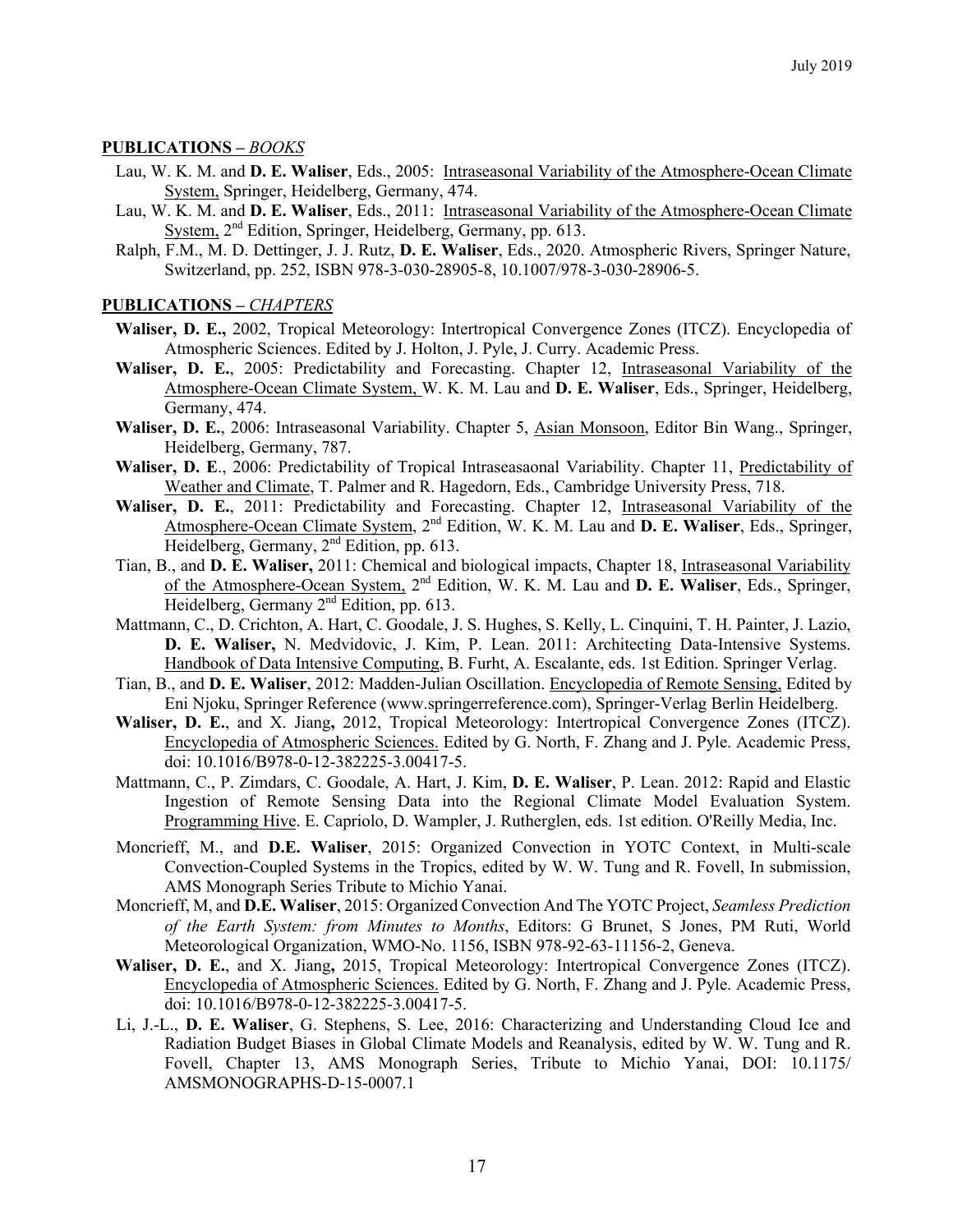Tao, W.-K., Y. N.Takayabu, S. Lang, S. Shige, W. Olson, A.Hou, X. Jiang, C. Zhang, W. Lau, T. Krishnamurti, **D.E. Waliser**, M. Grecu, P. E. Ciesielski, R. H. Johnson, R. Houze, R. Kakar, K. Nakamura, S. Braun, S. Hagos, R. Oki, and A. Bhardwaj, 2016: TRMM Latent Heating Retrieval and Comparisons with Field Campaigns and Large-Scale Analyses, in Multi-scale Convection-Coupled Systems in the Tropics, Chapter 2, AMS Monograph Series, Tribute to Michio Yanai, DOI: 10.1175/AMSMONOGRAPHS-D-15-0013.1

#### **PUBLICATIONS –** *OTHER*

- **Waliser, D. E.**, 1992: The Preferred Latitudes of the Intertropical Convergence Zone: Observations and Theory. Ph.D. Dissertation, Scripps Institution of Oceanography, Univ. of Calif, San Diego, 1992, 170pp.
- **Waliser, D. E.**, C. R. Mechoso, C. Gautier and J. D. Neelin, "A Simple Research Paradigm in the Context of the Sequoia 2000 Project and its Application to an Ocean-Atmosphere Interaction Study," *Sequoia 2000 Technical Report*, Univ. of Calif., Berkeley, June 1993.
- **Waliser, D. E.,** and C. Gautier, 1993: Comparison of Buoy and SSM/I-Derived Wind Speeds in the Tropical Pacific. *TOGA Notes.* July, Number 12.
- Schubert, S., R. Dole, H.v.d. Dool, M. Suarez, and **D. Waliser**, Proceedings from a workshop on "Prospects for improved forecasts of weather and short-term climate variability on subseasonal (2 week to 2 month) time scales", 16-18 April 2002, Mitchellville, MD, NASA/TM 2002-104606, vol. 23, pp. 171, NASA, Goddard Space Flight Center, Greenbelt, MD, 2002.
- **Waliser, D. E.,** S. Schubert, A. Kumar, K. Weickmann, and R. Dole, Proceedings from a workshop on "Modeling, Simulation and Forecasting of Subseasonal Variability", 4-5 June 2003, University of Maryland, College Park, Maryland, NASA/CP 2003-104606, vol. 25, pp. 62, NASA, Goddard Space Flight Center, Greenbelt, MD, 2003.
- **Waliser, D. E**., 2005: Intraseasonal Variability. In, The Global Monsoon System: Research and Forecast, WMO/TD No. 1266 and TMRP Report No. 70, 403-439. Derived from a report to the WMO Third International Workshop on Monsoons, 2-6 November 2004, Hangzhou, China.
- **Waliser, D. E.**, and K R Sperber, 2006: US CLIVAR Madden-Julian Oscillation Working Group (MJOWG). CLIVAR Exchanges No 38, page 7.
- **Waliser, D. E.**, and K R Sperber, 2006: US CLIVAR Madden-Julian Oscillation Working Group (MJOWG) Meeting Report. *U.S. CLIVAR Variations,* Vol. 4, No. 3, pp. 6-7
- **Waliser, D. E.,** and M. Moncrieff, 2007, Year of Tropical Convection A Joint WCRP-THORPEX Activity to Address the Challenge of Tropical Convection. WCRP GEWEX News, Vol. 17, No. 2, page 8.
- Goswami, B.N., M. Wheeler, J. Gottschalck, and **D. E. Waliser**, 2008, Intraseasonal Variability and Forecasting: A Review of Recent Research, WMO Fourth International Workshop on Monsoons, IWM-IV, Beijing, China, 20-25 October 2008, WMO TD 1446, WWRP 2008-1.
- **Waliser, D. E.,** and M. Moncrieff, 2008, The Year of Tropical Convection (YOTC) Science Plan: A joint WCRP - WWRP/THORPEX International Initiative. WMO/TD No. 1452, WCRP - 130, WWRP/THORPEX - No 9. WMO, Geneva, Switzerland.
- **Waliser, D. E.,** and Sperber, K.R, 2008: Recent accomplishments of the US CLIVAR MJO Working Group (MJOWG), UCLA Tropical Meteorology Newsletter, Issue No. 82, Section A.
- Gottschalck, J., M. Wheeler, K. Weickmann, **D. Waliser,** K. Sperber, F. Vitart, N. Savage, H. Lin, H. Hendon, M. Flatau, 2008: CLIVAR Exchanges No 47, page 18.
- **Waliser, D.**, J. Kim, Y. Xue, Chao, Y., A. Eldering, R. Fovell, A. Hall, Q. Li, K. Liou, J. McWilliams, S. Kapnick, R. Vasic, Fs. De Sale, and Y. Yu, 2009, Simulating the Sierra Nevada snowpack: The impact of snow albedo and multi-layer snow physics, Bienniel California Climate Change Center Report, CEC-500-2009-030-F.
- Kim, J., Y. Chao, A. Eldering, R. Fovell, A. Hall, Q. Li, K. Liou, J. McWilliams, **D. Waliser,** Y. Xue, and Sarah Kapnick, 2009: A projection of the cold season hydroclimate in California in mid-21st century under the SRES-A1B emission scenario, Bienniel California Climate Change Center Report, CEC-500-2009-029-F.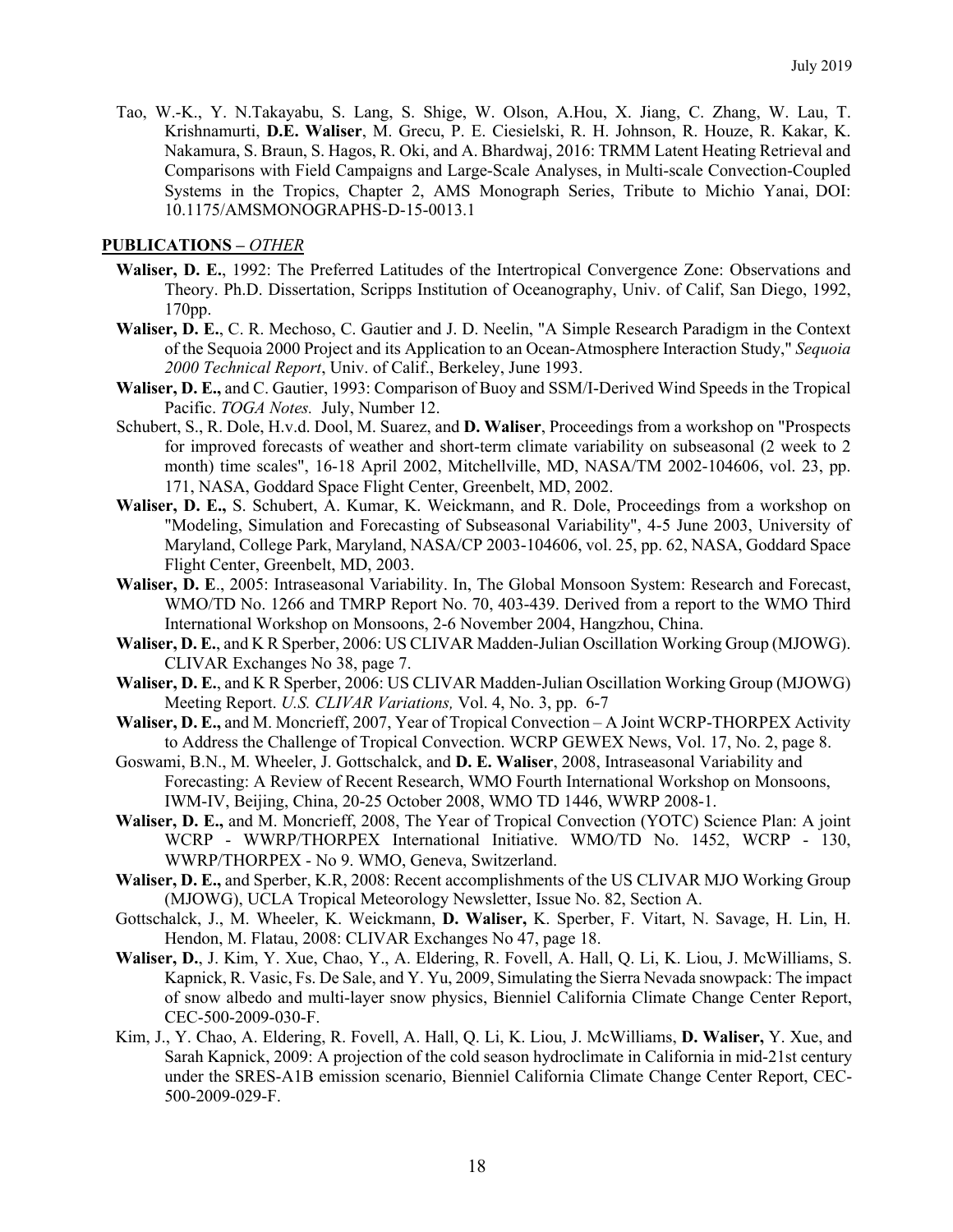- **Waliser, D. E**., J.-L. Li, B. Tian, X. Jiang, 2009: Diagnostics for the Tropics: Some (Cautious) Uses of Satellite Data, Seminar on Diagnosis of Forecasting and Data Assimilation Systems, ECMWF, 7 - 10 Sep 2009.
- Petch, J., **D. E. Waliser**, X. Jiang, P. Xavier, S. Woolnough, 2011. A Global Model Intercomparison of the Physical Processes Associated with the Madden-Julian Oscillation, WCRP GEWEX News, pages 3- 5.
- Teixeira, J., **D. Waliser,** R. Ferraro, P. Gleckler and G. Potter, 2011: Satellite Observations for CMIP5 Simulations. CLIVAR Exchanges No. 56, Vol. 16, No.2, May 2011.
- Klingaman, N.P., X. Jiang, P.K. Xavier, J. Petch, **D.E. Waliser**, S. J. Woolnough, 2013, Vertical structure and diabatic processes of the MJO, WMO Fifth International Workshop on Monsoons, IWM-V, Macau, China, 28-31 October 2013, WMO TD xxx, WWRP 2013-1.
- Spackman, R., M. Ralph, K. Prather, D. Cayan, C. Fairall, R. Leung, D. Rosenfeld, S. Rutledge, and **D.E. Waliser** (2013), CalWater 2: Precipitation, Aerosols, and Pacific Atmospheric Rivers Experiment, GEWEX News, February, pp 7.
- Ferraro, R. **D. Waliser**, C. Peters-Lidard, 2017, NASA Downscaling Project, NASA/TM—2016–000000, Jet Propulsion Laboratory, Pasadena.

#### **PROFESSIONAL SERVICE**

#### Committee/Panel Memberships and Co-Chairpersonships

- Member, National Academy of Sciences Board on Atmospheric Sciences (BASC), October 2016 to present.
- Member, National Academy of Sciences Committee on Earth Science and Applications from Space, October 2018 to present.
- Member, Science and Applications Leadership Team (SALT), Clouds, Convection & Precipitation and Aerosol Earth Science and Applications Decadal Survey Designated Observable GSFC-led Mission Study for NASA, June 2018- present.
- Member, National Academy of Sciences study on Decadal Survey for Earth Science and Applications from Space, Weather and Air Quality: Minutes to Subseasonal Panel, April 2016 to December 2017.
- Co-Chair, S2S Component, Weather Research Science Working Group, Interagency Weather Research Coordination Committee, Office of Federal Coordinator for Meteorology, 2017-present.
- Member, National Academy of Sciences study on US Research Agenda for Subseasonal to Seasonal Prediction, August 2014 to March 2016.
- Member, World Climate Research Program (WCRP) / World Weather Research Program (WWRP) Subseasonal Planning Group, September 2011-Present.
- Co-Chair, with P. Gleckler, World Meteorological Organization (WMO) World Climate Research Program (WCRP) Data Advisory Council (WDAC) obs4MIPs Task Team, 2014-2020.
- Member, National Integrated Drought Information System (NIDIS) Prediction Working Group, 2015 present.
- Member, Earth System Science and Modeling (ESSM) Council, Climate Programs Office, NOAA, 2017- 2018.
- Lead Author, Climate Change Science Report (CCSR), National Climate Assessment, USGCRP, March 2016-March 2017.
- Co-chair, with Mitch Moncrieff, World Meteorological Organization (WMO) joint World Climate Research Program (WCRP)/ World Weather Research Program (WWRP) – THORPEX Program Year of Tropical Convection Activity, 2006 – 2015.
- Chair, NASA obs4MIPs Science Working Group, 2011-2015.
- International Organization Committee, Workshop on Intraseasonal Processes and Prediction in the Maritime Continent, Sponsored by World Climate Research Program (WCRP) and World Weather Research Program (WWRP), Singapore, April 2016.
- Member, CalWater 2 Science Steering Group, 2011-2016.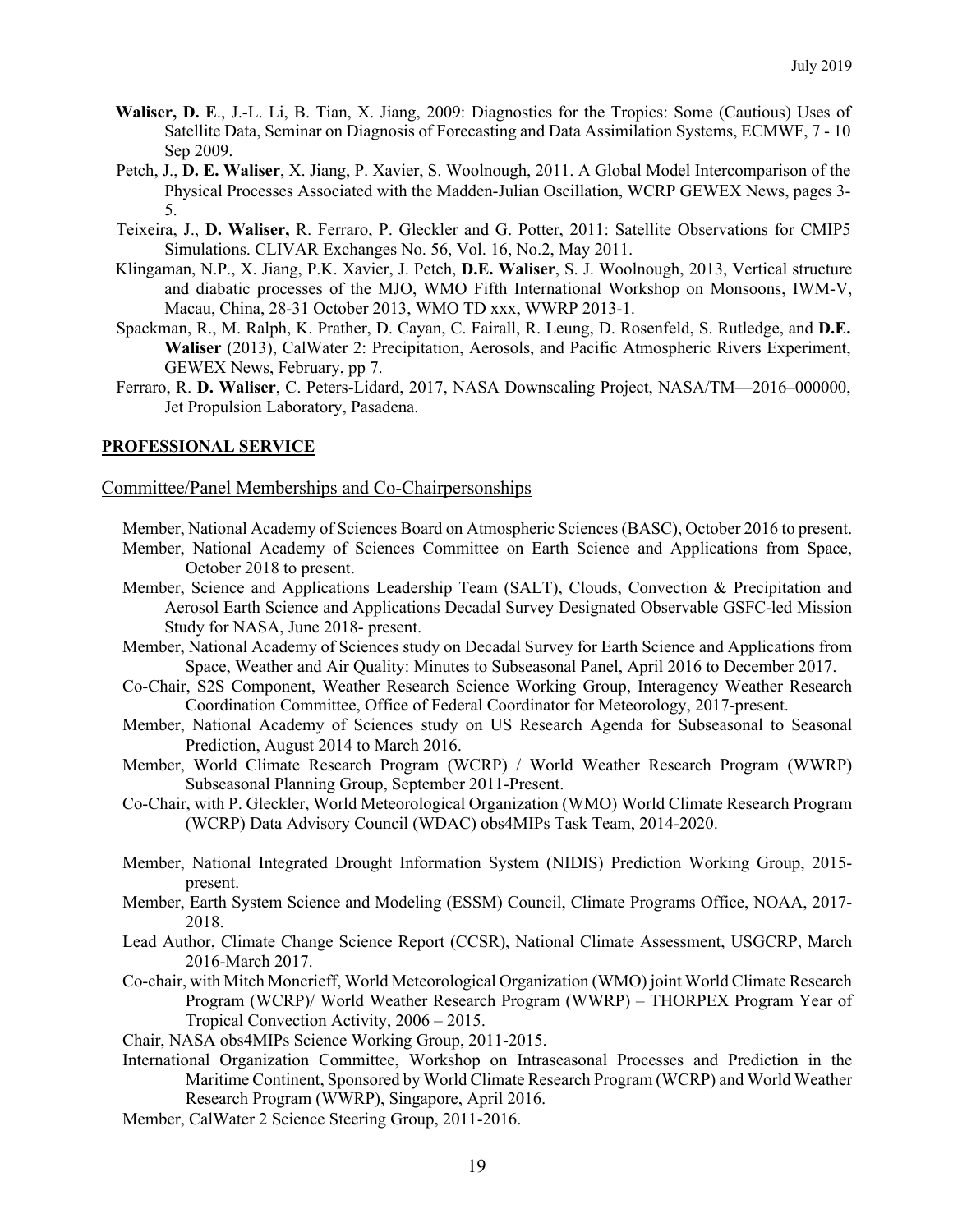- Member, World Climate Research Program (WCRP)/ World Weather Research Program (WWRP) THORPEX Program, Madden Julian Oscillation (MJO) Task Force, November 2012 – 2014.
- Member, WMO THORPEX International Core Steering Committee (ICSC), 2009 2012.
- Member, Science Steering Committee, Center For Prototype Climate Modeling, New York University Abu Dhabi Institute, 2012-2013.
- Member, GEOS-5 Collaboration Group, Telecons & Meetings, 2009-2014.
- Co-chair, with Matthew Wheeler, World Climate Research Program (WCRP) / World Weather Research Program (WWRP) – THORPEX Program, Madden Julian Oscillation (MJO) Task Force, November 2009 – 2011.
- Member, National Research Council, National Academy of Sciences study on Intraseasonal and Interannual Climate Predictability, January 2009 to September 2010.
- Co-chair, with E. Maloney, NSF Science and Technology Center, Center for Multi-Scale Modeling and Atmospheric Processes (CMMAP) Madden Julian Oscillation (MJO) Working Group. January 2008 to 2011.
- Co-chair, with K. Sperber, US CLIVAR Madden-Julian Oscillation Working Group (www.usclivar.org),  $2006 - 2009$ .
- Member, CALIPSO/CloudSat Science Team, 2008 to 2011.
- Member, International Committee, 4<sup>th</sup> WMO International Workshop on Monsoons, 20-15 October 2008, Beijing, China.
- Member of the Scientific Steering Group of the World Climate Research Program's (WCRP; wcrp.wmo.int) Climate Variability and Predictability (CLIVAR; www.clivar.org) Program, 2005 – 2009.
- Member, International Committee, 3<sup>rd</sup> WMO International Workshop on Monsoons, 2-6 November 2004, Hangzhou, China
- Interim co-chair, US CLIVAR Indian Sector Panel, December 2004 2005.
- Developer/Investigator of Long Island Sound Ferry-Based Marine and Atmospheric Observing System (www.stonybrook.edu/soundscience), 2002-04.
- Member, US CLIVAR Asian-Australian Monsoon Working Group, 2001-2004.
- Participant, CLIVAR Monsoon Study on GCM Asian-Australian Monsoon Intercomparison, 2001-2003.
- Member, NCAR Coupled System Modeling Atmospheric Model Working Group, 1999-2003.
- Member, NASA Data Analysis and Archive Center (DAAC) Working Group, Fall 1994 to Fall 1997.
- Member, Sequoia 2000 Visiting SoftWare Assessment Team (SWAT), Fall 1992 to Spring 1993.

#### Meeting and Workshop Organization

- Co-Organizer, with Harry Hendon and Ben Kirtman, AGU Session, Sub-seasonal to Seasonal Forecasting, 2019, San Francisco, CA.
- Co-Organizer, with Andrew Robertson, Andrea Lang and Kathy Pegion, AGU Session, Sub-seasonal to Seasonal Forecasting of High-Impact Weather and Climate Events, 2018, Washington DC.
- Co-Organizer, with Marty Ralph, Jonathan Rutz, Mike Dettinger, AGU Session, Science and Applications of Atmospheric River Research, AGU 2017, New Orleans. LA.
- Co-Organizer, with Andrew Robertson, Arun Kumar and Elizabeth Barnes, AGU Session, Sub-seasonal to Seasonal Forecasting of High-Impact Weather and Climate Events, 2017, New Orleans, LA.
- Co-Organizer, with Andrew Robertson, Frederic Vitart and Arun Kumar, AGU Session, Subseasonal to Seasonal Prediction of Weather and Climate, 2015, San Francisco, CA.
- Co-Organizer, with Andrew Robertson, Frederic Vitart and Arun Kumar, AGU Session, Sub-seasonal to Seasonal Forecasting of High-Impact Weather and Climate Events, 2016, San Francisco, CA.
- Co-Organizer, with Robert Ferraro, Peter Gleckler, Karl Taylor, Veronika Erying, obs4MIPs for CMIP6 Meeting, April 2014, NASA HQ.
- Co-Organizer, with Marty Ralph and Daniel Rosenfeld, AGU Session, Precipitation, "From Too Little to Too Much: Emerging Understanding of Atmospheric Rivers and Calwater Aerosol-Cloud Interaction Studies, Fall AGU 2014, San Francisco, CA.
- Co-Organizer, with Mitch Moncrieff, AGU Session, Organized Convection Across Scales: Fundamentals and Phenomena, Fall AGU 2014, San Francisco, CA.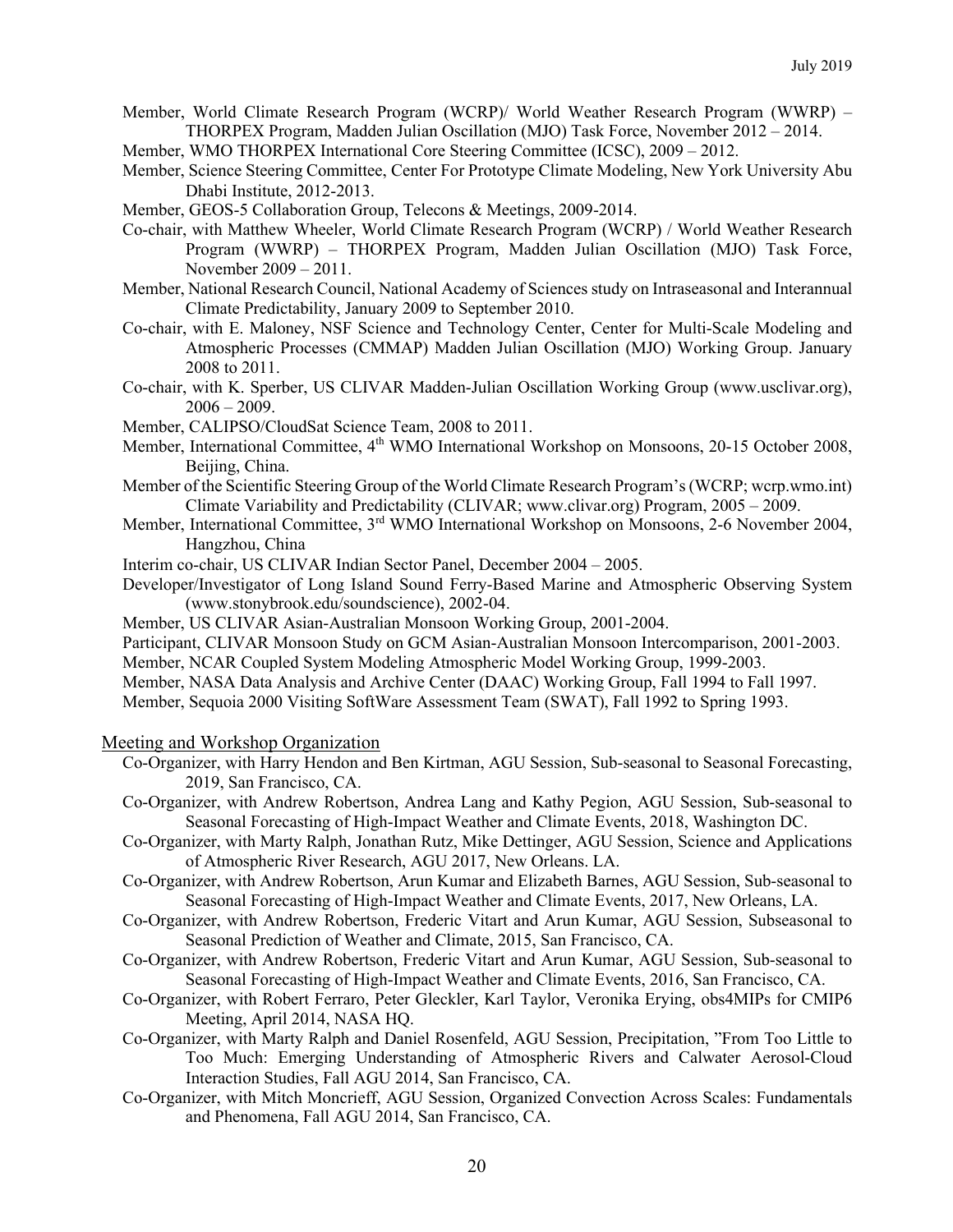- Co-Organizer, with Mitch Moncrieff, AGU Session, Multi-scale Organization of Tropical Convection: Modeling Activities Utilizing YOTC and DYNAMO/CINDY, Fall AGU 2013, San Francisco, CA.
- Co-Organizer, with Chidong Zhang, Symposium on Prediction of the Madden-Julian Oscillation, 2013, AMS Annual Meeting, Austin, TX.
- Co-Organizer, with Mitch Moncrieff, AGU Session, Multi-scale Organization of Tropical Convection: YOTC and the Virtual Global Field Campaign Approach, Fall AGU 2012, San Francisco, CA.
- Co-Organizer, with Mitch Moncrieff, AGU Session, Multi-scale Organization of Tropical Convection: YOTC, Fall AGU 2011, San Francisco, CA.
- Co-Organizer, with M. Moncrieff and James Caughey, 1<sup>st</sup> YOTC Science Symposium, Sponsors: WCRP-WWRP/ THORPEX, May 2011, Chinese Meteorological Agency, Beijing, China.
- Co-Organizer, with J. Hyon, D. Crichton and P. Webster, NASA Technical Data System Workshop for Planning the IPCC, November 9-10, 2010, GSFC/NASA, Greenbelt, MD.
- Co-Organizer, with P. Gleckler, J. Teixeira and R. Ferraro, Joint NASA/JPL-DOE/PCMDI Workshop, Better use of satellite data in evaluating climate models contributing to CMIP and assessed by IPCC, October 12-13, 2010, LLNL, Livermore, CA
- Co-Organizer, with Mitch Moncrieff, AGU Session, Multi-scale Organization of Tropical Convection: YOTC, Fall AGU 2010, San Francisco, CA.
- Co-Organizer, with G. Potter, J. Teixeira and A. Braverman, AGU Session, The Use of Observations For Evaluating CMIP5/IPCC Simulations, Fall AGU 2010, San Francisco, CA.
- Co-Organizer, with Mitch Moncrieff, AGU Session, Year of Tropical Convection (YOTC): Status and Research Agenda, Western Pacific AGU 2010, Taipai, Taiwan.
- Co-Organizer, with H. Hendon, K. Sperber and M. Wheeler, Modeling Monsoon Intraseasonal Variability: From Theory to Operational Forecasting Workshop, Sponsors: WCRP-WWRP/ THORPEX, CLIVAR AAMP: June 2010, APEC Climate Center, Busan, Republic of Korea
- Co-Organizer, with M. Moncrieff, AGU Session, Year of Tropical Convection (YOTC): Status and Research Agenda, Summer AGU 2010, Iguazu, Brazil.
- Co-Organizer, with M. Moncrieff, AGU Session, Year of Tropical Convection (YOTC): Status and Research Agenda, Fall AGU 2009, San Francisco, CA.
- Co-Organizer, with M. Moncrieff and D. Neelin, AGU Session, Tropical Convection: Observations, Theory, High-Resolution Modeling, and Parameterization, Spring AGU 2008, Toronto, Canada.
- Co-Organizer, with M. Moncrieff, AMS Session, Co-Organizer, Year of Tropical Convection (YOTC), January 2009, Phoenix, AZ.
- Co-Organizer, with M. Moncrieff, AGU Session, Year of Tropical Convection ( YOTC ): High-Resolution Modeling, in Situ Data, and State-of-the-Art Satellite Observations to Address the Challenge of Multiscale Organized Convection, Fall AGU 2008, San Francisco, CA.
- Co-Organizer, with M. Moncrieff and J. Caughey, World Meteorological Organization (WMO)/THORPEX – World Climate Research Program (WCRP) Implementation Planning Meeting for the "Year of Tropical Convection (YOTC)" Activity. Honolulu, HI, July 13-15, 2009.
- Co-Organizer, with M. Moncrieff and J. Caughey, World Meteorological Organization (WMO)/THORPEX – World Climate Research Program (WCRP) Scientific Planning Meeting for the "Year of Tropical Convection (YOTC)" Activity. Arlington, VA, November 13-14, 2007.
- Co-Organizer, with Ken Sperber, US CLIVAR New Approaches to Understanding, Simulating, and Forecasting the Madden-Julian Oscillation, Irvine, CA, November 5-7, 2007.
- Co-Organizer, with E. Njoku, E. Wood, J. Famiglietti, Joint JPL-UCI international Satellite Observations of the Global Water Cycle Workshop (hydro.jpl.nasa.gov/sogwc.html), Irvine, CA, March 2007.
- Co-Organizer, AGU Session, Diagnosing, Modeling, and Forecasting Subseasonal Atmospheric Variability, Spring 2006, Baltimore, MD.
- Co-Organizer, Intraseasonal Variability Session in the 14th Conference on Interaction of the Sea and Atmosphere, January 2006, Atlanta, GA.
- Co-Organizer, AGU Session, Modeling, Simulating, and Forecasting Subseasonal Atmospheric Variability, Spring 2006, New Orleans, LA.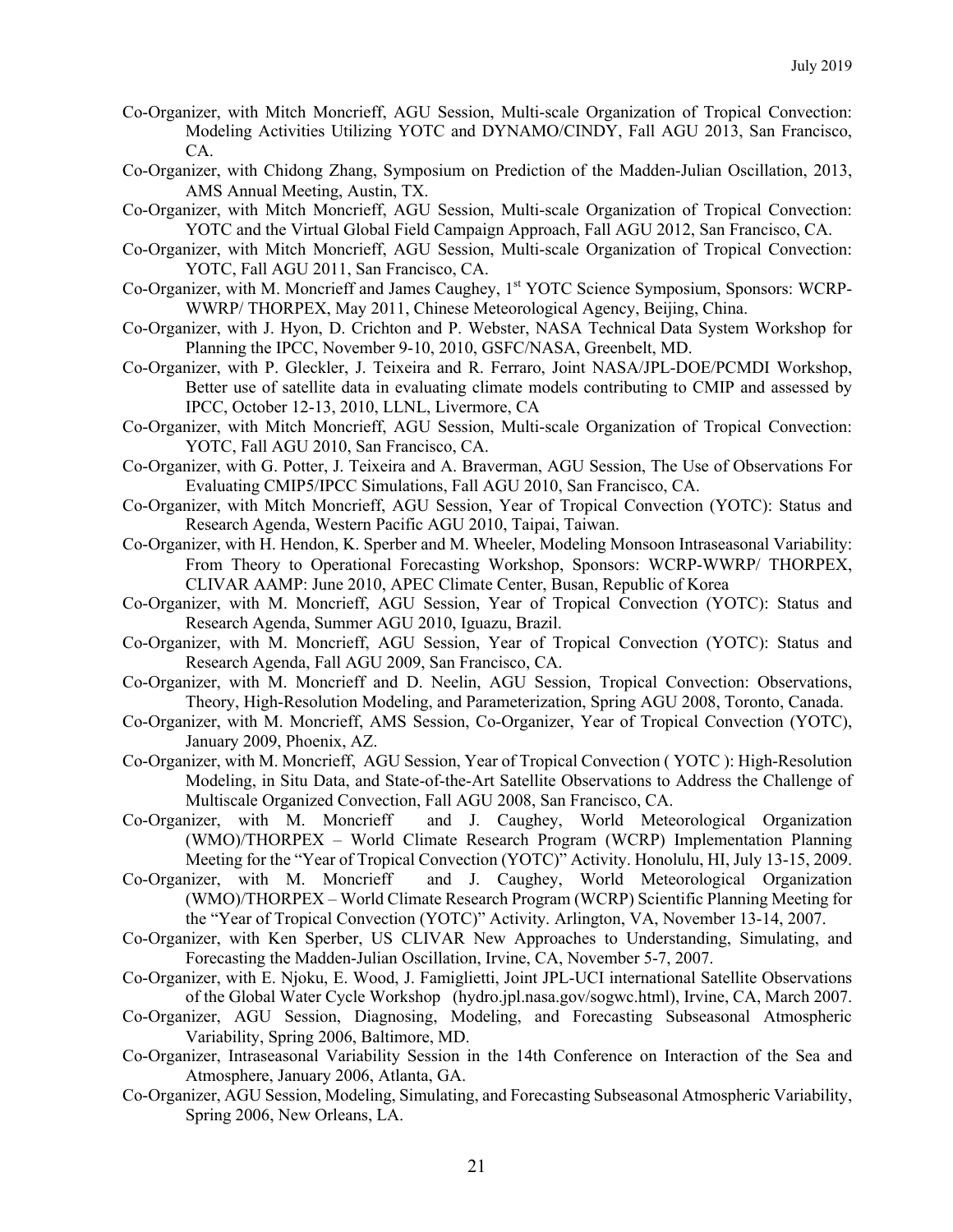- Co-Organizer, with S. Schubert, A. Kumar, K. Weickmann, and R. Dole, US CLIVAR/NASA sponsored meeting June 4-5, 2003 at University of Maryland on Modeling, Simulation and Forecasting of Subseasonal Variability.
- Co-Organizer, with S. Schubert, A. Kumar, K. Weickmann, and R. Dole, effort to develop a multiinstitute/multi-national Experimental MJO Prediction Program to be administered via CDC/NOAA, 2002-04.
- Co-Organizer, with S. Schubert, R. Dole, M. Suarez, H. van den Dool, NASA-sponsored workshop on "Prospects for Improved Forecasts of Weather and Short-Term Climate Variability on Subseasonal Time Scales". April 16-18, 2002, Greenbelt, MD.

#### **MEDIA AND PUBLIC OUTREACH ACTIVIITES**

- Coastlines New York Sea Grant Outreach Magazine, Spring 2002, "Improving the Health and Balance of New York's Waters". Article on the SoundScience, Long Island Sound Ferry Observation Program.
- Happenings SUNY Newspaper, September 10, 2003, "SBU and Ferry Team Up to Solve Lobster Mystery", Article on the SoundScience, Long Island Sound Ferry Observation Program.
- Village Times Herald Long Island Newspaper, October 2, 2003, "Secrets of the sea surface with every ferry trip", Article on the SoundScience, Long Island Sound Ferry Observation Program and Public Inauguration.
- Newsday Long Island Newspaper, October 12, 2003, "Double Duty Across the Sound", Article on the SoundScience, Long Island Sound Ferry Observation Program and Public Inauguration.
- Coastlines New York Sea Grant Outreach Magazine, Fall 2003, "Board the Barnum". Article on the SoundScience, Long Island Sound Ferry Observation Program.
- AGU, Press Release, December 8, 2005, "Aura Satellite Tracks Earth's Air Quality, Global Cloud Ice", Article on Aura/EOS science, including study on MLS cloud ice and climate model fidelity, Li et al. 2005.
- BBC NEWS (bbc.co.uk), December 9, 2005, "Europe's pollution hotspots shown", Article on Aura/EOS science, including study on MLS cloud ice and climate model fidelity, Li et al. 2005.
- NASA News Feature, December 8, 2005, "NASA Satellite Eyes Atmosphere to improve Pollution and Climate". Article on Aura/EOS science, including study on MLS cloud ice and climate model fidelity, Li et al. 2005.
- JPL News Release, February 2, 2006, "Scientists Surf the Seas of Space to Catch an Atmospheric Wave". Article on Madden-Julian Oscillation study using AIRS data. Tian et al. 2006.
- Reuters, Video News Story release June 20, 2007, California Climate and Water Availability.
- Eaton Canyon Nature Center Twilight Programs, Removing the Mystery of Predicting Climate Change, September 29, 2007.
- von Karman Lecture, JPL / Pasadena Community College, Removing the Mystery of Predicting Climate Change, October 18, & 19, 2007.
- Altadena Rotary Club, An Introduction to Global Warming: What might we expect in California? November 1, 2007.
- Jefferson Middle School GATE Class, An Introduction to Climate Change, JPL, November 8, 2007.
- California State Legislator Tour, Discussions on Climate and Climate Change, JPL, November 23, 2007.
- AGU, Press Release, December 11, 2007, "New Frontiers in Predicting Precipitation", Reported on activities of US CLIVAR Madden-Julian Oscillation Working Group.
- Reuters, News Story release December 12, 2007, Scientists gain better view on how weather forms.
- Leader, San Gabriel / Pasadena Area Roots and Shoots Group, 6-10 Year Olds, see www.janegoodall.org and www.rootsandshootsprotecttheearth.org, August 2007 – present.
- California State University, Northridge, Planetarium Show/Lecture, Removing the Mystery of Predicting Climate Change, March 7, 2008.
- Lecture, 3 Science Classes, Showed and Discussed JPL DVD, 3<sup>rd</sup> Grade Torrey Pines Elementary School, April 2008.
- Statement, Signing of University and College Sustainability Agreement, Pasadena City College, January 2009.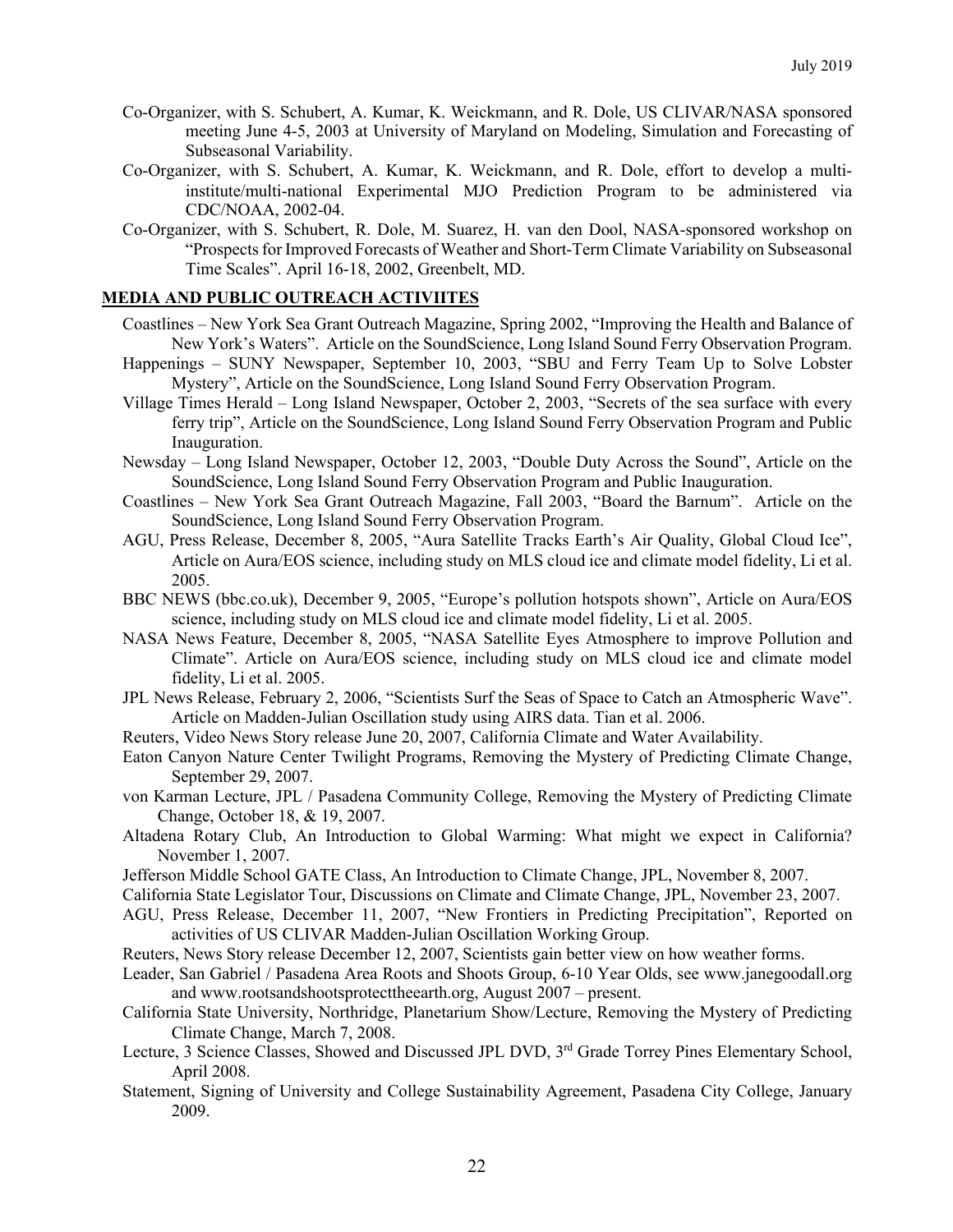- JPL Public Symposium on Climate Change, JPL Green Club, "How good are models at Predicting Climate Change?", October, 24, 2009.
- Connecting with Climate Change Symposium for Educators, Educator Institute on Climate Change, "Climate Models and their Predictions of Climate Change", JPL, Pasadena, February 26-27, 2011.
- Press Release News Coverage: "Ecological sensitivity: a biospheric view of climate change", The Blue Dot Report, NPR for Northern California, December 29, 2011.
- Press Release News Coverage: "Ecological sensitivity: a biospheric view of climate change", Alan Stahler KVMR-FM, Nevada City, CA, January 3, 2012.
- Press Release News Coverage: "Ecological sensitivity: a biospheric view of climate change", Canadian Broadcasting Corporation TV News, January 11, 2012.
- Western Growers and Shippers Newsletter Article, Irrigation Technology: New data and advancements designed to improve efficiency, May 2013.
- Press Release and News Coverage: "NASA identifies rare weather pattern that will help predict California's big winter storms", November 2013. Sacramento Bee, CA and numerous others.
- California Department of Water Resources, Experimental Winter Outlook, Contribution provided : "The Madden-Julian Oscillation & Atmospheric Rivers: Key Phenomena for Predicting Weather & Water", San Diego, CA. Follow up radio interview with KCBS.COM, December 2013.
- Popular Science Online, "IPCC Still Really, Really Sure We're Causing Climate Change", interview comments/questions regarding climate change, September 2013.
- Sierra Storm invited speaker. 2-Day summit meeting with broadcast meteorologists. Presentation on "The Madden-Julian Oscillation & Atmospheric Rivers: Key Phenomena for Predicting Weather & Water", Lake Tahoe, CA, January 2014.
- Sierra Storm Live Television Interviews: Weather Channel, National, KVTQ Billings, Fox5 San Diego, KTVN – Reno, KSBW – Monterey, KRNV – Reno, KEYT – Santa Barbara, January 2014.
- Sierra Storm Print Coverage: mynews4.com, southtahoe.com, carsonnow.org, recordcourier.com, laketahoenews.net, kontactor.com, January 2014.
- Business Insider article on "There Was A 115-Degree Temperature Difference Between Two US Cities On Thursday"; interview comments/questions regarding climate change and weather extremes, January 2014.
- Orange County Register "94 percent of Californians agree: The drought is serious. Now what do we do about it?"; interview comments/questions, February 2015.
- AGU Press Conference, "Atmospheric Rivers", Global impacts of the 2015 2016 El Niño, 2015, AGU, San Francisco, CA.
- von Karman Lecture, JPL & Pasadena Community College, 2015-2016 El Niño Winter and California Water: What did we see from space? (Joint with T. Painter, T. Farr and J. Famiglietti), June 16 & 17, 2016.
- Media inquiries and interviews related to release of "Extreme winds and precipitation during landfall of atmospheric rivers", Nature Geociences, including NPR, ScienceMag, and USAToday, 2017.

### **INVITED PRESENTATIONS**

- "The Preferred Latitudes of the Intertropical Convergence Zone", Dept. of Atmospheric Sciences, University of California, Los Angeles, CA, January 1992.
- "The Preferred Latitudes of the Intertropical Convergence Zone", Dept. of Physical Oceanography, Jet Propulsion Laboratory, Pasadena, CA, January 1992.
- "Convective Cloud Systems and High SSTs: Coupled Interactions and Self-Regulation", Pacific Marine Environmental Laboratory, Seattle, WA, April 1992.
- "Shortwave Feedbacks and ENSO: Forced Ocean and Coupled Ocean-Atmosphere Modeling Experiments", Oceanography Department, Lamont-Doherty Geological Laboratory, Palisades, NY, April 1994.
- "Four-Dimensional Ocean and Atmosphere Conditions Associated with Ocean Hot Spots", New England Physical Oceanography meeting, Woods Hole Oceanographic Institute, Woods Hole, MA, October 1994.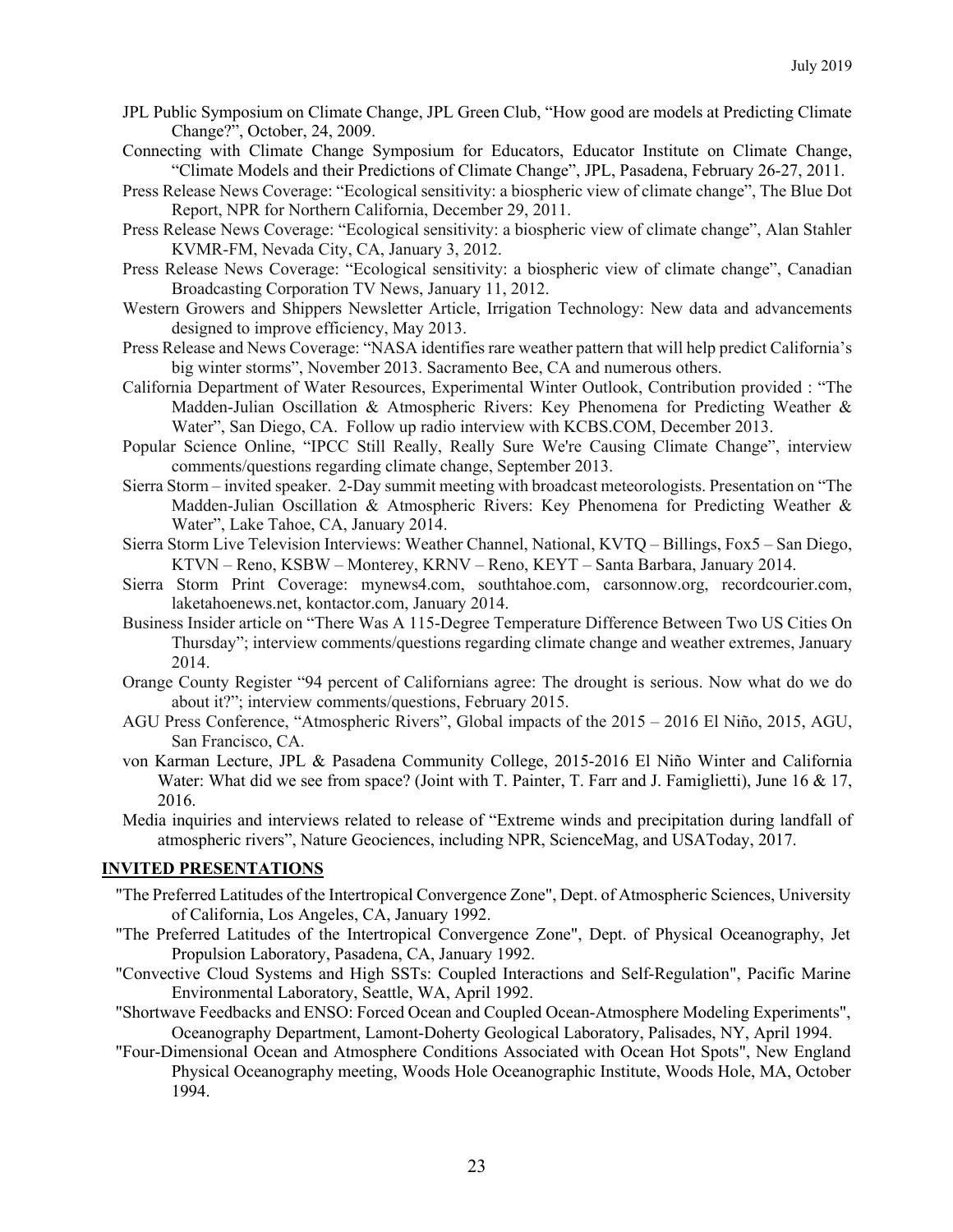- "Formation and Limiting Mechanism for Very High SST: Linking the Dynamics and Thermodynamics", Climate Dynamics Branch, Goddard Space Flight Center, NASA, Greenbelt, MD, April 1995.
- "Shortwave Feedbacks and ENSO: Forced Ocean and Coupled Ocean-Atmosphere Modeling Experiments", Graduate School of Oceanography, URI, Narragansett, RI, May 1995.
- "Formation and Limiting Mechanism for Very High SST: Linking the Dynamics and Thermodynamics", Scripps Institution of Oceanography, La Jolla, CA, May 1995.
- "Climate Controls on High Sea Surface Temperature", Columbia University, NASA Goddard Institute of Space Studies, New York, NY, April 1996.
- "Removing Satellite Equatorial Crossing Time Biasesfrom the OLR and HRC Data Sets", NESDIS/NOAA, Camp Springs, MD., March, 1997.
- "The Influence of Coupled Sea Surface Temperatures on the Madden Julian Oscillation: A Model Perturbation Experiment ", Scripps Institution of Ocean., La Jolla, CA, April 1997.
- "The Influence of Coupled Sea Surface Temperatures on the Madden Julian Oscillation: A Model Perturbation Experiment ", Geophysical Fluid Dynamics Lab., Princeton, NJ, May 1997.
- "The Influence of Coupled Sea Surface Temperatures on the Madden Julian Oscillation: A Model Perturbation Experiment", National Center for Atmospheric Research, Boulder, CO, June 1997.
- "The Madden-Julian Oscillation: Simulation, Prediction and Sea Surface Temperature Coupling", Climate and Radiation Branch, GSFC/NASA, Greenbelt, MD, February 1998.
- "The Madden-Julian Oscillation: Simulation, Prediction and Sea Surface Temperature Coupling", Naval Research Laboratory, Monterey, CA, June 1998.
- "The Madden-Julian Oscillation: Simulation, Prediction and Sea Surface Temperature Coupling", Center for Ocean, Land and Atmosphere (COLA), Calverton, MD, November 1998.
- "The Madden-Julian Oscillation: Simulation, Prediction and Sea Surface Temperature Coupling", International Research Institute, University of California, La Jolla, CA, December 1998..
- "The Madden-Julian Oscillation: Simulation, Prediction and Sea Surface Temperature Coupling", Graduate School of Oceanography, URI, Narragansett, RI, February 1999.
- "Interannual Sea Surface Temperature Variability and the Predictability of Tropical Intraseasonal Variability", CLIVAR Monsoon Conference, Honolulu, HI, December 1999.
- "Madden-Julian Oscillation Reviews: Ocean-Atmosphere Interaction and the MJO", MJO/ENSO Workshop, GFDL, Princeton, NJ, March 2000.
- "Madden-Julian Oscillation (MJO) Prediction and Predictability", Department of Meteorology, University of Maryland, College Park, MD, April 2000.
- "Intraseasonal Oscillation in the NSIPP GCMs", NASA Seasonal to Interannual Prediction Program (NSIPP) Science Team Meeting, Greenbelt, MD, July 11-12. 2000.
- "Predictability Limits for the Intraseasonal Oscillation: Implications for Monsoon Prediction US- Japan Workshop On Monsoon Systems, NASA/GSFC, Greenbelt, MD, November 28-30, 2000.
- "Simulation and Predictability of the Madden-Julian Oscillation in the Coupled Ocean-Atmosphere System", Courant Institute of Mathematical Studies, NYU, New York, NY, May 2001.
- "Predictability Associated with the Madden-Julian Oscillation Interannual Activity & Individual Events", Geophysical Fluid Dynamics Lab., Princeton, NJ, May 2001.
- "Intraseasonal Predictability Interannual Activity & Individual Events", USCLIVAR Asian-Australian Monsoon Working Group Meeting, Washington DC, May 2001.
- "Predictability Limits for the Intraseasonal Oscillation: Implications for Monsoon", International CLIVAR Monsoon Panel Meeting, Reading University, UK, August 2001.
- "Predictability Associated with the Madden-Julian Oscillation Interannual Activity & Individual Events", Max Planck Institute, Hamburg, Germany, September 2001.
- "Intraseasonal Predictability: Implications for monsoon and weather prediction", United States CLIVAR Scientific Steering Committee Meeting, GFDL/Princeton Univ., December 2001.
- "Predictability Associated with the Madden-Julian Oscillation Interannual Activity & Individual Events", Lamont Doherty Earth Observatory, Columbia University, Palisades NY, March 2002.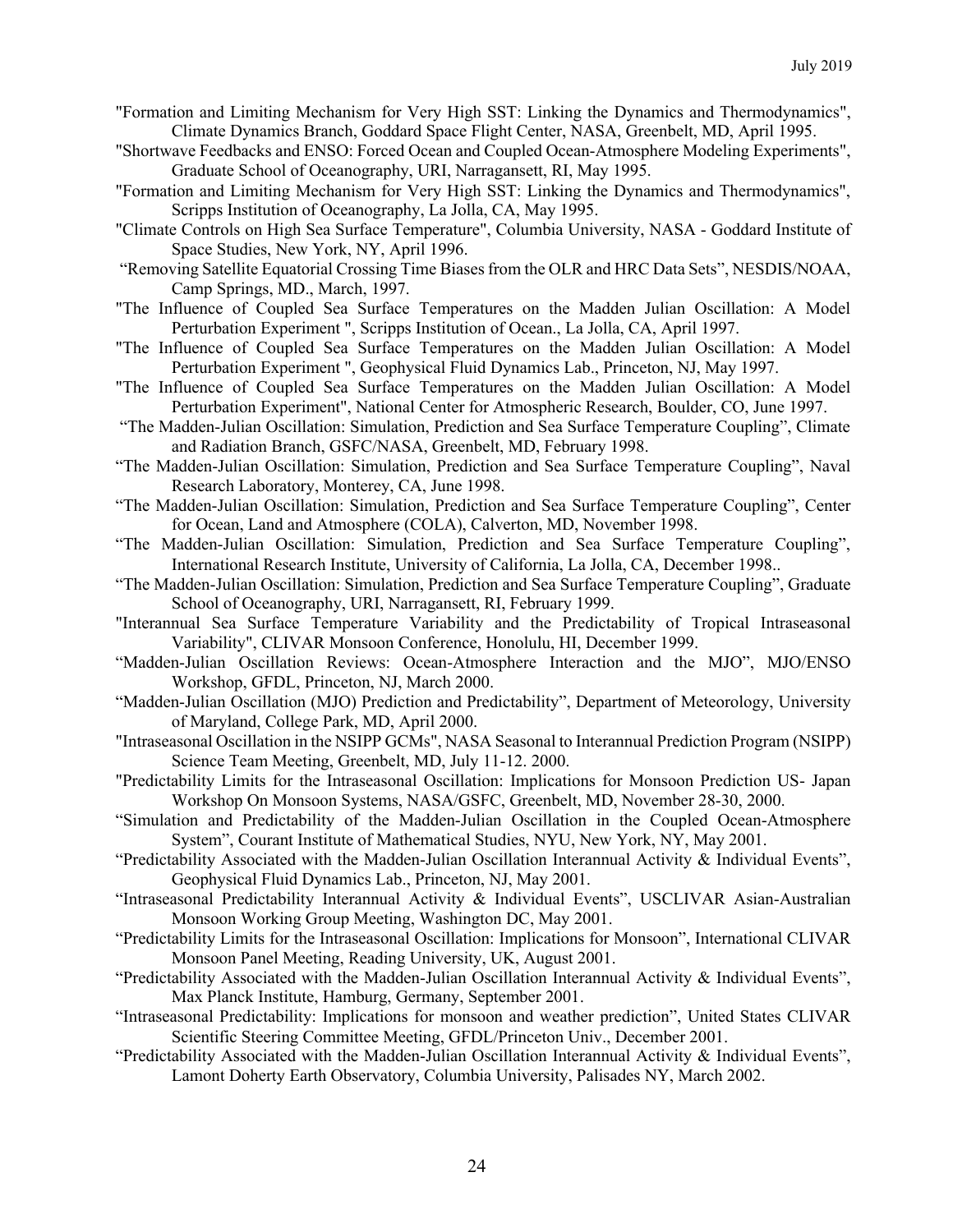- "Predictability and Forecast Issues Associated with the MJO/ISO", NASA-sponsored Workshop on Prospects for Improved Forecasts of Weather and Short-Term Climate Variability on Sub-seasonal Time Scales, Greenbelt MD, April 2002.
- "Predictability and Forecast Issues Associated with the Madden-Julian Oscillation", Research Prediction Initiative (RPI) sponsored workshop on Weather Extremes And Atmospheric Oscillations, Hamilton, Bermuda, 1-2 October 2002.
- "Indo-Pacific Ocean Response to the Madden-Julian Oscillation", Graduate School of Oceanography, URI, Narragansett, RI, November 2002.
- "Simulating and Predicting Tropical Intraseasonal Variability", Center for Ocean, Land and Atmosphere (COLA), Calverton, MD, April 2003.
- "Modeling and Predicting the Madden-Julian Oscillation: Building a Bridge Between Weather and Climate", Jet Propulsion Laboratory, Pasadena, CA, October 2003.
- "Coupled Ocean-Atmosphere Interactions and the Madden-Julian Oscillation: Implications for the Prediction of Extended-Range Weather and Short-Term Climate Variations", California Institute of Technology, Pasadena, CA, October 2003.
- "Coupled Ocean-Atmosphere Interactions and the Madden-Julian Oscillation: Implications for the Prediction of Extended-Range Weather and Short-Term Climate Variations", Climate Dynamics Branch, Goddard Space Flight Center, NASA, Greenbelt, MD, November 2003.
- "Sensitivity of MJO Predictability and Prediction to GCM and Ocean-Atmosphere Coupling", International Asian Monsoon Symposium, Honolulu, HI, 18–20 February 2004.
- "Modeling and Predicting the Madden-Julian Oscillation: Building a Bridge Between Weather and Climate", California Institute of Technology, Pasadena, CA, March 2004.
- "Intraseasonal Variations: Scientific Topics Issue", WMO 3<sup>rd</sup> International Monsoon Workshop, Hangzhaou, China, November 2004.
- "Madden-Julian Oscillation Predictability Sensitivity to Season, SST conditions, and GCM and Other Issues", International Tropical Climate and Weather Symposium, Guangzhou, China, November 2004.
- "Monsoon Science: A Report of the WMO 3rd Workshop on Monsoons", California Institute of Technology, Pasadena, CA, February 2005.
- "Are Physical and Biological Ocean Impacts From the MJO Important?", JPL Ocean Group Seminar, Pasadena, CA, March 2005.
- "Modeling and Predicting the Madden-Julian Oscillation", Department of Earth System Science, University of California, Irvine, June 1, 2005.
- "Modeling and Forecasting Issues Associated with Intraseasonal Monsoon Variations", Pan GEWEX CLIVAR Monsoon Meeting, June 15-17, 2005.
- "Model representation of cloud process & the hydrological cycle", Center for Hydrometeorology and Remote Sensing, University of California, Irvine, September 21, 2005.
- "Modeling and Forecasting Issues Associated with Intraseasonal Monsoon Variations", Department of Atmospheric and Ocean Sciences, University of California, Los Angeles, February 22, 2006.
- "Predictability and Forecast Issues Associated with the Madden-Julian Oscillation", WCRP/THORPEX Workshop on the Organization and Maintenance of Tropical Convection and the Madden-Julian Oscillation, Trieste, Italy, 13-17 March, 2006.
- "Year of coordinated Observing, modeling and Forecasting: Addressing the Challenge of Organized Tropical Convection", Tropical Convection & The Weather Climate Interface Retreat<sub>stry</sub>, NCAR, Boulder, CO, 10 - 14 July 2006.
- "New Satellite Resources for Characterizing and Guiding Model Representations of Tropical Convection", Tropical Convection & The Weather Climate Interface Retreatistic, NCAR, Boulder, CO, 10 - 14 July 2006.
- "Year of coordinated Observing, modeling and Forecasting: Addressing the Challenge of Organized Tropical Convection", WCRP Working Group on Numerical Experimentation (WGNE)<sup>[17]</sup>, NCAR, Boulder, CO, 23-27 October 2006.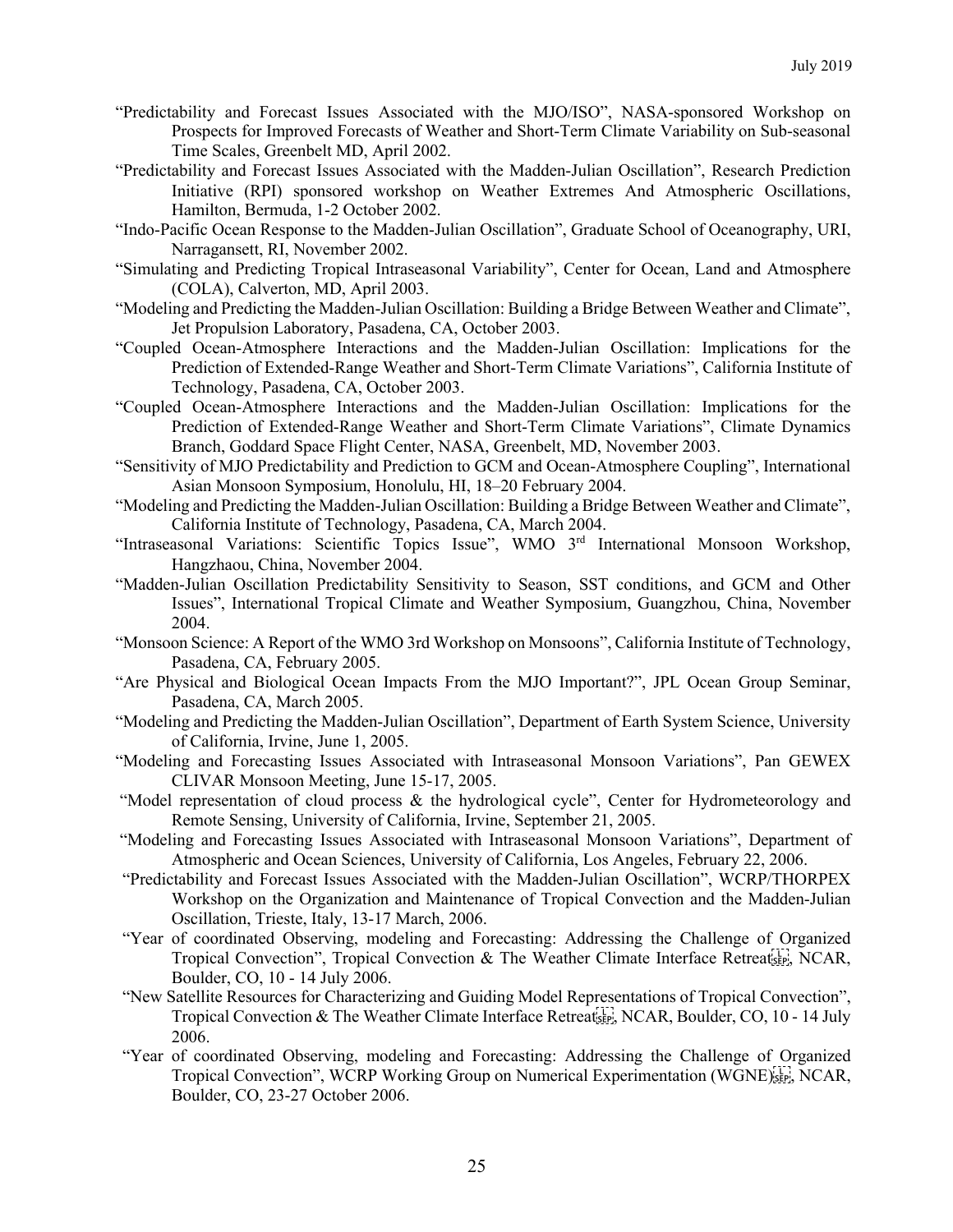- "Using Microwave Limb Sounder (MLS) Data to Evaluate Model Cloud Ice Fields", Workshop on Parametrization of Clouds in Large-scale Models*,* ECMWF, Reading, UK, November 13-15 2006.
- "Year of coordinated Observing, modeling and Forecasting: Addressing the Challenge of Organized Tropical Convection", WCRP GEWEX SSG Meeting, Honolulu, HI, 22-26 January 2007.
- "US CLIVAR MJO Working Group: MJO Simulation Metrics", WGNE Systematic Errors Workshop, San Francisco, CA, 12-16 February 2007.
- "From Cloud-Ice to the MJO: Studies and Plans for Addressing the Tropical Convection Problem", NSF Science and Technology Center for Multi-Sale Modeling and Atmospheric Processes (CMMAP), Kuai, HI, 19-20 February 2007.
- "Year of coordinated Observing, modeling and Forecasting: Addressing the Challenge of Organized Tropical Convection", WCRP CLIVAR Monsoon Panel Meeting, Honolulu, HI, 21-22 February 2007.
- "Year of coordinated Observing, modeling and Forecasting: Addressing the Challenge of Organized Tropical Convection", National Academy of Sciences (NAS), Climate Research Committee (CRC), Washington, DC, May 17, 2007.
- "Exploring the Biological and Chemical Reach of the MJO: Chl,  $O<sub>3</sub>$  & Aerosols", NCEP/NOAA, Camp Springs, MD, July 12, 2007.
- "Exploring the Biological and Chemical Reach of the MJO: Chl, O<sub>3</sub> & Aerosols", Goddard Space Flight Center, NASA, Greenbelt, MD, July 13, 2007.
- "Year of coordinated Observing, modeling and Forecasting: Addressing the Challenge of Organized Tropical Convection", International CLIVAR Scientific Steering Group Meeting, WMO, Geneva, Swittzerland, October 2007.
- "Exploring the Biological and Chemical Reach of the MJO: Chl,  $O_3 \&$  Aerosols", State University of New York, Marine and Atmospheric Sciences, Stony Brook, NY, November, 2007.
- "US CLIVAR MJO Working Group: Efforts to Establish and Improve Subseasonal Predictions", Fall AGU, San Francisco, CA, December 11, 2007.
- "Intraseasonal Variability and Predictability: An Overview of the Madden-Julian Oscillation", Advanced Institute for Asian-Australian Monsoon System, U. of Hawaii, January 7, 2008
- "Cloud Ice", Goddard Modeling and Assimilation Office, GSFC, Greenbelt, MD, February 2008.
- "Year of Tropical Convection (YOTC): A WCRP/WWRP/THORPEX Activity Addressing the Challenge of Organized Convection", WWRP JSC, Geneva, Switzerland, July, 2008.
- "US CLIVAR MJO Working Group: Efforts to Establish and Improve MJO Predictions", Intraseasonal Monsoon Variations and Prediction Workshop, International Centre for Theoretical Physics, Trieste, Italy, August, 2008.
- "Anthropogenic Climate Changes in California: Hydroclimate, Snowpack, and Santa Ana Winds", Fifth Annual Climate Change Research Conference, Sacramento, CA, September 2008.
- "US CLIVAR MJO Working Group: Efforts to Establish and Improve MJO Predictions", National Taiwan University, Tapei, Taiwan, October, 2008.
- "Exploring the Biological and Chemical Reach of the MJO : Chl, 03 & Aerosols", Academica Sinica, Tapei, Taiwan, October, 2008.
- "Cloud Ice: A Climate Model Challenge With Signs & Expectations of Progress", National Central University, Tapei, Taiwan, October, 2008.
- "Year of Tropical Convection (YOTC): A WCRP/WWRP/THORPEX Activity Addressing the Challenge of Organized Convection", Central Weather Bureau, Tapei, Taiwan, October, 2008.
- "US CLIVAR MJO Working Group: Efforts to Establish and Improve MJO Predictions", CLIVAR Asian-Australian Monsoon Panel Meeting, Beijing, China, October, 2008.
- "Some Considerations of Multi-Scale Interactions in the Tropics", Pan-WCRP Monsoon Cross-Cut Meeting, Beijing, China, October, 2008.
- "Year of Tropical Convection (YOTC): A WCRP/WWRP/THORPEX Activity Addressing the Challenge of Organized Convection", 4<sup>th</sup> WMO International Monsoon Workshop, Beijing, China, October, 2008.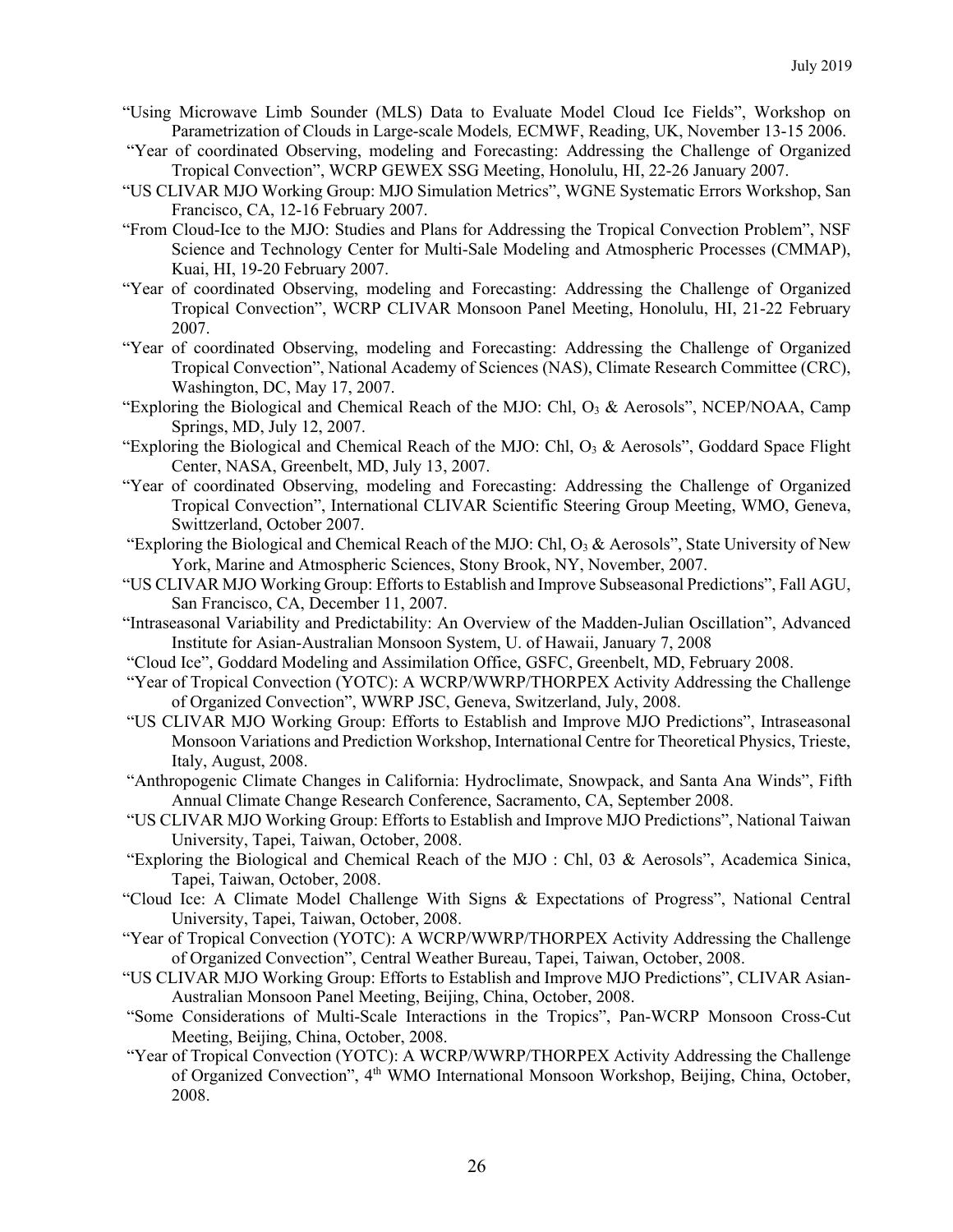- "Year of Tropical Convection (YOTC): A WCRP/WWRP/THORPEX Activity Addressing the Challenge of Organized Convection", 3rd International Workshop on High Resolution Modeling, Honolulu, HI, December 2008.
- "Year of Tropical Convection (YOTC): A Joint WWRP and WCRP Activity to Address the Challenges of Multi-Scale Organized Convection", Fall AGU, San Francisco, CA, December 2008.
- "MJO-Related Variability over the Indian Ocean: Ocean Responses and AGCM/AOGCM Simulation Fidelity", Fall AGU, San Francisco, CA, December 2008.
- "Mean and Variability of Vertical Structure of Cloud Liquid and Ice Water: Observations from CloudSat and Comparisons with GCMs", Fall AGU, San Francisco, CA, December 2008.
- "US CLIVAR MJO Working Group: Efforts to Establish and Improve MJO Predictions", CMMAP Science Team Meeting, New York, NY, January 2009.
- "US CLIVAR MJO Working Group : Efforts to Establish and Improve MJO Predictions" +
- "Exploring the Biological and Chemical Reach of the MJO : Chl, 03 & Aerosols" +
- "Cloud Ice : A Climate Model Challenge With Signs  $&$  Expectations of Progress" +
- "Year of Tropical Convection (YOTC): A WCRP/WWRP/THORPEX Activity Addressing the Challenge of Organized Convection", Indian Institute of Tropical Meteorology, Pune, February 2009.
- "US CLIVAR MJO Working Group: Efforts to Establish and Improve MJO Predictions", Indian Meteorology Department, New Delhi, February 2009.
- "Year of Tropical Convection (YOTC): A WCRP/WWRP/THORPEX Activity Addressing the Challenge of Organized Convection", National Center for Medium Range Weather Forecasts, New Delhi, February 2009.
- "Motivation for Intraseasonal Prediction", Intraseasonal to Interannual Predictability Workshop, NOAA, Silver Springs, MD, February 2009.
- "US CLIVAR MJO Working Group: Efforts to Establish and Improve MJO Predictions", Scripps Institution of Oceanography, La Jolla, CA, March 2009.
- "Cloud Ice: A Climate Model Challenge With Signs & Expectations of Progress", Dept. Atmospheric Sciences, Colorado State University, April, 2009.
- "Vertical Structure And Processes Revealed With Recent Satellite Data", Multi-scale processes in the tropics, Banff Conference Series, Banff International Research Station, Canada, April 2009.
- "US CLIVAR MJO Working Group and Year of Tropical Convection: Progress and Plans", WCRP-CLIVAR Scientific Steering Group Meeting, Madrid, Spain, May 2009.
- "US CLIVAR MJO Working Group and Year of Tropical Convection: Progress and Plans", WCRP-VAMOS Science Panel Meeting, San Juan, Puerto Rico, June 2009.
- "Atmospheric River: Modeling and Observation Studies, CALWATER Science Planning Meeting, Scripps Institution of Oceanography, La Jolla, CA, June 2009.
- "Year of Tropical Convection (YOTC): Updates and Implementation Plans", Implementation Planning Meeting, Honolulu, HI, July 2009.
- "Cloud Ice: A Climate Model Challenge With Signs & Expectations of Progress", Program for Climate Model Diagnostics and Comparisons (PCMDI), Lawrence Livermore National Laboratory, September 2009.
- "Diagnostics for the Tropics: Some (Cautious) Uses of Satellite Data", ECMWF Seminar Series, ECMWF, Reading, UK, September 2009.
- "US CLIVAR MJO Working Group, WMO Task Force and Year of Tropical Convection: Progress and Plans", WMO Working Group on Climate Modeling (WGCM), Annual Meeting, San Francisco, CA, September 2009.
- "Decadal Climate Prediction and the IPCC", NASA's California Water Resources Workshop, Pasadena, CA, October 2009.
- "Cloud-Ice: Modeling and Observing The Hard Part of the Clouds", ESE Seminar Series, Caltech, Pasadena, CA, October2009.
- "Year of Tropical Convection", World Meteorological Organization, 15<sup>th</sup> Session, Commission on Atmospheric Sciences, Incheon Korea, November 2009.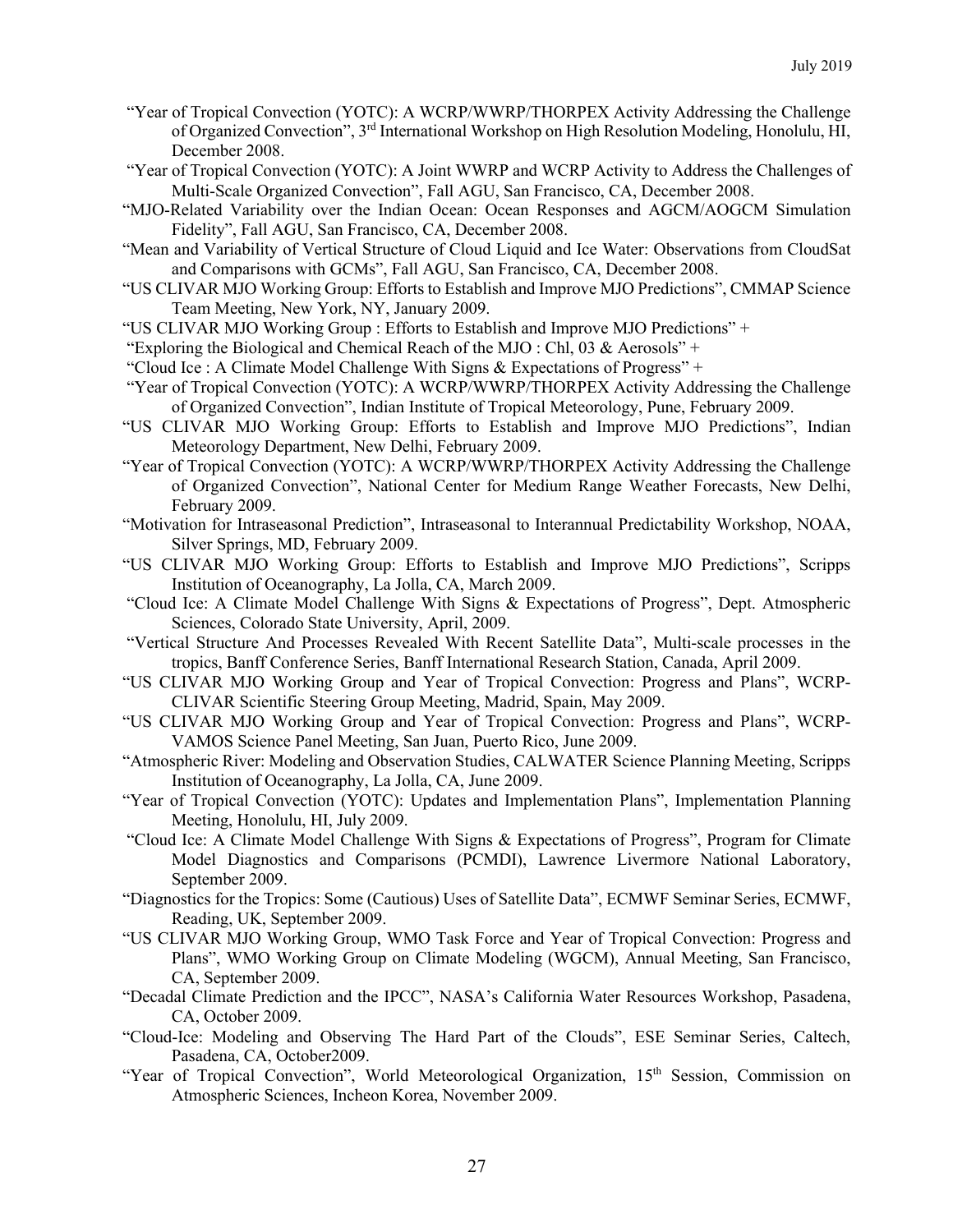- "Year of Tropical Convection", World Meteorological Organization, 15<sup>th</sup> Session, Commission on Atmospheric Sciences (CAS), Pre-CAS Science, Incheon Korea, November 2009.
- "Year of Tropical Convection (YOTC): Status and Research Agenda", Fall AGU, San Francisco, CA, December 2009.
- "SP-CAM Subgrid-scale / CRM Variability in the MJO and MJO Task Force", CMMAP Science Team Meeting, La Jolla, CA, January 2010.
- "Observations for CMIP5 Simulations", Workshop on Ensuring Access and Trustworthiness of Climate Observations and Models for Society, NCDC, Asheville, NC, March 2010.
- "The Impact of Precipitating Ice and Snow on the Radiation Balance in Global Climate Models ", GEOS-5 Science Working Group, GSFC/NASA, Greenbelt, MD, April 2010.
- "Cloud-Ice: Modeling and Observing The Hard Part of the Clouds", Dept. Atmospheric Science, University of Washington, Seattle, April 2010.
- "WMO MJO Task Force and Year of Tropical Convection (YOTC): Progress and Plans", Pan GEWEX Meeting, Seattle, WA, August 2010.
- "WMO MJO Task Force and Year of Tropical Convection (YOTC): Progress and Plans", WMO Working Group on Climate Modeling (WGCM), Annual Meeting, Exeter, UK, September 2010.
- "Facilitating the use of Satellite Observations for Evaluating CMIP5/IPCC Simulations", NASA Technical Data System Workshop for Planning the IPCC, PCMDI, LLNL, Livermore, CA, October, 2010.
- "The Impact of Precipitating Ice and Snow on the Radiation Balance in Global Climate Models ", International Symposium on the A-Train Constellation, New Orleans, LA, October, 2010.
- "CMIP, NASA Satellite Data & Climate Model Evaluation in the IPCC", NASA Technical Data System Workshop for Planning the IPCC, Goddard Space Flight Center/NASA, Greenbelt, MD, November, 2010.
- "MJO Task Force and Diabatic Heating Model Intercomparison Proposal", CMMAP Science Team Meeting, Berkeley, CA, January 2011.
- "The MJO: Some Updates on Science, Forecasting and Impacts", Seminar, Goddard Space Flight Center/NASA, Greenbelt, MD, February 2011.
- "How Good are models at predicting Climate Change?", Connecting with Climate Change, Sally Ride Educator Institute, JPL/NASA, Pasadena, CA, February, 2011.
- "The MJO: Some Updates on Science, Forecasting and Impacts", Seminar, Atmosphere Ocean Research Institute, University of Tokyo, Chiba, Japan, March 2011.
- "Regional Climate Model Evaluation System", CORDEX-Africa Workshop, International Center for Theoretical Physics, Trieste, Italy, March, 2011.
- "The MJO: Some Updates on Science, Forecasting and Impacts", Seminar, JAMSTEC, Yokohama Institute, Yokohama City, Japan, March 2011.
- "Facilitating the use of Satellite Observations for Evaluating CMIP5/IPCC Simulations", 3<sup>rd</sup> International Workshop on Global Change Projection: Modeling, Intercomparison, and Impact Assessment, Tsukuba, Japan, March 2011.
- "The MJO: Some Updates on Science, Forecasting and Impacts", Seminar, GFDL, Princeton, NJ, April 2011.
- "Year Of Tropical Convection (YOTC): Motivation, Synoptic Review, Status And Plans, Seminar, Royal Meteorological Society of London Meeting, April 2011.
- "Climate variability and weather highlights during the "Year", 1<sup>st</sup> YOTC Science Symposium, Chinese Meteorological Administration, Beijing, May 2011.
- "The MJO: Some Updates on Science, Forecasting and Impacts", Seminar, Geological and Planetary Sciences Division, Caltech, July 2011.
- "Climate Model Diagnostics and Evaluation", 1<sup>st</sup> JPL Center for Climate Sciences Summer School, Caltech, August 2011.
- "Satellite observations for CMIP5/IPCC Model Evaluation", Brown Bag Seminar Series, NASA Headquarters, Washington DC, August 2011.
- "YOTC and MJO Task Force Status and Plans", International Core Steering Committee for THORPEX (ICSC-9), Geneva, September 2011.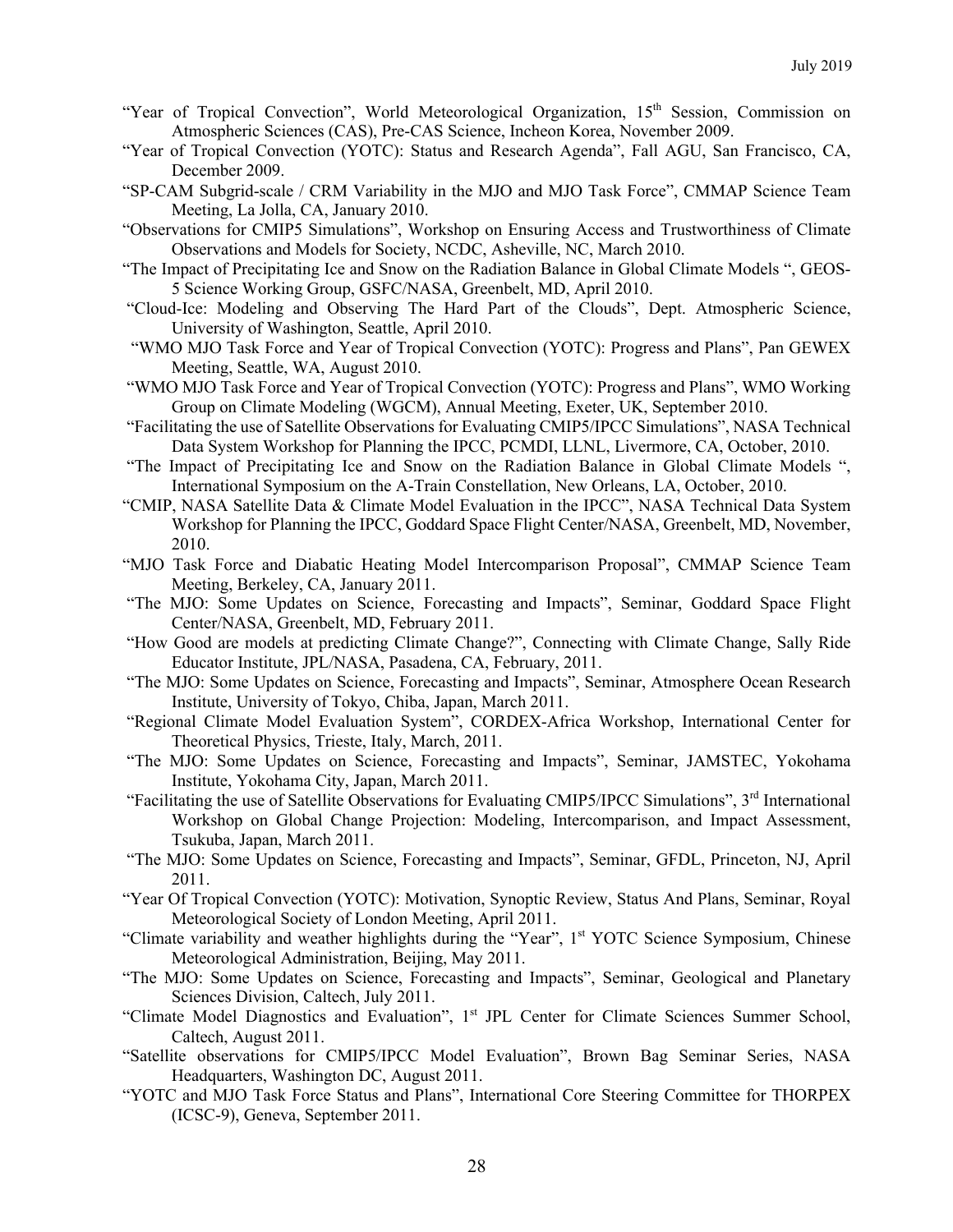- "An Update on MJO Task Force Activities and Plans", 36th Climate Diagnostic and Prediction Workshop, Ft. Worth, TX, October 3-6, 2011.
- "Enabling Regional Climate Model Evaluation: A Critical Use of Observations for Establishing Core Climate Assessment Capabilities", Presentation to U. S. Navy Rear Admiral Titley, JPL, November 7, 2011.
- "The Madden-Julian Oscillation as a Source of Predictability: Observation Assets, Prediction Capabilities, Modeling Resources & Applications", Center For Prototype Climate Modeling, New York University, Abu Dhabi Institute, Workshop on Tropical and Extra-tropical Interactions in Climate, Abu Dhabi, 20-22 March, 2012.
- "Evaluating CMIP/IPCC Simulations using Contemporary Satellite Observations", Committee On Earth Observing Satellites (CEOS) – Climate Working Group, NCDC, Asheville, NC, April 18, 2012.
- "The Madden-Julian Oscillation as a Source of Predictability", NCAR Advanced Study Program, Boulder, CO, June 12, 2012.
- "Leveraging the MJO for Predicting Envelopes of Tropical Wave and Synoptic Activity at Multi-Week Lead Times", Office of Naval Research, Directed Research Initiative on Seamless Prediction Workshop, Monterey, CA. July 17, 2012.
- "Climate Model Diagnostics and Evaluation", 2nd JPL Center for Climate Sciences Summer School, Caltech, August 8, 2012.
- "Vertical Structure and Diabatic Processes of the MJO: Global Model Evaluation Project, MJO Task Force/YOTC and GASS", 1<sup>st</sup> GEWX Pan-GASS Meeting, Boulder, CO, September 10-13, 2012.
- "Vertical Structure and Diabatic Processes of the MJO: Global Model Evaluation Project, MJO Task Force/YOTC and GASS", Annual WGCM Meeting, Hamburg, Germany, September 24-27, 2012.
- "obs4MIPs: Satellite observations for CMIP5/IPCC Model Evaluation", Annual WGCM Meeting, Hamburg, Germany, September 24-27, 2012.
- "YOTC: Accomplishments and Near-Term Activities", THORPEX International Core Steering Committee Meeting, WMO Headquarters, Geneva, October 3-5 2012.
- "Vertical Structure and Diabatic Processes of the MJO: Global Model Evaluation Project, MJO Task Force/YOTC and GASS", Annual WGNE Meeting, Toulouse, France, November 5-8, 2012.
- "obs4MIPs: Satellite observations for CMIP5/IPCC Model Evaluation", Annual WGNE Meeting, Toulouse, France, November 5-8, 2012.
- "MJO as a Phenomena", International Centre for Theoretical Physics (ICTP) Monsoon Targeted Training Activity, Tropical Meteorology (IITM), Pune, India, January 15-17, 2013.
- "MJO Prediction & Predictability", International Centre for Theoretical Physics (ICTP) Monsoon Targeted Training Activity, Tropical Meteorology (IITM), Pune, India, January 15-17, 2013.
- "MJO impacts on Earth System", International Centre for Theoretical Physics (ICTP) Monsoon Targeted Training Activity, Tropical Meteorology (IITM), Pune, India, January 15-17, 2013.
- "MJO Research Activities", MJO Multi-University Research Initiative Workshop, JPL, Pasadena, CA, February 25-26, 2013.
- "obs4MIPs: Satellite observations for CMIP5/IPCC Model Evaluation", 2nd WCRP Data Advisory Council (WDAC), Darmstadt, Germany, March 4-6, 2013.
- "Intraseasonal Variability Hindcast Experiment (ISVHE): MJO Prediction and Predictability", NOAA Climate Programs Office, MAPP Webinar, May 7, 2013.
- "Madden Julian Oscillation", Center for Climate Sciences/JPL, October 2013.
- "Predictability of the Madden-Julian Oscillation in the Intraseasonal Variability Hindcast Experiment (ISVHE)", International Monsoon Workshop – V, Macau, October 2013.
- "Developing a systematic set of observations, diagnostics/metrics and tools for evaluating Regional Climate Models", International Conference on Regional Climate - CORDEX 2013, Brussels, November 2013.
- "The Madden-Julian Oscillation & Atmospheric Rivers: Key Phenomena for Predicting Weather & Water", Operation Sierra Storm. 2-Day meeting with broadcast meteorologists, Lake Tahoe, CA, January 2014.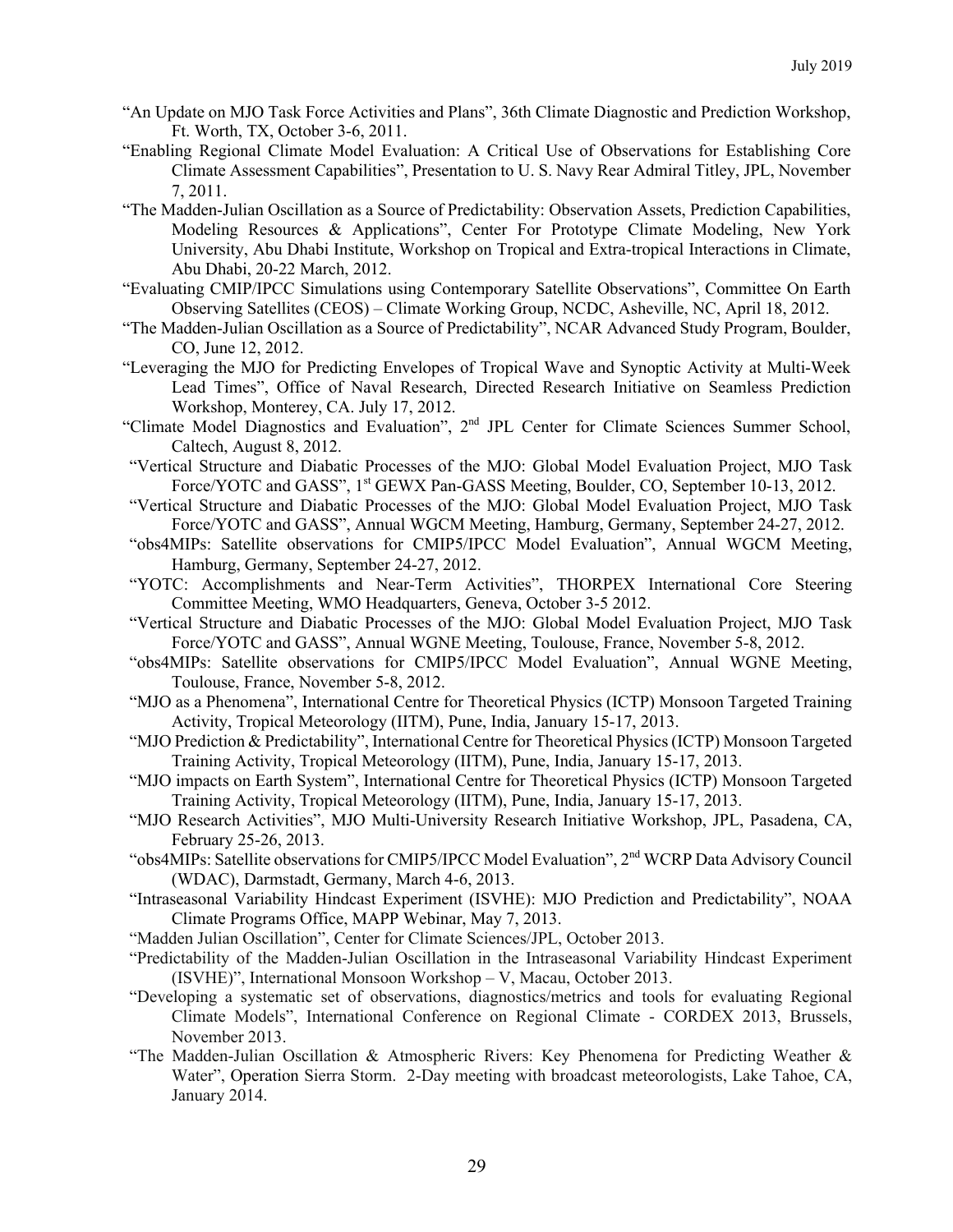- "Filling Measurement Gaps For A Specific Essential Climate Variable", National Academy of Science Study on "A Framework for Analyzing the Needs for Continuity of NASA-Sustained Remote Sensing Observations of the Earth from Space", Washington DC, January 2014.
- "New and Future Remote Sensing Capabilities for Monitoring Earth's Fresh Water", California Agriculture Institute, Sacramento, CA, January 2014.
- "Predictability of the Madden-Julian Oscillation in the Intraseasonal Variability Hindcast Experiment (ISVHE)", International Conference on Subseasonal to Seasonal Prediction, NCEP/NOAA, College Park, February, 2014.
- "The Madden-Julian Oscillation & Atmospheric Rivers: Key Phenomena for Predicting Weather & Water", NASA + CA Dept Water Resources Workshop, Sacramento, CA, February 2014.
- "AR Science Gaps/Objectives", Calwater 2 Campaign Planning Workshop, San Diego, April, 2014.
- "obs4MIPs Summary, Status and Plans", obs4MIPs for CMIP6 Meeting, Washington DC, April 2014.
- "The Madden-Julian Oscillation & Atmospheric Rivers: Key Phenomena for Predicting Weather & Water", Water Authority of Orange County, Orange CA, May 2014.
- "Atmospheric Rivers and Sub-seasonal Forecasting", Remote Sensing Applications Workshop, Western States Water Council, Pasadena, CA, August 2014
- "WCRP/WWRP S2S Project and other MJO & AR Activities", California Drought Winter Outlook Workshop – California Department of Water Resources, San Diego, CA, November 2014
- "Observations, diagnostics/metrics and tools for evaluating Regional Climate Models", 1st CORDEX MENA-CA Meeting, Nicosia, Cyprus, November 2014
- "Predictability Studies Using the Intraseasonal Variability Hindcast Experiment (ISVHE)", Fall AGU, San Francisco, CA, December 2014.
- "Progress in Subseasonal Weather/Climate Forecasting", Drought Response Workshop California Department of Water Resources, Irvine, CA, February 2015.
- "Predictability of Tropical Subseasonal Variability", NMME Sub-seasonal Forecast System Exploratory Workshop, College Park, MD, March 2015
- "JPL Contributions to Water Cycle Science and Applications", Southern California Water Forum, Protecting our Future, Hosted by U.S. Congresswoman Grace Napolitano, Cal Poly Pomona, August 2015.
- "Predictability studies using the Intraseasonal Variability Hindcast Experiement (ISVHE)", Workshop on subseasonal predictability, ECMWF, Reading, UK, November 2015.
- "The Increasing Need For System Engineering To Advance Earth System Science", JIFRESSE/UCLA Open House, 10-Year Anniversary, JIFRESSE/UCLA, November 2015.
- "Remote Sensing and Earth Science: Science, Engineering & Technology", CWEA-AWWA CPP Meeting, Cal Poly Pomona, March 2016.
- "Atmospheric Rivers: Water Extremes that Impact Global Climate, Regional Weather & Water Resources", Water Resources Team Meeting, NASA Applied Sciences Program, Tuscaloosa, AL, April 2016.
- "Next Generation Earth System Prediction: Strategies for Subseasonal to Seasonal Forecasts", Workshop on Improving Sub-seasonal to Seasonal (S2S) Precipitation Forecasting, Western States Water Council, San Diego, CA, June 2016.
- "Subseasonal Atmospheric River Research & Forecasting: Considerations from a Global Approach", Workshop on Improving Sub-seasonal to Seasonal (S2S) Precipitation Forecasting, Western States Water Council, San Diego, CA, June 2016.
- "Contemporary Model Fidelity over the Maritime Continent", PISTON Science Team Meeting, Office of Naval Research, Arlington, VA, July 2016.
- "Atmospheric River Modeling: Forecasts, Climate Simulations and Climate Projections", International Atmospheric River Conference, UCSD, San Diego, CA, August, 2016.
- "Status and plans for obs4MIPs", Applications Of Satellite Climate Data Records In Numerical Modeling, Organized by CM SAF and EUMETSAT, ECMWF, Reading, 15-17 November 2016.
- "Toward Subseasonal-to-Seasonal Prediction of Atmospheric Rivers: The value of a global perspective", Association of California Water Agencies (ACWA), Anaheim, CA, December, 2016.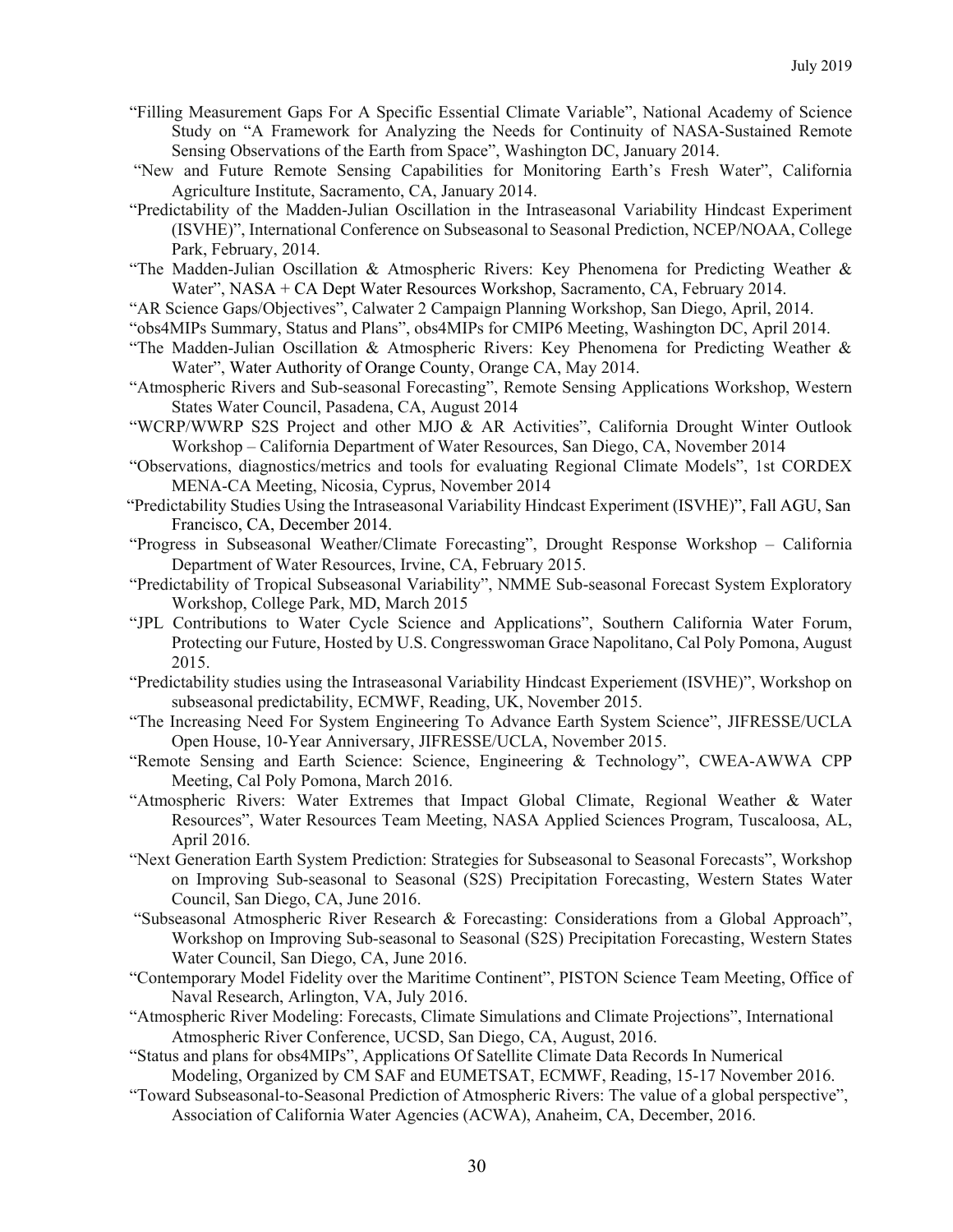- "Atmospheric River Forecasting", Workshop on Improving Sub-seasonal to Seasonal (S2S) Precipitation Forecasting, Western States Water Council, San Diego, CA, May 2017.
- "Improving S2S Forecasting: The Science Perspective", Workshop on Can We Really Predict the Weather? The Latest in Forecasting, California Department of Water Resources, Sacramento Convention Center, Sacramento, CA, November, 2017
- "Improving S2S Forecasting: The Science Perspective", Roundtable Conference on Water California Leaders' Guide to Weather Extremes: Are We Ready for the "New Normal?"
- California Department of Water Resources, Sacramento Convention Center, Sacramento, CA, November, 2017
- "Improving S2S Forecasting: The Science Perspective", Can we really predict the weather? The latest in forecasting, California Department of Water Resources, Sacramento, CA, November 2017
- "Improving S2S Prediction for Better Water Management & Resiliency in the West", Roundtable Conference on Water, California Foundation on the Environment and the Economy, Rancho Bernardo, CA, November 2017
- "Improving S2S Forecasting: The Science Perspective", Workshop on Seasonal to Sub-Seasonal Precipitation Forecasting, Orange County Water District, Fountain Valley, CA, November 2017
- "Atmospheric River (AR): Global Considerations Detection, Impacts and Prediction", Portland State University, March, 2018.
- "Experimental S2S Forecasts for California: Wet/AR and Dry/Ridging Conditions", Workshop on Improving Sub-seasonal to Seasonal (S2S) Precipitation Forecasting, Western States Water Council, San Diego, CA, May 2018.
- "Atmospheric Rivers (ARs): Water Extremes that Shape Our Global Weather and Climate", Climate Prediction Center, NCEP/NOAA, May, 2018.
- "Atmospheric Rivers (ARs): Water Extremes that Shape Our Global Weather and Climate", Global Modeling and Assimilation Office/GSFC/NASA, August, May, 2018.
- "Atmospheric Rivers (ARs): Water Extremes that Shape Our Global Weather and Climate", Langley Research Center/NASA, August, 2018.
- "Atmospheric Rivers (ARs): Water Extremes that Shape Our Global Weather and Climate", UCLA Department of Atmospheric and Ocean Sciences, January, 2019.
- "Atmospheric Rivers (ARs): Water Extremes that Shape Our Global Weather and Climate", GISS/ NASA, April, 2020.

# **ADVISING**

### *HIGH SCHOOL AND UNDERGRADUATE*

Matthew Gross, SUNY Summer Research Institute for High School Students, 1999.

- Joseph Giannotti, SUNY Atmospheric Sciences, NWS/NOAA Support, 2002-03.
- Michele Balcom, SUNY Atmospheric Sciences, NSF/RAIRE Fellowship, 1998.

Tomasz Tyranowski, University of Krakow, Poland, Caltech Summer Program, with Prof. Yung, 2006.

Andrew Atwong, GATE Science Project, Paper on Global Change, Spring 2008.

- Colin Logan, Caltech, Caltech Summer Program, with Prof. Yung, 2009.
- Ben Slawski, Caltech, Caltech Summer Program, with Prof. Yung, 2009, 2010, 2011.
- Cosmo Smith, JPL Summer Intern, with K. McDonald, 2010.
- Benjamin Wu, Caltech, JPL Summer Intern, with Prof. Y. Yung, 2013.

Jenny Marion, UC Berkeley, JPL Summer Intern, with Prof. Y. Yung, 2013.

Danielle Groenen, FSU, JPL Summer Intern, 2014.

Sophia Uluatam, Cornell University, JPL Summer Intern, 2019.

Preston Ancello, Cornell University, JPL Summer Intern, 2019.

### *GRADUATE STUDENTS*

Wufeng Zhou, SUNY M.S., graduated 9/96.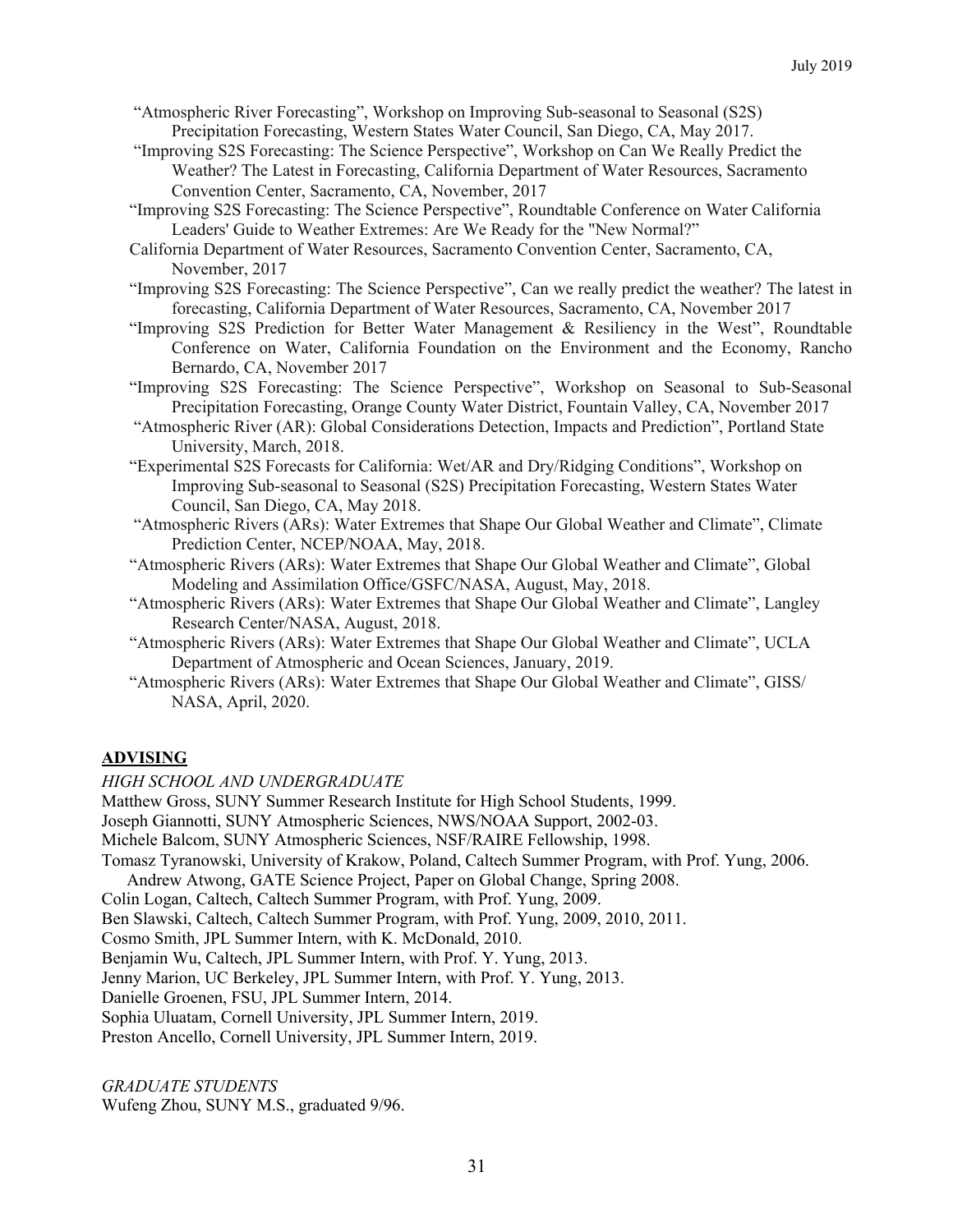Zhixiong Shi, SUNY M.S., graduated 9/97. Sandy Lucas, SUNY M.S., graduated 8/99. Zhenzhou Zhang, SUNY M.S., graduated 8/99. Masha Medovaya, SUNY M.S., graduated 12/99. Yangxing Zheng, SUNY M.S., graduated 6/03. Travis Baggett, SUNY, M.S., 9/02-9/04. Yasmine Bennouna, Foreign M.S. Internship, 3/02-8/02. Sandy Lucas, SUNY Ph.D, graduated 12/07. King-Fai Li, Caltech, Ph.D. student, Informal co-supervision. 2009-2013. Da Yang, Caltech, Ph.D. student, Thesis Committee Member. 2010-2014. Danielle Groenen, Ph.D. student, FSU, Summer Intern, 2014. Jinny Lee, M.S. student, Intern, Cal State, Los Angeles, 6/15-9/16. Deanna Nash, M.S. student, Intern, Cal State, Los Angeles, 9/15-9/17. Vicky Espinoza, M.S. student, USC, Intern, 6/16-9/17. Homero Paltan Lopez, Ph.D. student, Oxford, Summer Intern 5/16-8/16. Terrence Pagano M.S. student, Intern, Cal State, Los Angeles, 9/17-9/19. Antonio Monge M.S. student, Intern, Cal State, Los Angeles, 9/17-9/19. Emily Slinksey, M.S. student, Intern, Portland State University, 6/18-8/18. Emily Slinksey, Ph.D. student, Intern, Portland State University, 6/19-8/19. Michelle de Luna, M.S. student, Intern, Cal State, Los Angeles, 9/19-present.

## *POSTDOCTORAL SCIENTISTS*

Stefan Liess, University of Stony Brook, 2003-2005. Baijun Tian, Caltech Postdoc, 2004-2007. Jon Bergengren, JPL/Caltech Postdoc, 2004-2006. Xianan Jiang, JPL/Caltech Postdoc, 2006-2008. Christopher Woods, JPL/Caltech Postdoc, 2006-2008. Ki-Weon Seo, NPP/NRC Postdoc, 2005-2007. Terry Kubar, NPP Postdoc, 2008-2011. Bin Guan, JPL/Caltech Postdoc, 2009-2012. Ju-Me Ryoo, JPL/Caltech Postdoc, 2009-2012. Wei-Ting Chen, JPL/Caltech Postdoc, 2009-2012. Neena Joseph Mani, JIFRESSE Postdoc, 2012-present. Yanjuan Guo, JIFRESSE Postdoc, 2012-2015. Paul Loikith, JPL/Caltech Postdoc, 2012-2015. Huikyo Lee, JPL/Caltech Postdoc, 2012-2015. Justin Stachnik, JIFRESSE Postdoc, 2013-2016. Suhas Ettammal, JPL/Caltech Postdoc, 2014-2016. Gregory Cesana, JPL/Caltech Postdoc, 2014-2017. Darek Baronowski, JIFRESSE Postdoc, 2015-2017. Michael DeFlorio, JPL Postdoc, 2015-2019. Alex Gonzales, JIFRESSE Postdoc, 2018. Peter Gibson, JPL Postdoc, 2017-2020. Elias Massoud, JPL Postdoc, 2018-present. Colin Raymond, JPL Postdoc, 2019-present. Agniv Sengupta, JPL Postdoc, 2019-present.

# **TEACHING**

UNIVERSITY OF CALIFORNIA, LOS ANGELES AOS 102 – Climate Change and Climate Modeling (Undergraduate Survey Course), Spring 2008. UNIVERSITY OF HAWAII, *Advanced Institute for Asian-Australian Monsoon System*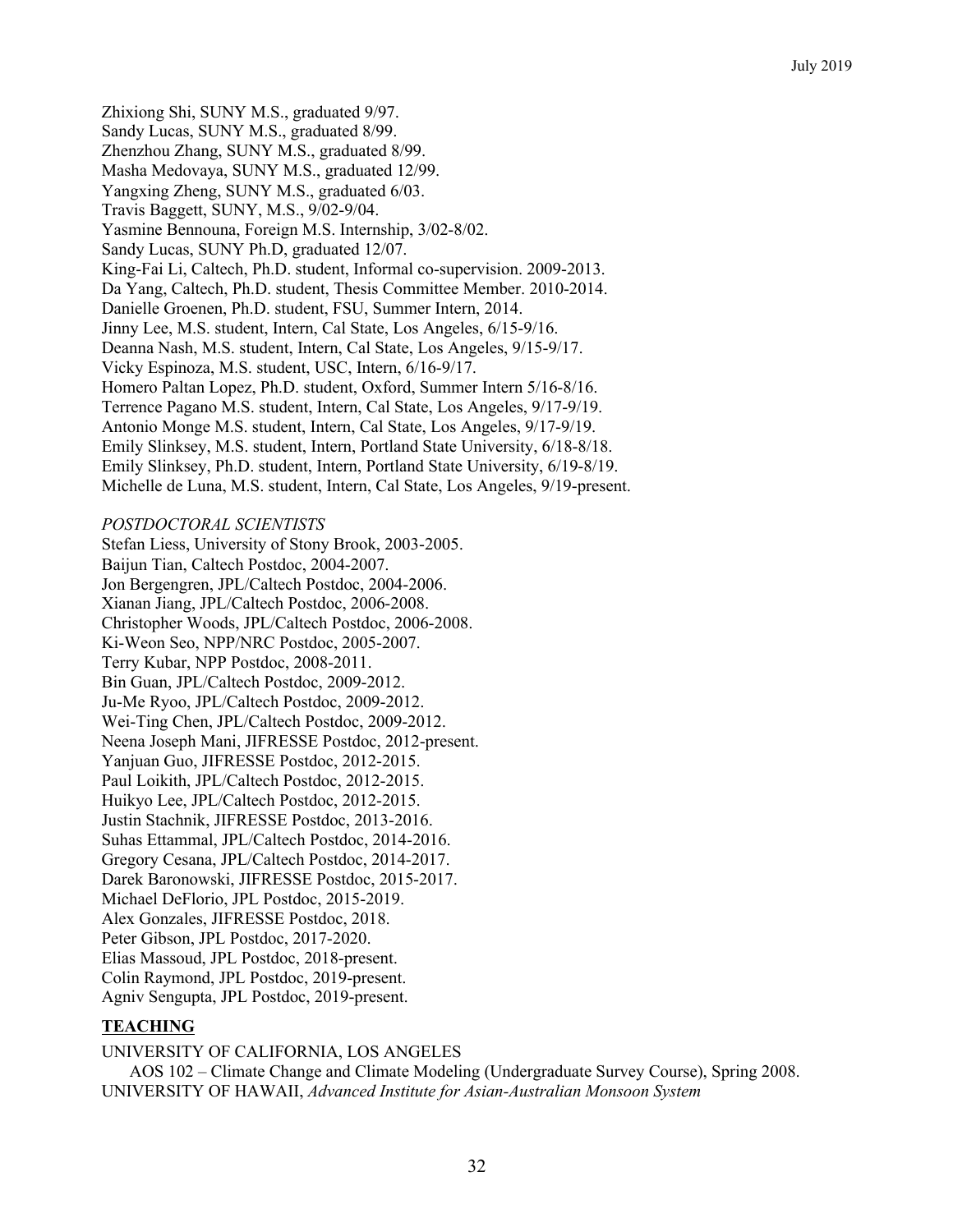Guest Lecture *–* I*ntraseasonal Variability and Predictability: An Overview of the Madden-Julian Oscillation, 2-12 January 2008*

#### *CALTECH*

2 Guest Lectures *– An Overview of the Madden-Julian Oscillation*

ESE/Ge 173: Topics in Atmosphere and Ocean Dynamics: Tropical Atmosphere Dynamics, Fall 2007, Instructor: T. Schneider.

#### *STATE UNIVERSITY OF NEW YORK*

- ATM 205, Introduction to Atmospheric Science (Undergraduate Survey and Atmospheric Science Core Course), 2002, 2003.
- ENS/PHY 119, Environmental Physics (Undergraduate Survey and Environmental Studies Core Course), 2001.
- ATM 345, Theoretical Meteorology (Undergraduate Atmospheric Science Core Course), 1997, 1998, 2000.
- ATM 346, Dynamic Meteorology (Undergraduate Atmospheric Science Core Course), 1999, 2001,2003, 2004.
- MAR 593, Theoretical Meteorology (Graduate Atmospheric Science Core Course), 1993, 1994, 1995, 1996.
- MAR 528, Large-Scale Ocean Atmosphere Interaction (Graduate Elective Course), 1994, 1996, 1998, 2002.
- OCN 694, Seminar in Atmospheric Sciences (Required Atmospheric Science Graduate Course), 1997, 2002, 2003, 2004.

## **INSTITUTIONAL SERVICE & ROLE HIGHLIGHTS**

*STATE UNIVERSITY OF NEW YORK*

Organize ITPA/MSRC Seminar Series, Spring 1994 to Fall 1995. Member, Environmental Studies Curriculum Working Group, Summer 1995 to Spring 1997. Chair, ITPA Departmental Examination Committee, Fall 1994 to Summer 1999. Member, MSRC Graduate Program Committee, Fall 1994 to Fall 1997. Member, MSRC Admissions Committee, Fall 1996 to Summer 1999. Member, MSRC Faculty Salary Survey Task Force, Spring 1998. Member, MSRC Physical Oceanography Search Committee, Spring/Summer 1998. Member, MSRC Macro-Project Committee, Spring 1998 to Fall 1998. Member, MSRC Faculty Advisory Committee, Summer 1998 to Fall 1998. Chair, MSRC Computer Personnel Task Force, Summer 1999. Contributed to SUNY's successful application for Internet2 Service, Spring 1999. Member, ITPA Atmospheric Dynamicist Search Committee, Winter/Spring 2001. Member, MSRC Undergraduate Program Committee, Fall 2000 to Summer 2001. Member, MSRC Graduate Program Committee, Fall 2000 to present. Member, MSRC Electronics Shop Evaluation Committee, Spring-Fall 2002. Member, Institute for Terrestrial and Planetary Atmospheres (ITPA) Departmental Examination Committee, Fall 2001 to present. Member, Arts and Sciences Senate, December 2001 to December 2002.. Member, SUNY Academic Senate, December 2001 to December 2002. Co-Developer/Investigator of Long Island Sound Ferry-Based Marine and Atmospheric Observing System (www.stonybrook.edu/soundscience), 2002-04. Member, Search Committee, MSRC Assistant Dean, Spring 2003. Member, Marine Sciences Research Center (MSRC) Electronic Shop Advisory Committee, Spring 2003 to present. *JPL - Select* CloudSat Pre-Ship Review Board, Feb. 2005. AGU Fall 2005 Press Release, Cloud Ice Discoveries From the Microwave Limb Sounder (MLS): Comparisons With Global Weather & Climate Models.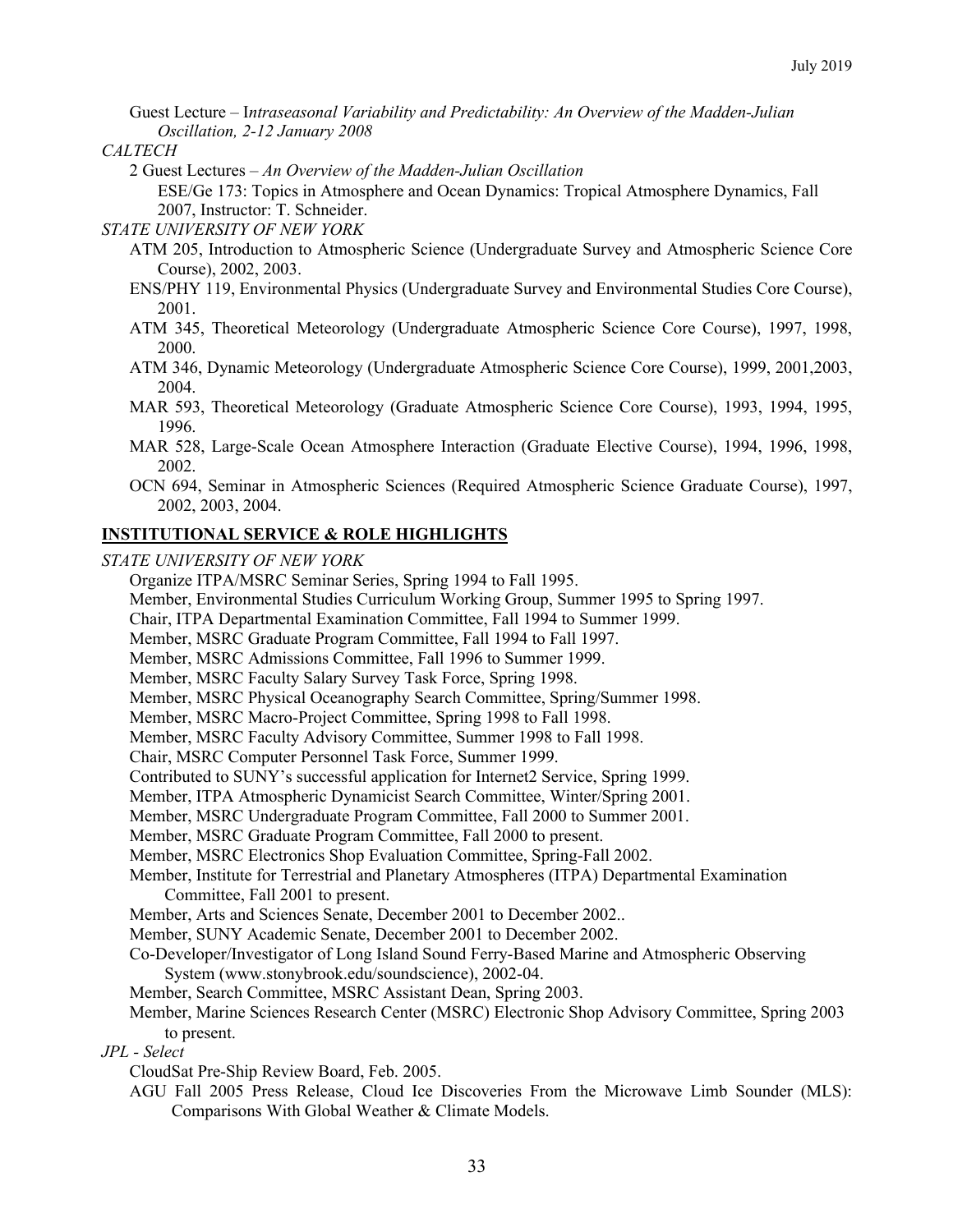- Co-I on two NRC Decadal Study Mission Concepts, CAMEO, AIRES, 2006.
- Three Senior (Internal) Reviews: GRACE, GPS, TOPEX, 2006.
- NASA Group Achievement Award, Aura MLS Science Team, 2006
- JPL 101 Lecture, Removing the Mystery of Predicting Climate Change, July 2006.
- AIRS News Release, Scientists Surf the Seas of Space to Catch an Atmospheric Wave, Feb 02, 2006
- Member, Ed Stone Award Committee, 2006.
- Two Senior (Internal) Reviews: CloudSat, AIRS, 2007.
- Member, Principal Promotion Advisory Board, Division 32, 2007.
- Co-Organizer, JPL-UCI Satellite Observations of the Global Water Cycle Workshop, Irvine, CA, March 2007.
- Co-Initiator, UCLA-JPL Joint Institute for Regional Earth System Science and Engineering (JIFRESSE; www.jifresse.ucla.edu), 2005-06.
- Member, Hydrology Strategic Hire Search Committee, Offer for N. Molotch, Spring 2007.
- Member, Ed Stone Award Committee, 2007.
- Member, PATH (NRC Decadal Study Recommended Geostationary Sounder) Science Working Group, Spring 2007 - present.
- von Karman Lecture, Removing the Mystery of Predicting Climate Change, Oct 18, & 19, 2007.
- Member, Cloud-Aerosol Scientist Hire Search Committee, Offers for D. Wu and A. Davis, Winter 2008. Member, Ed Stone Award Committee, 2008.
- Member, JIFRESSE Executive Committee, 2008 present.
- Member, JIFRESSE Promotion Committee, 2009 present.
- Earth and Space Science Colloquium Contact: J. Meehl (NCAR), 2009 Visit.
- Member, JPL Chief Earth Scientist's Global Change and Energy Science Advisory Group, 2008-10.
- Chair, Earth Sciences Search Committee, Offers & Acceptances to Painter, Fisher & Matheou, 2009.
- Co-Chair, Senior Climate Scientist Lead, Offer & Acceptance to G. Stephens, 2009-2010,
- Co-lead/member, Water Cycle Theme Development, Earth Science and Technology Directorate, Meetings convened with C. Elachi and M. Frielich. 2009.
- Co-lead, Observations and IPCC, for Global Change and Energy Science Advisory Group, Earth Science and Technology Directorate in partnership with PCMDI, 2009-present.
- Member, Science and Technology Management Committee (STMC), March 2010-present.
- Attendee, NASA Advisory Council, Earth Sciences Subgroup, March 2010.
- Strategic Initiative Lead, Advanced Imaging and Rapid Analysis Earthquakes, \$750k/yr, Mar 2010-13
- Strategic Initiative Lead, Center for Climate Sciences, \$1M/yr, 2010-13, \$500k/yr 2014-15.
- Strategic Initiative Lead, Climate Modeling and Observations, \$1.3M/yr, 2010 2013
- Present ESTD Climate Foci, JPL Executive Committee Retreat, Santa Barbara, CA, Apr 2010.
- Brief NASA Earth Science Division Director, M. Freilich, Satellite Observations for IPCC, Jun 2010.
- Brief NASA Administrator C. Bolden on JPL Water Cycle and Resource Management Foci, Jun 2010.
- Brief UKMO Climate Leadership on Satellite Observation and IPCC/CMIP Activity, Dec 2010.
- Co-Chair, Search Committee, Senior Climate Lead, Offer and Acceptance to G. Stephen, 2009-2010.
- Brief NASA SERVIR Leadership on Regional Climate Model Evaluation System, Feb 2011.
- Member, Ed Stone Award Committee, Feb 2011.
- Brief UK STFC Leadership on JPL Earth Sciences Program, Mar 2011.
- Brief NASA Chief Scientist, Waleed Abdalati, on JPL Earth Science portfolio, Sep 29, 2011
- Brief Office of Science and Technology Program, Senior Policy Analyst, Johannes Loschnigg, on JPL Earth Science portfolio, Oct 24, 2011
- Brief U. S. Navy Rear Admiral Titley on JPL Earth Science portfolio, Nov 7, 2011
- Lead Science Reviews for Portfolio of JPL Earth Ventures Small Satellite (EV-M1) Proposals, 2011. Media Training, Jan 10, 2012.
- Facilitate JPL satellite data and organizational contributions to obs4MIPs, 2010-2019.
- Facilitate JPL-led GCM Evaluation Studies using Satellite Data for IPCC AR5 Deadline, 2011-2012. Chair, Search Committee, Senior Carbon Cycle Lead, Offer and Acceptance to D.Schimel, 2011-2012. Lead Science Reviews for Portfolio of JPL Earth Ventures Instrument (EV-I1) Proposals, 2012.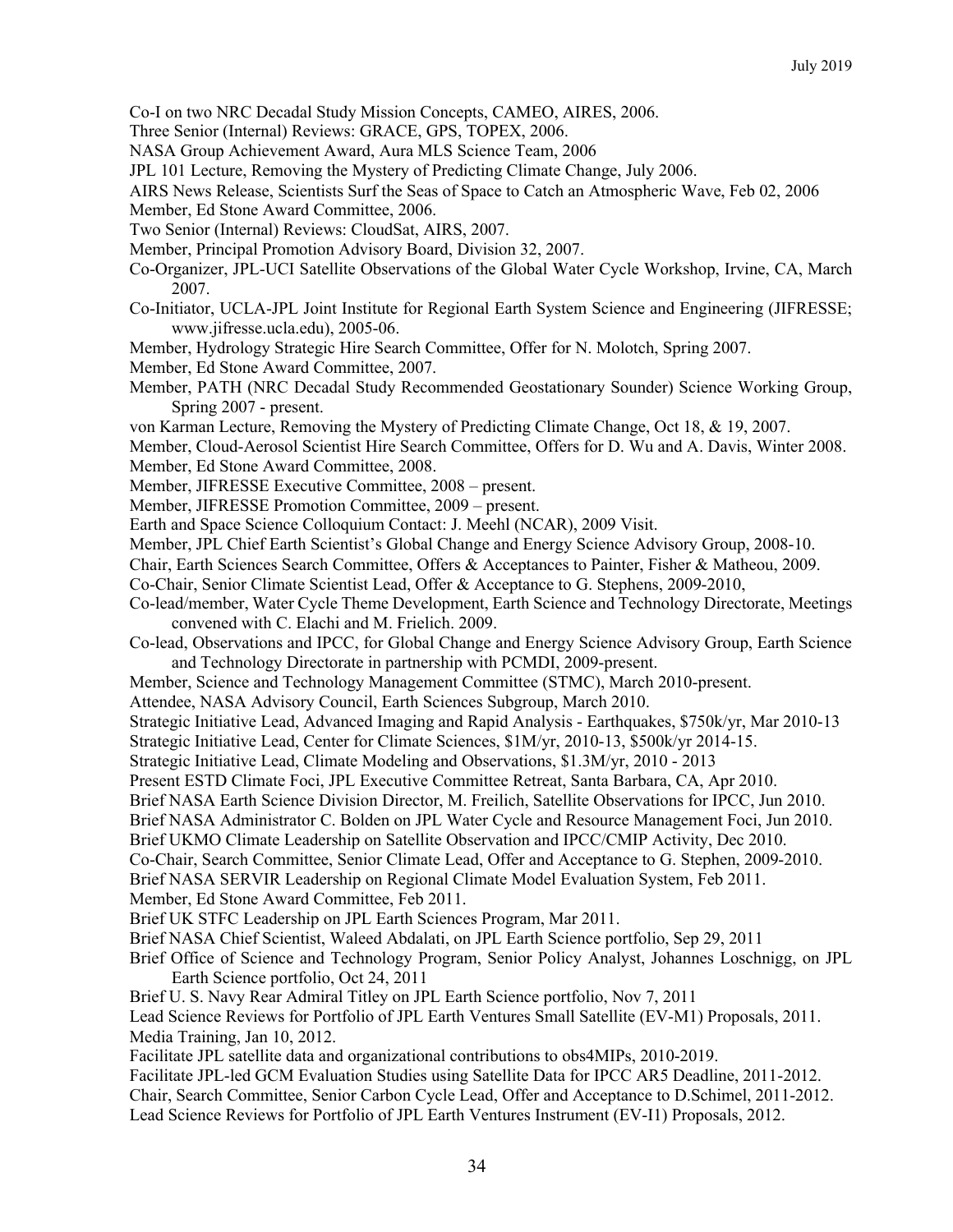Initiate development and planning of Water Cycle Science Internal Workshop, Jan-Jun, 2012. Co-develop JPL-UKMO-U.Texas Partnership Activity on Climate Modeling, 2011-12. Briefing to NASA Administrator, Charles Bolden, on JPL Earth Science portfolio, Feb 22, 2012. Briefing to Congresswoman, Judy Chu, California's 32<sup>nd</sup> District, on JPL Earth Sciences, Mar 13, 2012. Facilitate development of science sponsorship and framework for GPS/COSMIC-2 Science, 2012. Briefing to NASA Deputy Director for Research, Earth Sciences, Jack Kaye, Jun 19, 2012. Keck Institute for Space Studies, Earth Science Proposal Reviews, Jun 20, 21, 2012. Client Lead, Foundry Study on Sea Level Research and Applications, Jun 25, 2012. Briefing to Science & Technology Officer, USAID, Alex Dehgan, Jul 20, 2012. Briefing to Regional Coordinator of the National Climate Assessment, US Global Change Research

- Program, Fred Lipschultz, on JPL Earth Science and Applications portfolio, Jul 21, 2012.
- Co-Lead early Science Reviews of JPL Earth Ventures Instrument (EV-S2) Portfolio, 2012.
- Co-Lead Science Reviews of JPL Earth Ventures Instrument (EV-I2) Portfolio, 2012-13.
- Capture Lead and Deputy PI of Atmospheric River Experiment (AREX), EV-S2 Proposal, 2012-2014.
- Capture Co-Lead, Bay Delta Science and Program Development, 2012-2014.
- Developed JPL collaboration with Delta Science Council's Fellows Program, 2012-2014.
- Earth Science and Technology Directorate Program Lead for Carbon Cycle & Ecosystems R&TD Strategic Initiative, \$850k/yr, 2013-2016.
- Earth Science and Technology Directorate Program Lead for Water Cycle and Resources R&TD Strategic Initiative, \$950k/yr, 2014-2017.
- Earth Science and Technology Directorate Program Lead for Water Cycle and Resources Strategic Hire, J. Famiglietti , 2014.
- Earth Science and Technology Directorate Program Lead for Science and System Engineering R&TD Strategic Initiative, \$600k/yr, 2015-2017.
- Co-Lead Science Reviews for JPL Senior Mission Reviews, 2013.
- President and Director Fund (PDF) Proposal Review and Recommendation Committee, 2012.
- President and Director Fund (PDF) Proposal Review and Recommendation Committee co-Chair, 2013.
- President and Director Fund (PDF) Proposal Review and Recommendation Committee, 2014.
- President and Director Fund (PDF) Proposal Review and Recommendation Committee, co-Chair, 2015.
- President and Director Fund (PDF) Proposal Review and Recommendation Committee, co-Chair, 2016.
- President and Director Fund (PDF) Proposal Review and Recommendation Committee, 2017.
- President and Director Fund (PDF) Proposal Review and Recommendation Committee, 2018.
- University Liaison with Caltech via Visiting Faculty Associate Appointment, 2010-present.
- University Liaison with JIFRESSE/UCLA via Adjunct Faculty Appointment, 2010-present.
- Capture Co-Lead, Ocean Mixed-Layer Laser and Science (2013 IIP-declined & ROSES-selected).
- Presentation on Water and Remote Sensing, Space Week, State Capitol, Sacramento, CA, March 2013.
- Informing California Council on Science & Technology's California Water Plan, 2013.
- Co-Led Earth Science and Technology Directorate A-Team Study on Precipitation & Clouds, 2013.
- Co-Led Earth Science and Technology Directorate A-Team Study on Climate Modeling, 2013.
- Earth Science and Technology Directorate Reviews and Recommendations to Office of Chief Scientist and Technologist on R&TD Topic and Strategic University Partnership Proposals, 2010-present.
- Earth Science and Technology Directorate development lead of Directorate's Sea Level Thrust, 2012 present.
- Led Search for ESTD-supported Science Writer Intern, Rosalie Murphy, 2014.
- Invited by NRC's Climate Continuity Study to consult on Climate Models and Data Gaps, 2014.
- Provide science support to JPL airborne science program, 2010-present; and organize quarterly Airborne Review & Discussion, 2015-present
- Provide support to JPL operating missions, 2010-present; Report highlights to NASA's Quarterly visiting committee, 2018-present; Organize quarterly Science Highlight Discussions, 2019-persent.
- Co-Led, with NASA HQ, Development of Strategy for Assessing Dynamic Downscaling, 2014-2015.
- Co-Led development of JPL general overview flyer and analog for Earth Science and Technology Directorate, 2014-2015.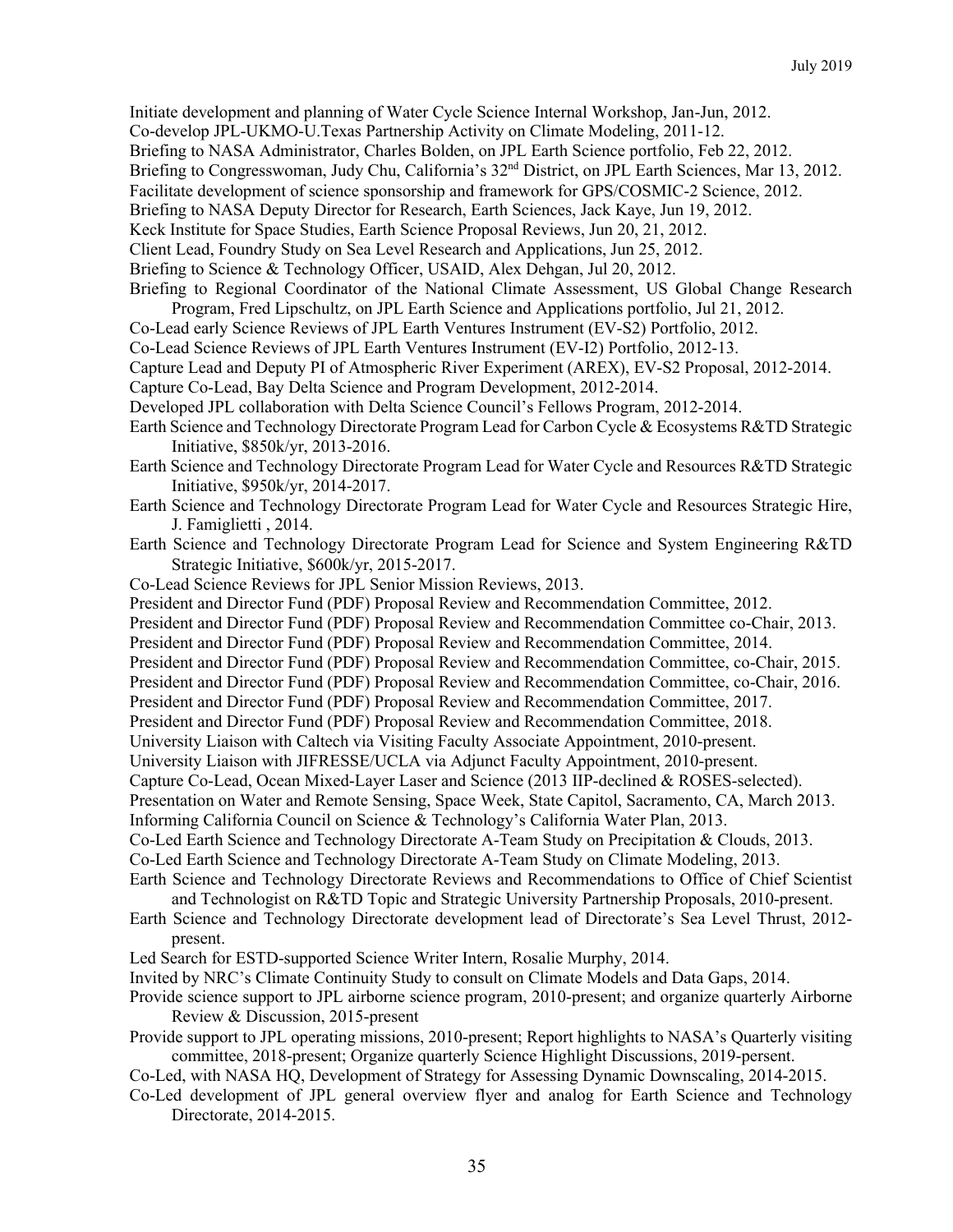- Led infrastructure improvement on Unlimited Release System for early identification of newsworthy research results.
- Provide science guidance on formulation of proposals to Earth Ventures Instrument (EV-I3) and small mission (EV-M2) Portfolio, 2014-2015.
- Co-Led discussions with National Geographic Magazine writers and photographers, leading to JPL/NASA focused Earth Science article for Fall 2015.
- Co-Led Earth Science and Technology Program Office A-Team Study on Coastal and Inland Waters, 2015.
- Provide science guidance on formulation of proposals to Earth Ventures Instrument (EV-I4) Portfolio, 2016.
- Co-Led Collaboration Discussions with CNES Space Agency to Identify Collaboration for US Decadal Survey on Earth Science and Applications from Space, 2015.
- Earth Science and Technology Directorate Program Lead for Weather R&TD Strategic Initiative, \$350k/yr, 2017-2019.
- Earth Science and Technology Directorate Program Lead for Ocean Acidification R&TD Strategic Initiative, \$220k/yr, 2017-2019.
- Earth Science and Technology Directorate Program Lead for Coastal & Inland Waters R&TD Strategic Initiative, \$550k/yr, 2017-2019.
- Earth Science and Technology Directorate Program Lead for Linkages in the Earth System R&TD Strategic Initiative, \$1.5M/yr, 2018-2020.
- Earth Science and Technology Directorate Program Lead for Planetary Boundary Layer R&TD Strategic Initiative, \$550k/yr, 2019-2021.
- Earth Science and Technology Directorate Program Lead lead on RISE project formulation, A multi-scale sea level guidance system, 2019-present.
- Earth Science and Technology Directorate Program Lead for CLIMA R&TD Strategic Initiative, \$400k/yr, 2020-2022.
- Earth Science and Technology Directorate Program Lead for Earth 2050 R&TD Strategic Initiative, \$750k/yr, 2020-2022.
- Lead scientist/sponsor on JPL A-Team Study on Subseasonal to Seasonal Western Water Prediction, 2019.
- Provide reviews and concurrence on JPL Earth science news items and other outreach and education items, 2010-present.

### **RESEARCH FUNDING**

### *FUNDED AWARDS*

- Relationship Between Clouds, SST and Surface Fluxes on Seasonal & Interannual Time Scales Over the Western Pacific, PI: Waliser (SUNY) and co-PI: Gautier (UCSB)**, NSF,** \$171k, 1994-97.
- Large-Scale Convection: Local and Remote Interactions in the Pan-American Climate System, PI: Waliser (SUNY), **PACS/NOAA**, \$96k, 1995-97.
- Analysis of the Shortwave Cloud Forcing and Surface Shortwave Flux in the Meteorological and Oceanographic (METOC) Modeling and Prediction Systems, PI: Waliser (SUNY), **ONR**, \$230k, 1997-2000.
- Removing Satellite Equatorial-Crossing-Time Biases from the Global Outgoing Longwave Radiation Data Set, PI: Waliser (SUNY) and co-PI: Janowiak (NCEP/NOAA), **NOAA/NASA**, \$109k, 1997-99.
- The Nature and Predictability of the Madden-Julian Oscillation in the Coupled Ocean-Atmosphere System. PI: Waliser (SUNY), co-PI: Jones (UCSB), co-Is: Lau (GSFC/NASA) and Schemm (NCEP/NOAA), **NSF**, \$245k, 1998-2000.
- Earth Remote Sensing Facilities for Research and Teaching at the State University of New York at Stony Brook, PI: Geller (SUNY), co-PIs: Lwiza, Waliser, Zhang, Cess, Lerdau, **NASA**, \$105, 1998-99.
- Ocean Buoy Shortwave (OBS): A Data Set for Satellite Retrieval and GCM Validation. Waliser (SUNY), co-Is: Weller (WHOI), McPhaden (PMEL/NOAA) and Wielicki (Langley/NASA), **NASA**, \$126k, 1998-2000.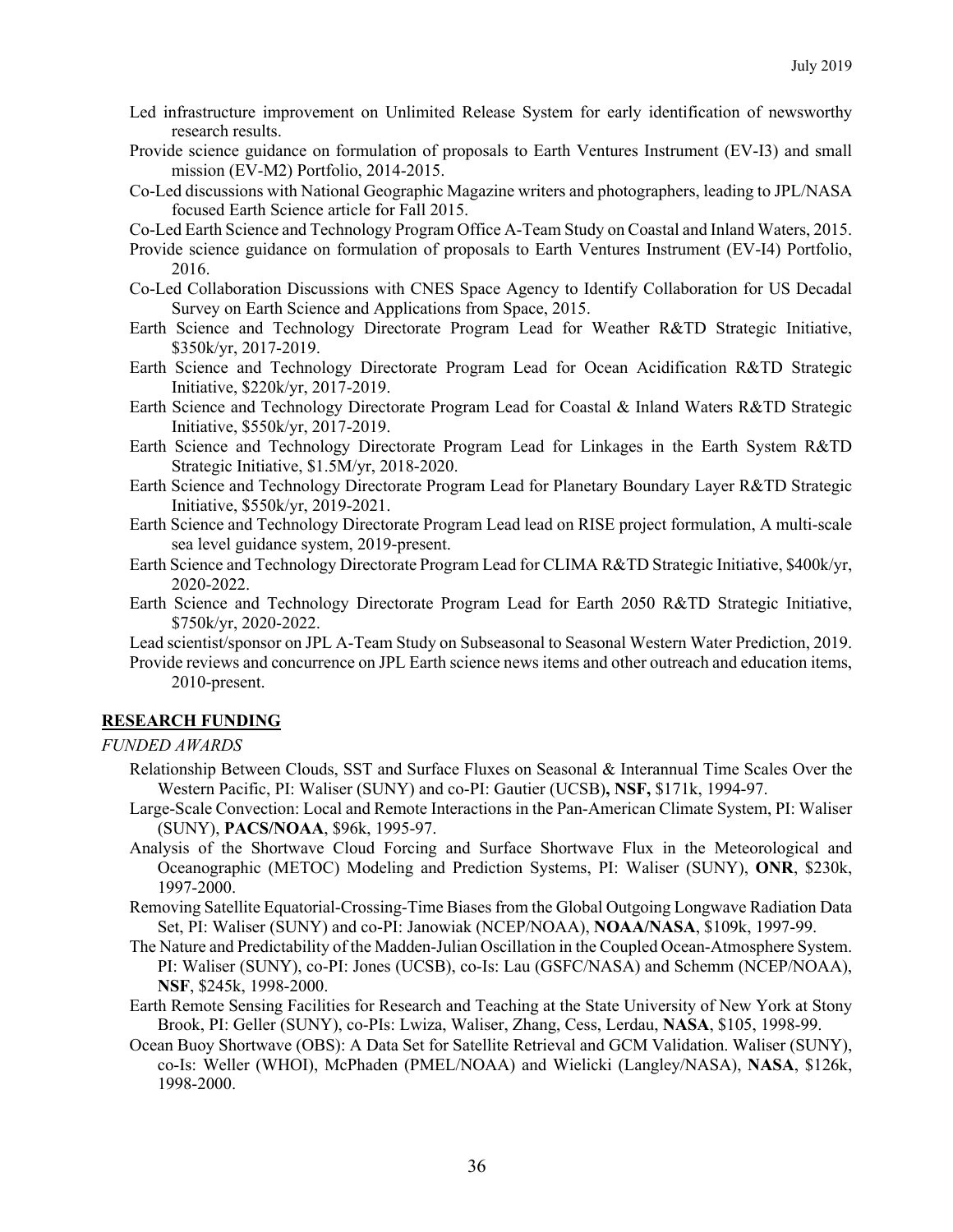- Water Vapor Variations Associated with the Life Cycle of the MJO: Analysis of NCAR CCM and TOVS Pathfinder, PI: Waliser (SUNY), **NSF**, 25k, 1999-2000.
- Acquisition of a Real-Time Satellite Receiving System for Regional Environmental Research and Education, PI: Waliser (SUNY), co-PI: J. Tichler (BNL), **SUNY President's Office**, \$76k, 1999-2000.
- Intraseasonal Variability in the Indian Ocean: Scale Interactions and Climate Impacts, PI: Waliser (SUNY) and co-PI: Murtugudde (U. Maryland), **NASA**, \$299k, 2000-03.
- The Relationship Between American Lobster Mortality in Long Island Sound and Prevailing Environmental Water Column Conditions, PI: Wilson (SUNY), co-Is: Waliser and Swanson (SUNY), **NY & CT Sea Grant/NOAA**, \$176k, 2001-03.
- The Nature and Predictability of the Madden-Julian Oscillation in the Coupled Ocean-Atmosphere System. PI: Waliser (SUNY), co-PI: Jones (UCSB), co-Is: Lau (GSFC/NASA) and Stern (GFDL/NOAA), **NSF**, \$372k, 2001-2004.
- A Ferry-Based Observing System for Long Island Sound: Application to Physical Influences on Hypoxia, PI: Waliser (SUNY), co-PI: Wilson (SUNY), co-I: Reynolds (BNL), **NY Sea Grant**, \$243k, 2002- 2004.
- Exploring the Benefits and Limits of Dynamical Predictions of the Tropical Intraseasonal Oscillation: Steps Towards an Experimental Prediction Program, PI: Waliser (SUNY), co-Is: Schubert (GSFC/NASA), Stern (GFDL/NOAA), M. Latif and S. Liess (MPI), **OGP/NOAA**, \$324k, 2001-04.
- Using Ferry-Based Marine And Atmospheric Observations To Improve Our Understanding And Modeling Capabilities Of Long Island Sound Hypoxia And The Roles Of Natural Versus Anthropogenic Forcing, PI: Wilson (SUNY), co-PI: Waliser (SUNY), **EPA**, \$120k, 2004-05.
- Dynamical Predictability and Present-Day Forecast Skill of the Subseasonal Variability, PI: Waliser (JPL), co-Is: Schubert (GSFC/NASA), Kirtman (COLA/GMU), Pan (NCEP/NOAA), **OGP/NOAA**, \$182k, 2005-06.
- Atmospheric Hydrological Cycle Thrust, PI: Waliser (JPL), co-Is: Salawitch and Gunson (JPL), **RTD/JPL**, \$600k, 2004-07.
- Exploiting Satellite Observations And Cloud-Resolving Models To Improve GCM Representations Of Cloud-Radiation-Dynamical Interactions, PI: Waliser (JPL), co-Is: Yung (Caltech), Kuang (Harvard), Wu (GSFC/NASA), **MAP/NASA**, \$300k, 2005-06.
- Pathways to predictability on subseasonal time scales: assessing the role of tropical forcing and land surface conditions, PI: Schubert (GSGC/NASA), 9 other Co-Is including Waliser (JPL), **MAP/NASA**, \$1.5M, 2005-10.
- A Merged Atmospheric Water Data Set from the A-Train, PI: Fetzer (JPL), several other co-Is including Waliser (JPL), **NEWS/NASA**, \$1.5M, 2005-10.
- Investigation of climatic impacts on US west coast atmospheric and terrestrial processes using numerical downscaling techniques, PI: Waliser (JPL), co-I: Xue (UCLA), **DRDF/JPL**, \$25k, 2006-07.
- Predictability and Model Verification of the Water and Energy Cycles: Linking Local, Regional and Global Scales, PI: Waliser (JPL), co-I: Schubert (GSFC/NASA), **NEWS/NASA**, \$600k, 2007-10.
- Coupling Regional and Global Processes: Towards the Next Generation of Space Missions, PI: Waliser (JPL), co-Is: Liou, Xue, Hall, Fovell (UCLA) and Li, Eldering and Chao (JPL), **DRDF/JPL**, \$200k, 2006-07.
- Deriving a PBL Height Climatolgy from GPS and AIRS: A Valuable Resource for Evaluating and Improving Weather and Climate Models, PI: Waliser (JPL), co-I: Ao (JPL), **Spontaneous Concept/RTD/JPL**, \$30k, 2007.
- Integrating CloudSat and A-Train Observations of Upper-Tropospheric Cloud and Hydrological Processes: Application to GCM Evaluation and Improvement: PI: Waliser (JPL), **CloudSat Mission Support/JPL**, ~200k/yr, 2007-2010.
- Using Large Inland Water Bodies to Characterize and Predict Regional Climate Change, PI: Hook (JPL), co-I: Waliser (JPL), **EOS/NASA**, \$450k, 2007-10.
- PBL Height Climatology from GNSS/RO Measurements: A New Resource for Evaluating and Improving Weather and Climate Models, PI: Ao (JPL), co-I: Waliser (JPL), **NASA**, \$460k, 2007-10.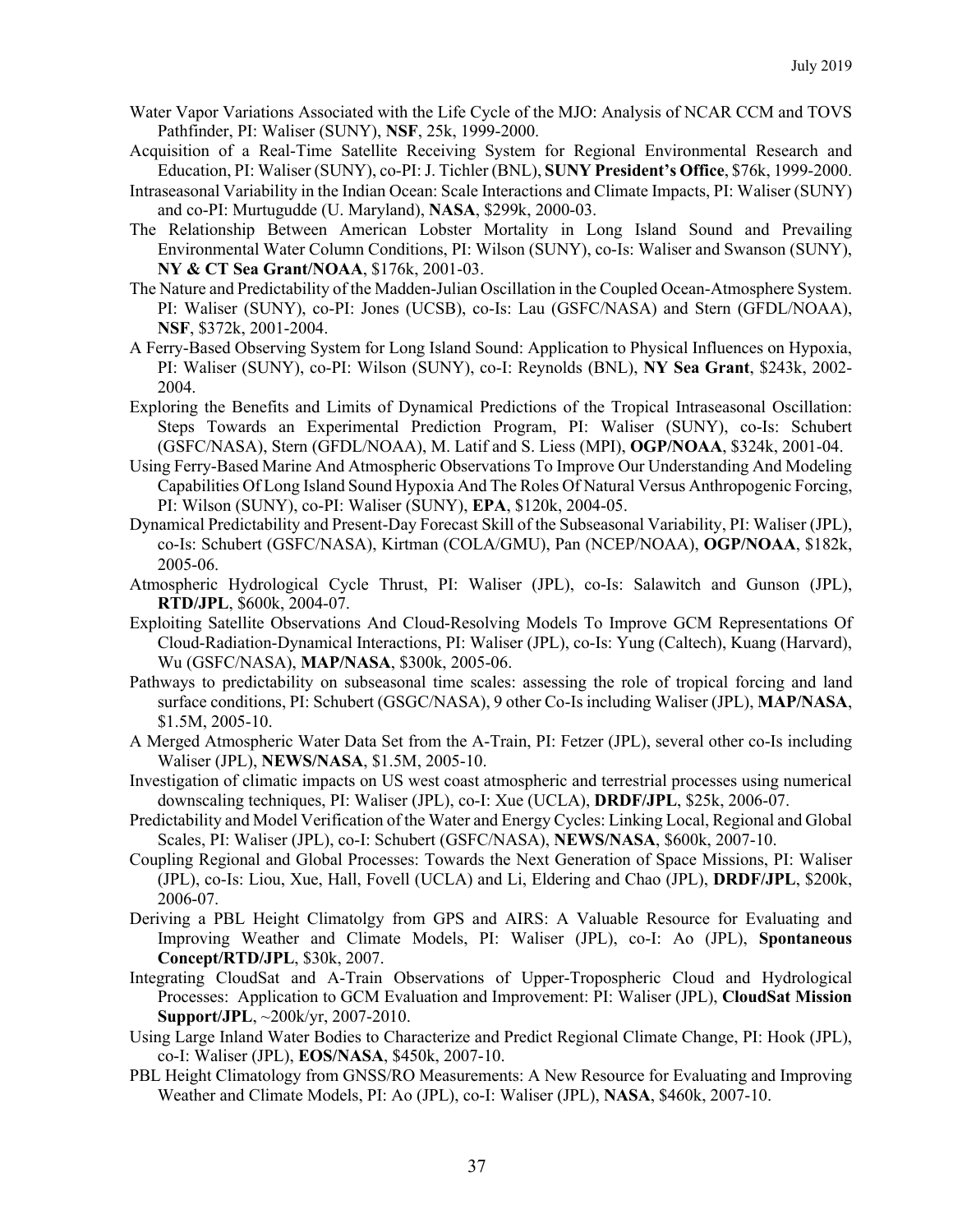- Evaluating Key Uncertainties in IPCC Climate Change Projections of California Snowpack: Topography, Snow Physics, and Aerosol Deposition, PI: Waliser (JPL), co-Is: Liou, Xue, Hall, Fovell, Kim (UCLA) and Li, Eldering, Chao, Saatchi (JPL), **DRDF/JPL**, \$200k, 2007-08.
- Observationally Constrained Climate Prediction and Risk Assessment, PI: Teixeira (JPL), co-Is: A. Braverman, K. Bowman, R. Duren, A. Eldering, E. Fetzer, C. Miller, M. Santee, D. Waliser (JPL), **RTD/JPL**, \$200k, 2008.
- Judicious Application of Satellite Observations To Evaluate And Improve Cloud Ice and Liquid Water Representations In Conventional and Multi-Scale Weather & Climate Models, **NASA/MAP**; PI: Waliser (JPL), Period: 2008-2012, Amount: \$1,100k.
- Improving the representation of shallow cumulus convection in coupled systems: Integrating satellite observations, high-resolution models and new parameterzations **NASA/MAP**; PI: J. Teixeira (JPL), co-I: Waliser, Period: 2008-2012, Amount for co-I: \$80k.
- Physical-Biological Interactions Associated with Tropical Subseasonal Variability and Their Impacts on SST **NASA/PO**; PI: R. Murtugudde (UMD), Period: 2008-2012, Amount for co-I: \$225k.
- Intraseasonal Variations of Atmospheric Composition and Their Connection to the Madden-Julian Oscillation: Satellite/In-Situ Data Analysis and Chemistry/Transport Modeling, **NSF**; PI: B. Tian (UCLA), co-I: D. Waliser (UCLA); Period: 2009-2012, Amount: \$380k.
- Observationally Constrained Climate Prediction and Risk Assessment, PI: Teixeira (JPL), co-I: D. Waliser (JPL), **RTD/JPL**, Period: 2009, Amount: \$400k.
- Northward Propagation Mechanisms of Subseasonal Eastern Pacific ITCZ Variability: Connections between Extreme Events, Subseasonal and Interannual Variability, **NOAA**; PI: X. Jiang (UCLA), co-PI: D. Waliser (UCLA); Period: 2009-2012, Amount: \$380k.
- Collaborative Research: Exploring the Chemical Reach of the Madden-Julian Oscillation: Satellite / In-Situ Data Analysis and Chemistry/Transport Modeling, **NSF**; PI: B. Tian (UCLA), co-PI: D. Waliser (UCLA); Period 2009-2012, Amount: \$299k
- Vertical heating structure in large-scale coupled tropical waves, **NSF**; PI: X. Jiang (UCLA), co-PI: D. Waliser (UCLA); Period: 2009-2012, Amount: \$420k.
- Integrating CloudSat and A-Train Observations of Upper-Tropospheric Cloud and Hydrological Processes: Application to GCM Evaluation and Improvement: PI: Waliser (JPL), **CloudSat Mission Support/JPL**, Period: 2010-2011. Amount: \$100k.
- Multi-Model Ensemble Forecast of MJO, **NOAA CBT**, PI: B. Wang (UH), co-PI: D. Waliser (UCLA), Period: 2010-2013, Amount: \$480.
- Coupled Ocean-Atmosphere Dynamics and Predictability of MJO's, **ONR**, PI: A. Miller (SIO/UCSD), co-PI: D. Waliser (UCLA0, Period: 2010-2013. co-I Amount: \$120k.
- Using Satellite Data and ECCO Ocean Analysis In Support of CLIVAR/DYNAMO: Model Evaluation and Hypothesis Testing, **NASA/PO**, PI: D. Waliser (JPL), Period: 2011-2014, Amount: \$680k.
- ExArch: Climate analytics on distributed exascale data archives, **NSF G8 Initaitive**, PI: M. Juckes (STFC-UK), co-PI: D. Waliser (UCLA), Period 2011-2015. UCLA Amount: \$300k.
- Enabling Regional Climate Model Evaluation: A Critical Use of Observations for Establishing Core NCA Capabilities, **NASA NCA**, PI: D. Waliser (JPL), Period: 2011-2013, Amount: \$950k.
- Diabatic Processes of the MJO: Enabling and Analyzing an MJO TF and GASS Global Model Evaluation Project, **NSF**, PI : D. Waliser (UCLA), Period: 2012-2015, Amount: \$497k.
- Modulation of Tropical Cyclone (TC) Activity over the Intra-Americas Sea by the Intraseasonal Variability: Implications for Dynamical TC Prediction on Intraseasonal Time Scales, **NOAA MAPP**; PI: X. Jiang (UCLA), co-PI: D. Waliser (UCLA); Period: 2012-2015, Amount: \$349k.
- Understanding the Role of Convective Momentum Transport for the Madden-Julian Oscillation, **NSF**; PI: X. Jiang (UCLA), co-PI: D. Waliser (UCLA); Period: 2012-2015, Amount: \$496k.
- Leveraging the MJO for Predicting Envelopes of Tropical Wave and Synoptic Activity at Multi-Week Lead Times**, ONR**, PI : D. Waliser (UCLA), Period: 2012-2015, Amount: \$575k.
- Physics Constrained Stochastic-Statistical Models for Extended Range Environmental Prediction, **ONR-MURI**, PI: A. Majda (NYU), co-I: D. Waliser (UCLA); 2012-2017, Amount: \$7.5M; UCLA Amount: \$391k.